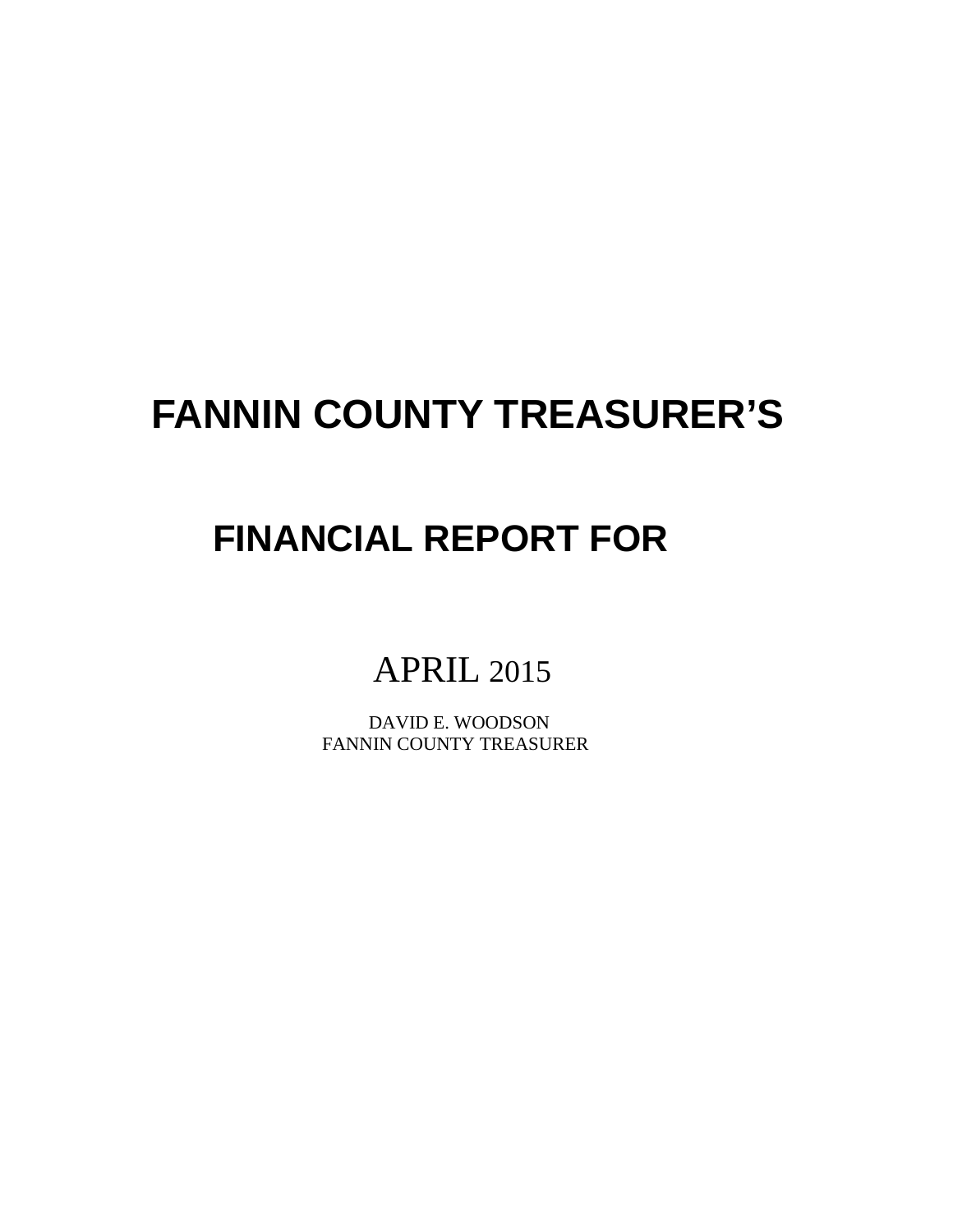# 05/13/2015 FUND DEPOSIT LISTING PAGE 1

| RECEIPT       | <b>RECEIVED</b> | DATE     | DATE    | DESCRIPTION       | <b>BANK</b> | TNCOME  | <b>REPORT</b> | AMOUNT |
|---------------|-----------------|----------|---------|-------------------|-------------|---------|---------------|--------|
| <b>NUMBER</b> | <b>FROM</b>     | RECEIVED | DEPOSIT | OF MONEY RECEIVED | ACCOUNT     | ACCOINT | CODES         |        |

------------- ------------------------- ---------- ---------- ------------------- -------------- -------------- ------ ------------

GENERAL FUND

| =====================================  |                                       |                                                      |                  |                  |           |
|----------------------------------------|---------------------------------------|------------------------------------------------------|------------------|------------------|-----------|
| 0000150524-01 APPRASIAL DISTRICT       | 04-01-2015 04-01-2015 TAXES           |                                                      | $10 - 103 - 100$ | $10 - 310 - 110$ | 36,598.69 |
| 0000150524-02 APPRASIAL DISTRICT       | 04-01-2015 04-01-2015 TAXES           |                                                      | 10-103-100       | $10 - 310 - 110$ | 62.40     |
| 0000150524-07 APPRASIAL DISTRICT       | 04-01-2015 04-01-2015 TAXES           |                                                      | $10 - 103 - 100$ | $10 - 310 - 120$ | 5,284.96  |
| 0000150526-01 VERIZON WIRELESS         |                                       | 04-01-2015 04-01-2015 TOWER RENTAL INV. # 10-103-100 |                  | $10 - 370 - 115$ | 925.75    |
| 0000150527-01 BOND SUPERVISION         |                                       | 04-02-2015 04-02-2015 WEEK 03/30/15 THRU 10-103-100  |                  | $10 - 340 - 573$ | 815.00    |
| 0000150530-01 TEXAS COMPTROLLER OF     |                                       | 04-02-2015 04-02-2015 UTILITY REIMBURSEME 10-103-100 |                  | $10 - 370 - 147$ | 2,259.39  |
| 0000150531-01 VISION MEDIA GROUP, INC. |                                       | 04-02-2015 04-02-2015 TOWER RENT APRIL 20 10-103-100 |                  | $10 - 370 - 100$ | 200.00    |
| 0000150532-01 LEGEND BANK              | 04-06-2015 04-06-2015 MAR. INTEREST   |                                                      | $10 - 103 - 100$ | $10 - 360 - 100$ | 324.85    |
| 0000150532-28 LEGEND BANK              | 04-06-2015 04-06-2015 MAR. INTEREST   |                                                      | $10 - 100 - 100$ | $10 - 360 - 100$ | 1.05      |
| 0000150533-01 JERRY CLEMENTS           |                                       | 04-06-2015 04-06-2015 SERVE PAPERS PCT # 10-103-100  |                  | $10 - 340 - 550$ | 140.00    |
| 0000150534-01 HOUSTON COMMUNITY        | 04-06-2015 04-06-2015 SERVE PAPERS    |                                                      | $10 - 103 - 100$ | $10 - 340 - 550$ | 140.00    |
| 0000150535-01 TAX A/C                  | 04-07-2015 04-07-2015 WEEK 3/20/15    |                                                      | $10 - 103 - 100$ | $10 - 321 - 200$ | 1,975.85  |
| 0000150536-01 TAX A/C                  |                                       | 04-07-2015 04-07-2015 189 TITLES WEEK 3/2 10-103-100 |                  | $10 - 321 - 250$ | 945.00    |
| 0000150537-01 TAX A/C                  |                                       | 04-07-2015 04-07-2015 239 TITLES WEEK 3/2 10-103-100 |                  | $10 - 321 - 250$ | 1,195.00  |
| 0000150538-01 TAX A/C                  | 04-07-2015 04-07-2015 WEEK 3/27/15    |                                                      | $10 - 103 - 100$ | $10 - 321 - 200$ | 0.95      |
| 0000150539-01 TAX A/C                  | 04-07-2015 04-07-2015 WEEK 3/20/15    |                                                      | $10 - 103 - 100$ | $10 - 321 - 200$ | 26.60     |
| 0000150540-01 TAX A/C                  | 04-07-2015 04-07-2015 WEEK 3/27/15    |                                                      | $10 - 103 - 100$ | $10 - 321 - 200$ | 2,510.80  |
| 0000150541-01 DISTRICT CLERK           | 04-07-2015 04-07-2015 FEB. 1-28, 2015 |                                                      | $10 - 103 - 100$ | $10 - 318 - 130$ | 4,595.24  |
| 0000150541-02 DISTRICT CLERK           | 04-07-2015 04-07-2015 FEB. 1-28, 2015 |                                                      | $10 - 103 - 100$ | $10 - 318 - 132$ | 13.58     |
| 0000150541-03 DISTRICT CLERK           | 04-07-2015 04-07-2015 FEB. 1-28, 2015 |                                                      | $10 - 103 - 100$ | $10 - 340 - 135$ | 180.00    |
| 0000150541-04 DISTRICT CLERK           | 04-07-2015 04-07-2015 FEB. 1-28, 2015 |                                                      | $10 - 103 - 100$ | $10 - 340 - 450$ | 7,240.23  |
| 0000150541-05 DISTRICT CLERK           | 04-07-2015 04-07-2015 FEB. 1-28, 2015 |                                                      | $10 - 103 - 100$ | $10 - 340 - 560$ | 943.58    |
| 0000150541-06 DISTRICT CLERK           | 04-07-2015 04-07-2015 FEB. 1-28, 2015 |                                                      | $10 - 103 - 100$ | $10 - 340 - 600$ | 95.00     |
| 0000150541-07 DISTRICT CLERK           | 04-07-2015 04-07-2015 FEB. 1-28, 2015 |                                                      | $10 - 103 - 100$ | $10 - 370 - 162$ | 285.00    |
| 0000150541-08 DISTRICT CLERK           | 04-07-2015 04-07-2015 FEB. 1-28, 2015 |                                                      | $10 - 103 - 100$ | $10 - 370 - 163$ | 71.71     |
| 0000150541-09 DISTRICT CLERK           | 04-07-2015 04-07-2015 FEB. 1-28, 2015 |                                                      | $10 - 103 - 100$ | $10 - 370 - 164$ | 286.87    |
| 0000150541-10 DISTRICT CLERK           | 04-07-2015 04-07-2015 FEB. 1-28, 2015 |                                                      | $10 - 103 - 100$ | $10 - 370 - 166$ | 7.06      |
| 0000150541-11 DISTRICT CLERK           | 04-07-2015 04-07-2015 FEB. 1-28, 2015 |                                                      | $10 - 103 - 100$ | $10 - 370 - 167$ | 56.33     |
| 0000150541-12 DISTRICT CLERK           | 04-07-2015 04-07-2015 FEB. 1-28, 2015 |                                                      | $10 - 103 - 100$ | $10 - 370 - 450$ | 400.00    |
| 0000150541-13 DISTRICT CLERK           | 04-07-2015 04-07-2015 FEB. 1-28, 2015 |                                                      | 10-103-100       | $10 - 352 - 201$ | 1,200.00  |
| 0000150542-01 JP # 1                   |                                       | 04-07-2015 04-07-2015 FINES AND FEES JAN. 10-103-100 |                  | $10 - 318 - 130$ | 6,419.91  |
| 0000150542-02 JP # 1                   |                                       | 04-07-2015 04-07-2015 FINES AND FEES JAN. 10-103-100 |                  | $10 - 340 - 560$ | 64.88     |
| 0000150542-03 JP # 1                   |                                       | 04-07-2015 04-07-2015 FINES AND FEES JAN. 10-103-100 |                  | $10 - 350 - 455$ | 517.25    |
| 0000150542-04 JP # 1                   |                                       | 04-07-2015 04-07-2015 FINES AND FEES JAN. 10-103-100 |                  | $10 - 370 - 166$ | 46.08     |
| 0000150542-05 JP # 1                   |                                       | 04-07-2015 04-07-2015 FINES AND FEES JAN. 10-103-100 |                  | $10 - 370 - 167$ | 307.34    |
| 0000150542-06 JP # 1                   |                                       | 04-07-2015 04-07-2015 FINES AND FEES JAN. 10-103-100 |                  | $10 - 340 - 455$ | 3,508.46  |
| 0000150542-07 JP # 1                   |                                       | 04-07-2015 04-07-2015 FINES AND FEES JAN. 10-103-100 |                  | $10 - 340 - 550$ | 570.00    |
| 0000150542-08 JP # 1                   |                                       | 04-07-2015 04-07-2015 FINES AND FEES JAN. 10-103-100 |                  | $10 - 360 - 100$ | 0.28      |
| 0000150543-01 JP PCT # 3               |                                       | 04-08-2015 04-08-2015 FINES AND FEES MAR. 10-103-100 |                  | $10 - 318 - 130$ | 1,191.40  |
| 0000150543-02 JP PCT # 3               |                                       | 04-08-2015 04-08-2015 FINES AND FEES MAR. 10-103-100 |                  | $10 - 340 - 560$ | 15.00     |
| 0000150543-03 JP PCT # 3               |                                       | 04-08-2015 04-08-2015 FINES AND FEES MAR. 10-103-100 |                  | $10 - 350 - 457$ | 183.00    |
| 0000150543-04 JP PCT # 3               |                                       | 04-08-2015 04-08-2015 FINES AND FEES MAR. 10-103-100 |                  | $10 - 370 - 163$ | 2.50      |
| 0000150543-05 JP PCT # 3               |                                       | 04-08-2015 04-08-2015 FINES AND FEES MAR. 10-103-100 |                  | $10 - 370 - 164$ | 10.00     |
| 0000150543-06 JP PCT # 3               |                                       | 04-08-2015 04-08-2015 FINES AND FEES MAR. 10-103-100 |                  | $10 - 370 - 166$ | 7.20      |
| 0000150543-07 JP PCT # 3               |                                       | 04-08-2015 04-08-2015 FINES AND FEES MAR. 10-103-100 |                  | $10 - 370 - 167$ | 48.00     |
| 0000150543-08 JP PCT # 3               |                                       | 04-08-2015 04-08-2015 FINES AND FEES MAR. 10-103-100 |                  | $10 - 340 - 457$ | 194.90    |
| 0000150543-09 JP PCT # 3               |                                       | 04-08-2015 04-08-2015 FINES AND FEES MAR. 10-103-100 |                  | $10 - 340 - 550$ | 370.00    |
| 0000150544-01 TAX A/C                  |                                       | 04-09-2015 04-09-2015 TPW CO. COMM. MAR. 10-103-100  |                  | $10 - 321 - 400$ | 426.13    |
| 0000150545-01 TAX A/C                  | 04-09-2015 04-09-2015 WEEK 4/3/15     |                                                      | $10 - 103 - 100$ | $10 - 321 - 200$ | 2,284.90  |
| 0000150546-01 TAX A/C                  |                                       | 04-09-2015 04-09-2015 157 TITLES WEEK 4/3 10-103-100 |                  | $10 - 321 - 250$ | 785.00    |
| 0000150547-01 APPRAISAL DISTRICT       | 04-09-2015 04-09-2015 TAXES           |                                                      | $10 - 103 - 100$ | $10 - 310 - 110$ | 44,672.84 |
| 0000150547-02 APPRAISAL DISTRICT       | 04-09-2015 04-09-2015 TAXES           |                                                      | 10-103-100       | $10 - 310 - 110$ | 108.34    |
| 0000150547-07 APPRAISAL DISTRICT       |                                       |                                                      |                  |                  | 1,391.40  |
|                                        | 04-09-2015 04-09-2015 TAXES           |                                                      | $10 - 103 - 100$ | $10 - 310 - 120$ | 139.66    |
| 0000150551-01 TEXPOOL                  |                                       | 04-09-2015 04-09-2015 MAR. 2015 INTEREST 10-103-175  |                  | $10 - 360 - 100$ |           |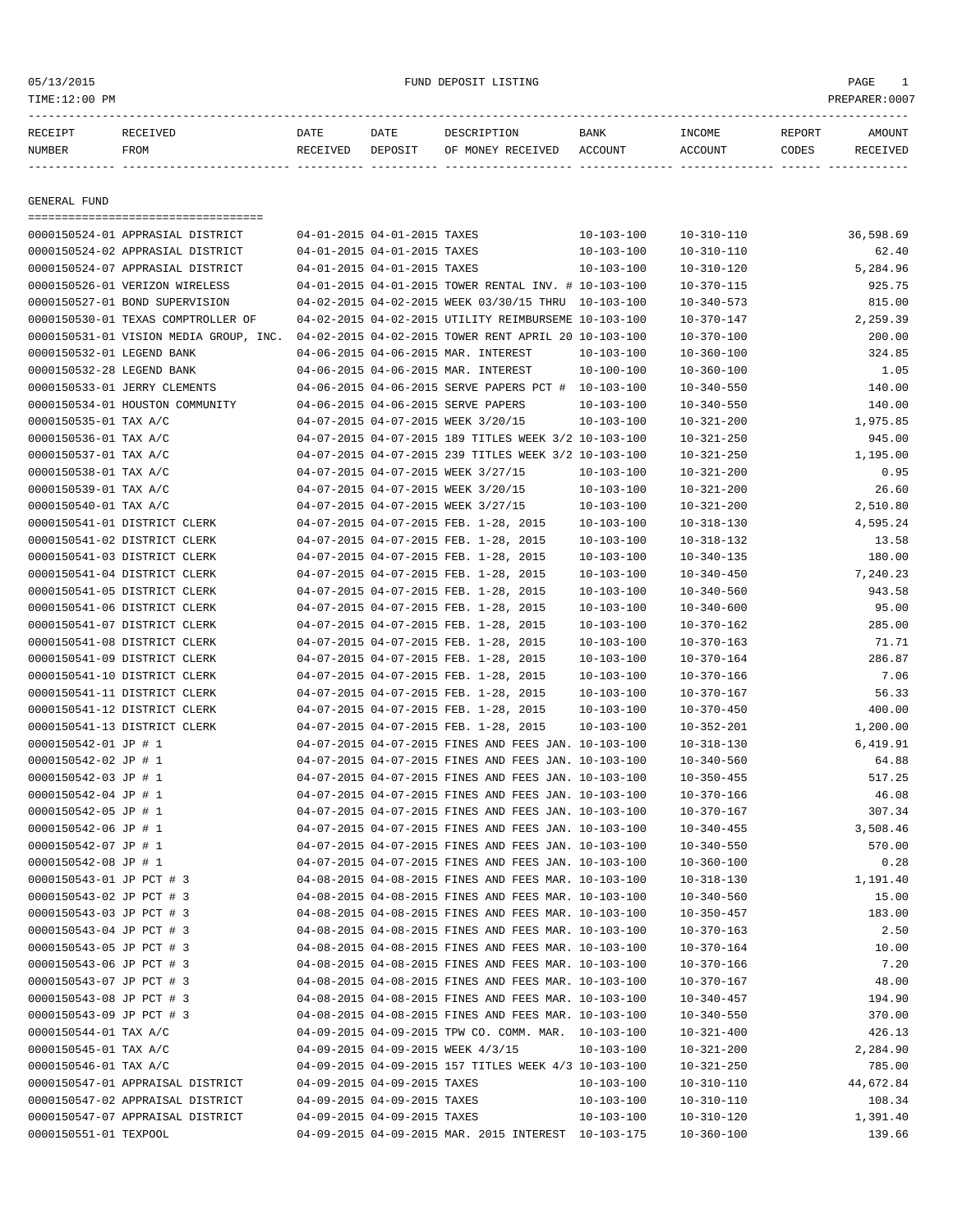05/13/2015 FUND DEPOSIT LISTING PAGE 2

| RECEIPT | <b>RECEIVED</b> | DATE            | DATE    | DESCRIPTION       | <b>BANK</b> | <b>INCOME</b> | REPORT | AMOUNT          |
|---------|-----------------|-----------------|---------|-------------------|-------------|---------------|--------|-----------------|
| NUMBER  | FROM            | <b>RECEIVED</b> | DEPOSIT | OF MONEY RECEIVED | ACCOUNT     | ACCOUNT       | CODES  | <b>RECEIVED</b> |
|         |                 |                 |         |                   |             |               |        |                 |

GENERAL FUND

|                            | =====================================                                                        |                             |                                 |                                                      |                  |                  |                 |
|----------------------------|----------------------------------------------------------------------------------------------|-----------------------------|---------------------------------|------------------------------------------------------|------------------|------------------|-----------------|
|                            | 0000150552-01 COMPTROLLER - STATE FISCA 04-10-2015 04-10-2015 LOCAL SALES TAX- MA 10-103-100 |                             |                                 |                                                      |                  | $10 - 318 - 160$ | 50,045.19       |
|                            | 0000150553-01 FANNIN COUNTY HEALTH DEPT 04-10-2015 04-10-2015 FOOD HANDLERS PERMI 10-103-100 |                             |                                 |                                                      |                  | $10 - 320 - 545$ | 3,780.00        |
| 0000150555-01 US BANK      |                                                                                              |                             |                                 | 04-13-2015 04-13-2015 INMATE PER DIEM- FE 10-103-100 |                  | $10 - 319 - 553$ | 25,565.00       |
|                            | 0000150556-01 BOND SUPERVISION                                                               |                             |                                 | 04-13-2015 04-13-2015 WEEK 04/06/15 THRU 10-103-100  |                  | $10 - 340 - 573$ | 946.00          |
|                            | 0000150557-01 HEALTH INSPECTOR                                                               |                             |                                 | 04-14-2015 04-14-2015 MAR. 2015 PERMITS A 10-103-100 |                  | $10 - 320 - 300$ | 5,650.02        |
|                            | 0000150558-01 APPRAISAL DISTRICT                                                             |                             | 04-15-2015 04-15-2015 TAXES     |                                                      | $10 - 103 - 100$ | $10 - 310 - 110$ | 44,150.54       |
|                            | 0000150558-02 APPRAISAL DISTRICT                                                             | 04-15-2015 04-15-2015 TAXES |                                 |                                                      | 10-103-100       | $10 - 310 - 110$ | 27.87           |
|                            | 0000150558-07 APPRAISAL DISTRICT                                                             |                             | 04-15-2015 04-15-2015 TAXES     |                                                      | 10-103-100       | $10 - 310 - 120$ | 7,235.57        |
|                            | 0000150567-01 COMPTROLLER - STATE FISCA 04-16-2015 04-16-2015 TOBACCO SETTLEMENT 10-103-100  |                             |                                 |                                                      |                  | $10 - 370 - 112$ | 19,459.62       |
|                            | 0000150568-01 MICHAEL S. EVANS                                                               |                             |                                 | 04-16-2015 04-16-2015 SERVE PAPERS FA-15- 10-103-100 |                  | $10 - 340 - 550$ | 70.00           |
| 0000150569-01 TAX A/C      |                                                                                              |                             |                                 | 04-16-2015 04-16-2015 239 TITLES WEEK 04/ 10-103-100 |                  | $10 - 321 - 250$ | 1,195.00        |
| 0000150570-01 TAX A/C      |                                                                                              |                             |                                 | 04-16-2015 04-16-2015 WEEK 04/03/15                  | $10 - 103 - 100$ | $10 - 321 - 200$ | 7.60            |
| 0000150571-01 TAX A/C      |                                                                                              |                             |                                 | 04-16-2015 04-16-2015 WEEK 04/10/15                  | 10-103-100       | $10 - 321 - 200$ | 2,247.50        |
|                            | 0000150573-01 COMPTROLLER- STATE FISCAL 04-17-2015 04-17-2015 MB GR CNTY ALLOC               |                             |                                 |                                                      | $10 - 103 - 100$ | $10 - 318 - 140$ | 3,241.85        |
|                            | 0000150574-01 BOND SUPERVISION                                                               |                             |                                 | 04-17-2015 04-17-2015 WEEK 04/13/15 THRU 10-103-100  |                  | $10 - 340 - 573$ | 1,035.00        |
|                            | 0000150579-01 DISTRICT CLERK                                                                 |                             |                                 | 04-20-2015 04-20-2015 GENERAL MARCH 1-31, 10-103-100 |                  | $10 - 318 - 130$ | 7,212.48        |
|                            | 0000150579-02 DISTRICT CLERK                                                                 |                             |                                 | 04-20-2015 04-20-2015 GENARAL MARCH 1-31, 10-103-100 |                  | $10 - 318 - 132$ | 502.34          |
|                            | 0000150579-03 DISTRICT CLERK                                                                 |                             |                                 | 04-20-2015 04-20-2015 GENERAL MARCH 1-31, 10-103-100 |                  | $10 - 340 - 135$ | 165.00          |
|                            | 0000150579-04 DISTRICT CLERK                                                                 |                             |                                 | 04-20-2015 04-20-2015 GENERAL MARCH 1-31, 10-103-100 |                  | $10 - 340 - 450$ | 9,794.40        |
|                            | 0000150579-05 DISTRICT CLERK                                                                 |                             |                                 | 04-20-2015 04-20-2015 GENERAL MARCH 1-31, 10-103-100 |                  | $10 - 340 - 560$ | 1,939.46        |
|                            | 0000150579-06 DISTRICT CLERK                                                                 |                             |                                 | 04-20-2015 04-20-2015 GENERAL MARCH 1-31, 10-103-100 |                  | $10 - 340 - 600$ | 110.39          |
|                            | 0000150579-07 DISTRICT CLERK                                                                 |                             |                                 | 04-20-2015 04-20-2015 GENERAL MARCH 1-31, 10-103-100 |                  | $10 - 370 - 162$ | 331.17          |
|                            | 0000150579-08 DISTRICT CLERK                                                                 |                             |                                 | 04-20-2015 04-20-2015 GENERAL MARCH 1-31, 10-103-100 |                  | $10 - 370 - 163$ | 85.23           |
|                            | 0000150579-09 DISTRICT CLERK                                                                 |                             |                                 | 04-20-2015 04-20-2015 GENERAL MARCH 1-31, 10-103-100 |                  | $10 - 370 - 164$ | 340.93          |
|                            | 0000150579-10 DISTRICT CLERK                                                                 |                             |                                 | 04-20-2015 04-20-2015 GENERAL MARCH 1-31, 10-103-100 |                  | $10 - 370 - 166$ | 15.26           |
|                            | 0000150579-11 DISTRICT CLERK                                                                 |                             |                                 | 04-20-2015 04-20-2015 GENERAL MARCH 1-31, 10-103-100 |                  | $10 - 370 - 167$ | 80.64           |
|                            | 0000150579-12 DISTRICT CLERK                                                                 |                             |                                 | 04-20-2015 04-20-2015 GENERAL MARCH 1-31, 10-103-100 |                  | $10 - 370 - 450$ | 540.00          |
|                            | 0000150580-01 THE AMERICAN BOTTLING CO. 04-20-2015 04-20-2015 DR. PEPPER COMMISSI 10-103-100 |                             |                                 |                                                      |                  | $10 - 370 - 510$ | 24.00           |
| 0000150581-01 J.P. #1      |                                                                                              |                             |                                 | 04-20-2015 04-20-2015 COURT COSTS/ARREST 10-103-100  |                  | $10 - 318 - 130$ | 7,613.52        |
| 0000150581-02 J.P. #1      |                                                                                              |                             |                                 | 04-20-2015 04-20-2015 SHERIFF FEES                   | $10 - 103 - 100$ | $10 - 340 - 560$ | 195.00          |
| 0000150581-03 J.P. #1      |                                                                                              |                             |                                 | 04-20-2015 04-20-2015 J. P. #1 FINES                 | $10 - 103 - 100$ | $10 - 350 - 455$ | 2,501.13        |
| 0000150581-04 J.P. #1      |                                                                                              |                             |                                 | 04-20-2015 04-20-2015 JUDICIAL SUPP.FEE(6 10-103-100 |                  | $10 - 370 - 166$ | 50.78           |
| 0000150581-05 J.P. #1      |                                                                                              |                             |                                 | 04-20-2015 04-20-2015 JUROR REIMB.FEE                | $10 - 103 - 100$ | $10 - 370 - 167$ | 338.67          |
| 0000150581-06 J.P. #1      |                                                                                              |                             |                                 | 04-20-2015 04-20-2015 J. P. #1 FEES                  | $10 - 103 - 100$ | $10 - 340 - 455$ | 1,960.98        |
| 0000150581-07 J.P. #1      |                                                                                              |                             |                                 | 04-20-2015 04-20-2015 CONSTABLE FEES                 | 10-103-100       | $10 - 340 - 550$ | 921.60          |
| 0000150581-08 J.P. #1      |                                                                                              |                             |                                 | 04-20-2015 04-20-2015 INTEREST EARNINGS              | $10 - 103 - 100$ | $10 - 360 - 100$ | 0.26            |
|                            | 0000150582-01 COCA-COLA REFRESHMENTS                                                         |                             |                                 | 04-20-2015 04-20-2015 COCA-COLA COMMISSIO 10-103-100 |                  | $10 - 370 - 565$ | 43.34           |
|                            | 0000150583-01 TEXAS ASSOCIATION OF COUN 04-20-2015 04-20-2015 3-1-15 BOOT CAMP RE 10-103-100 |                             |                                 |                                                      |                  | $10 - 400 - 427$ | 115.54          |
| 0000150586-01 BOBBY HOWERY |                                                                                              |                             |                                 | 04-22-2015 04-22-2015 COMMISSION ON CANDY 10-103-100 |                  | $10 - 370 - 509$ | 52.93           |
|                            | 0000150587-01 OFFICE OF COURT ADMINISTR 04-24-2015 04-24-2015 FY 15 FORMULA GRANT 10-103-100 |                             |                                 |                                                      |                  | $10 - 330 - 437$ | 10,473.75       |
|                            | 0000150591-01 APPRAISAL DISTRICT                                                             | 04-24-2015 04-24-2015 TAXES |                                 |                                                      | $10 - 103 - 100$ | $10 - 310 - 110$ | 22,558.80       |
|                            | 0000150591-02 APPRAISAL DISTRICT                                                             |                             | 04-24-2015 04-24-2015 TAXES     |                                                      |                  |                  |                 |
|                            |                                                                                              |                             |                                 |                                                      | $10 - 103 - 100$ | $10 - 310 - 110$ | 11.04<br>416.59 |
|                            | 0000150591-03 APPRAISAL DISTRICT                                                             |                             | 04-24-2015 04-24-2015 TAXES     |                                                      | $10 - 103 - 100$ | $10 - 321 - 901$ |                 |
|                            | 0000150591-08 APPRAISAL DISTRICT                                                             |                             | 04-24-2015 04-24-2015 TAXES     |                                                      | $10 - 103 - 100$ | $10 - 310 - 120$ | 2,847.03        |
|                            | 0000150592-01 BOND SUPERVISION                                                               |                             |                                 | 04-24-2015 04-24-2015 WEEK 04/20/15 THRU 10-103-100  |                  | $10 - 340 - 573$ | 1,006.00        |
| 0000150593-01 TAX A/C      |                                                                                              |                             |                                 | 04-24-2015 04-24-2015 186 TITLES WEEK 04/ 10-103-100 |                  | $10 - 321 - 250$ | 930.00          |
| 0000150594-01 TAX A/C      |                                                                                              |                             |                                 | 04-24-2015 04-24-2015 WEEK 04/10/15                  | $10 - 103 - 100$ | $10 - 321 - 200$ | 5.70            |
| 0000150595-01 TAX A/C      |                                                                                              |                             |                                 | 04-24-2015 04-24-2015 WEEK 04/17/15                  | $10 - 103 - 100$ | $10 - 321 - 200$ | 1,805.50        |
| 0000150596-01 COUNTY CLERK |                                                                                              |                             | 04-27-2015 04-27-2015 FEB. 2015 |                                                      | $10 - 103 - 100$ | $10 - 318 - 130$ | 8,472.19        |
| 0000150596-02 COUNTY CLERK |                                                                                              |                             | 04-27-2015 04-27-2015 FEB. 2015 |                                                      | $10 - 103 - 100$ | $10 - 340 - 560$ | 3,005.42        |
| 0000150596-03 COUNTY CLERK |                                                                                              |                             | 04-27-2015 04-27-2015 FEB. 2015 |                                                      | $10 - 103 - 100$ | $10 - 340 - 403$ | 15,708.33       |
| 0000150596-04 COUNTY CLERK |                                                                                              |                             | 04-27-2015 04-27-2015 FEB. 2015 |                                                      | $10 - 103 - 100$ | $10 - 370 - 162$ | 216.50          |
| 0000150596-05 COUNTY CLERK |                                                                                              |                             | 04-27-2015 04-27-2015 FEB. 2015 |                                                      | $10 - 103 - 100$ | $10 - 370 - 163$ | 95.50           |
| 0000150596-06 COUNTY CLERK |                                                                                              |                             | 04-27-2015 04-27-2015 FEB. 2015 |                                                      | $10 - 103 - 100$ | $10 - 370 - 164$ | 382.01          |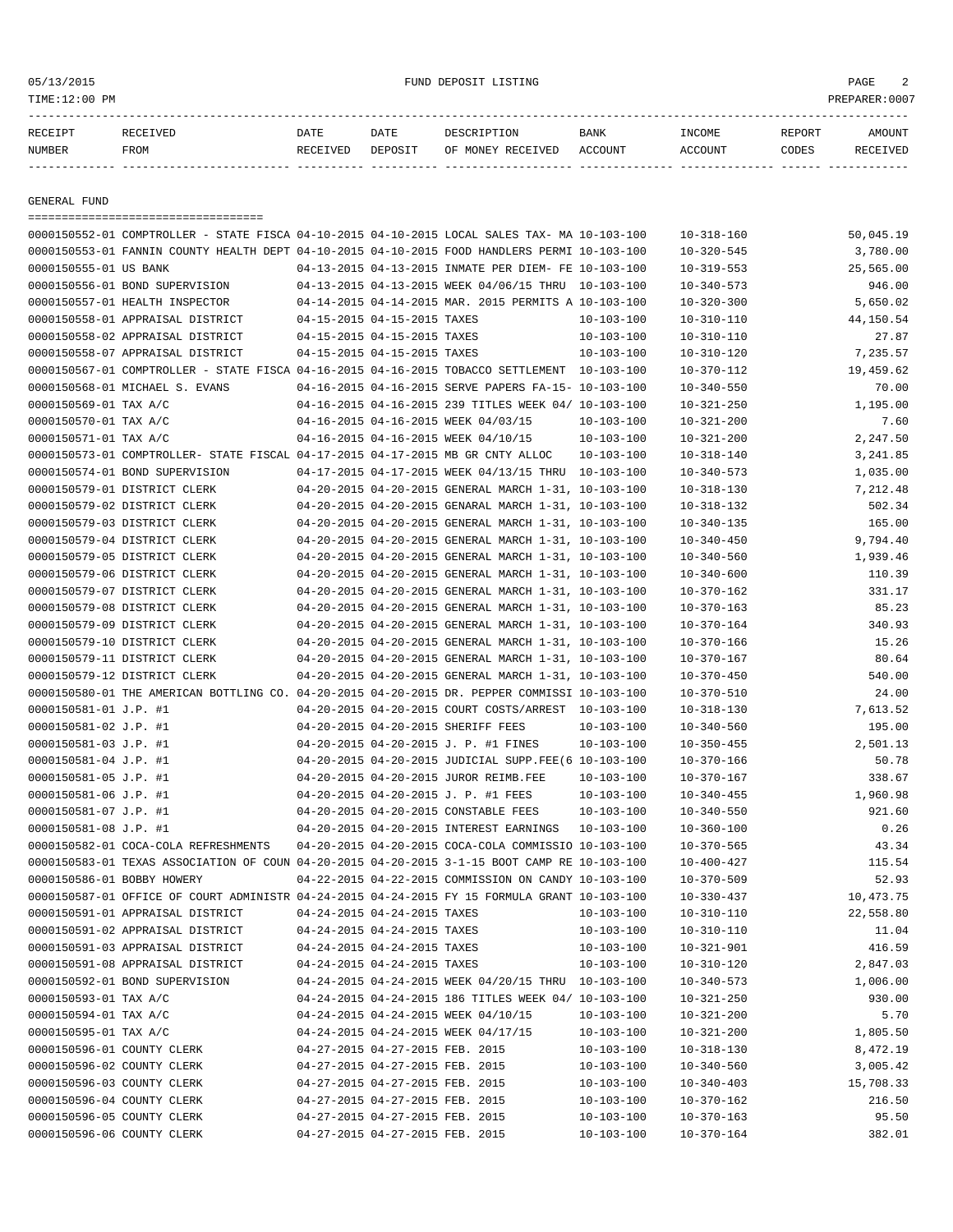05/13/2015 FUND DEPOSIT LISTING PAGE 3

| RECEIPT | RECEIVED | DATE     | DATE    | DESCRIPTION       | <b>BANK</b> | INCOME  | REPORT | AMOUNT   |
|---------|----------|----------|---------|-------------------|-------------|---------|--------|----------|
| NUMBER  | FROM     | RECEIVED | DEPOSIT | OF MONEY RECEIVED | ACCOUNT     | ACCOUNT | CODES  | RECEIVED |
|         |          |          |         |                   |             |         |        |          |

GENERAL FUND

|                            | ===================================                                                          |                                 |                                                      |                  |                  |           |
|----------------------------|----------------------------------------------------------------------------------------------|---------------------------------|------------------------------------------------------|------------------|------------------|-----------|
| 0000150596-07 COUNTY CLERK |                                                                                              | 04-27-2015 04-27-2015 FEB. 2015 |                                                      | $10 - 103 - 100$ | $10 - 370 - 166$ | 28.72     |
| 0000150596-08 COUNTY CLERK |                                                                                              | 04-27-2015 04-27-2015 FEB. 2015 |                                                      | $10 - 103 - 100$ | $10 - 370 - 167$ | 192.99    |
| 0000150596-09 COUNTY CLERK |                                                                                              | 04-27-2015 04-27-2015 FEB. 2015 |                                                      | $10 - 103 - 100$ | $10 - 340 - 400$ | 2.00      |
| 0000150596-10 COUNTY CLERK |                                                                                              | 04-27-2015 04-27-2015 FEB. 2015 |                                                      | $10 - 103 - 100$ | $10 - 340 - 475$ | 1,205.92  |
| 0000150596-11 COUNTY CLERK |                                                                                              | 04-27-2015 04-27-2015 FEB. 2015 |                                                      | $10 - 103 - 100$ | $10 - 340 - 601$ | 67.16     |
| 0000150596-12 COUNTY CLERK |                                                                                              | 04-27-2015 04-27-2015 FEB. 2015 |                                                      | $10 - 103 - 100$ | $10 - 318 - 132$ | 3,442.01  |
| 0000150596-13 COUNTY CLERK |                                                                                              | 04-27-2015 04-27-2015 FEB. 2015 |                                                      | $10 - 103 - 100$ | $10 - 352 - 201$ | 800.00    |
| 0000150596-14 COUNTY CLERK |                                                                                              | 04-27-2015 04-27-2015 FEB. 2015 |                                                      | $10 - 103 - 100$ | $10 - 360 - 100$ | 1.22      |
|                            | 0000150599-01 FANNIN MANAGEMENT SERVICE 04-27-2015 04-27-2015 1ST OTR. 2015                  |                                 |                                                      | $10 - 103 - 100$ | $10 - 367 - 100$ | 50,000.00 |
|                            | 0000150600-01 MICHAEL S. EVANS                                                               |                                 | 04-27-2015 04-27-2015 SERVE PAPERS - CAPL 10-103-100 |                  | $10 - 340 - 550$ | 70.00     |
|                            | 0000150601-01 CONSTABLE IRA HICKS-PCT.                                                       |                                 | 04-27-2015 04-27-2015 SERVE PAPERS- ROBER 10-103-100 |                  | $10 - 340 - 550$ | 75.00     |
| 0000150602-01 SECURUS      |                                                                                              |                                 | 04-27-2015 04-27-2015 MAR. 2015 JAIL PAY             | $10 - 103 - 100$ | $10 - 319 - 420$ | 8,898.41  |
|                            | 0000150603-01 APPRAISAL DISTRICT                                                             | 04-28-2015 04-28-2015 TAXES     |                                                      | $10 - 103 - 100$ | $10 - 310 - 110$ | 17,239.30 |
|                            | 0000150603-06 APPRAISAL DISTRICT                                                             | 04-28-2015 04-28-2015 TAXES     |                                                      | $10 - 103 - 100$ | $10 - 310 - 120$ | 3,706.93  |
|                            | 0000150605-01 SURETY BAIL BOND TRUST FU 04-29-2015 04-29-2015 STATE CRIMINAL COST 10-103-100 |                                 |                                                      |                  | $10 - 352 - 100$ | 160.50    |
|                            | 0000150605-02 SURETY BAIL BOND TRUST FU 04-29-2015 04-29-2015 STATE CRIMINAL COST 10-103-100 |                                 |                                                      |                  | $10 - 409 - 489$ | 1,444.50  |

FUND TOTAL 486,906.19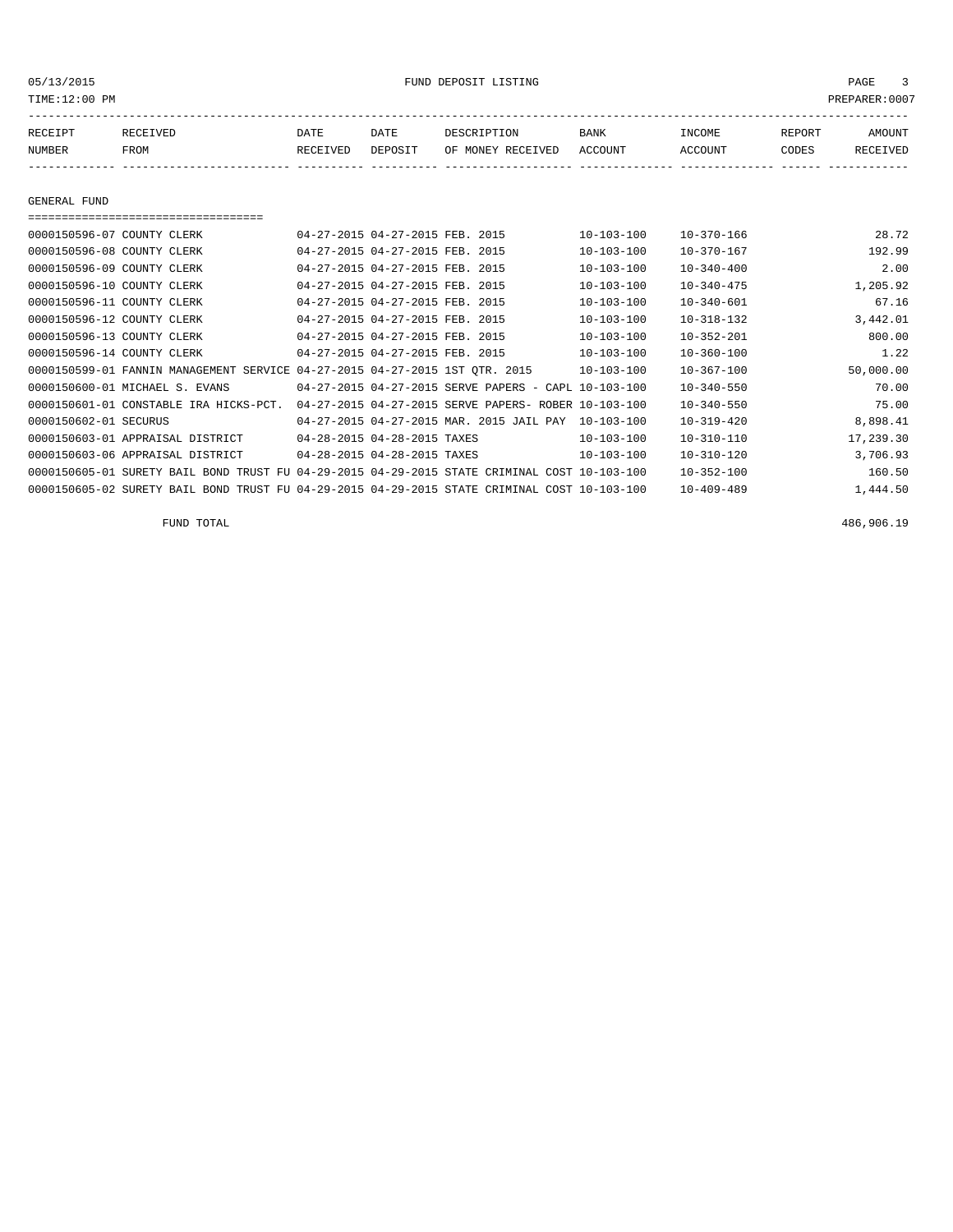05/13/2015 FUND DEPOSIT LISTING PAGE 1

| RECEIPT | RECEIVED | <b>DATE</b> | DATE    | DESCRIPTION       | <b>BANK</b> | INCOME  | REPORT | <b>AMOUNT</b> |
|---------|----------|-------------|---------|-------------------|-------------|---------|--------|---------------|
| NUMBER  | FROM     | RECEIVED    | DEPOSIT | OF MONEY RECEIVED | ACCOUNT     | ACCOUNT | CODES  | RECEIVED      |
|         |          |             |         |                   |             |         |        |               |
|         |          |             |         |                   |             |         |        |               |

## COURTHOUSE SECURITY

| ================================== |                                                      |            |                  |        |
|------------------------------------|------------------------------------------------------|------------|------------------|--------|
| 0000150532-02 LEGEND BANK          | 04-06-2015 04-06-2015 MAR. INTEREST                  | 11-103-100 | $11 - 360 - 100$ | 6.98   |
| 0000150541-14 DISTRICT CLERK       | 04-07-2015 04-07-2015 FEB. 1-28, 2015                | 11-103-100 | $11 - 340 - 650$ | 166.91 |
| 0000150542-09 JP # 1               | 04-07-2015 04-07-2015 FINES AND FEES JAN. 11-103-100 |            | $11 - 340 - 651$ | 230.52 |
| 0000150543-10 JP PCT # 3           | 04-08-2015 04-08-2015 FINES AND FEES MAR. 11-103-100 |            | $11 - 340 - 651$ | 36.00  |
| 0000150579-13 DISTRICT CLERK       | 04-20-2015 04-20-2015 GENERAL MARCH 1-31, 11-103-100 |            | $11 - 340 - 650$ | 246.62 |
| 0000150581-09 J.P. #1              | 04-20-2015 04-20-2015 JUSTICE OF PEACE FE 11-103-100 |            | $11 - 340 - 651$ | 254.01 |
| 0000150596-15 COUNTY CLERK         | 04-27-2015 04-27-2015 FEB. 2015                      | 11-103-100 | $11 - 340 - 600$ | 675.81 |

FUND TOTAL  $1,616.85$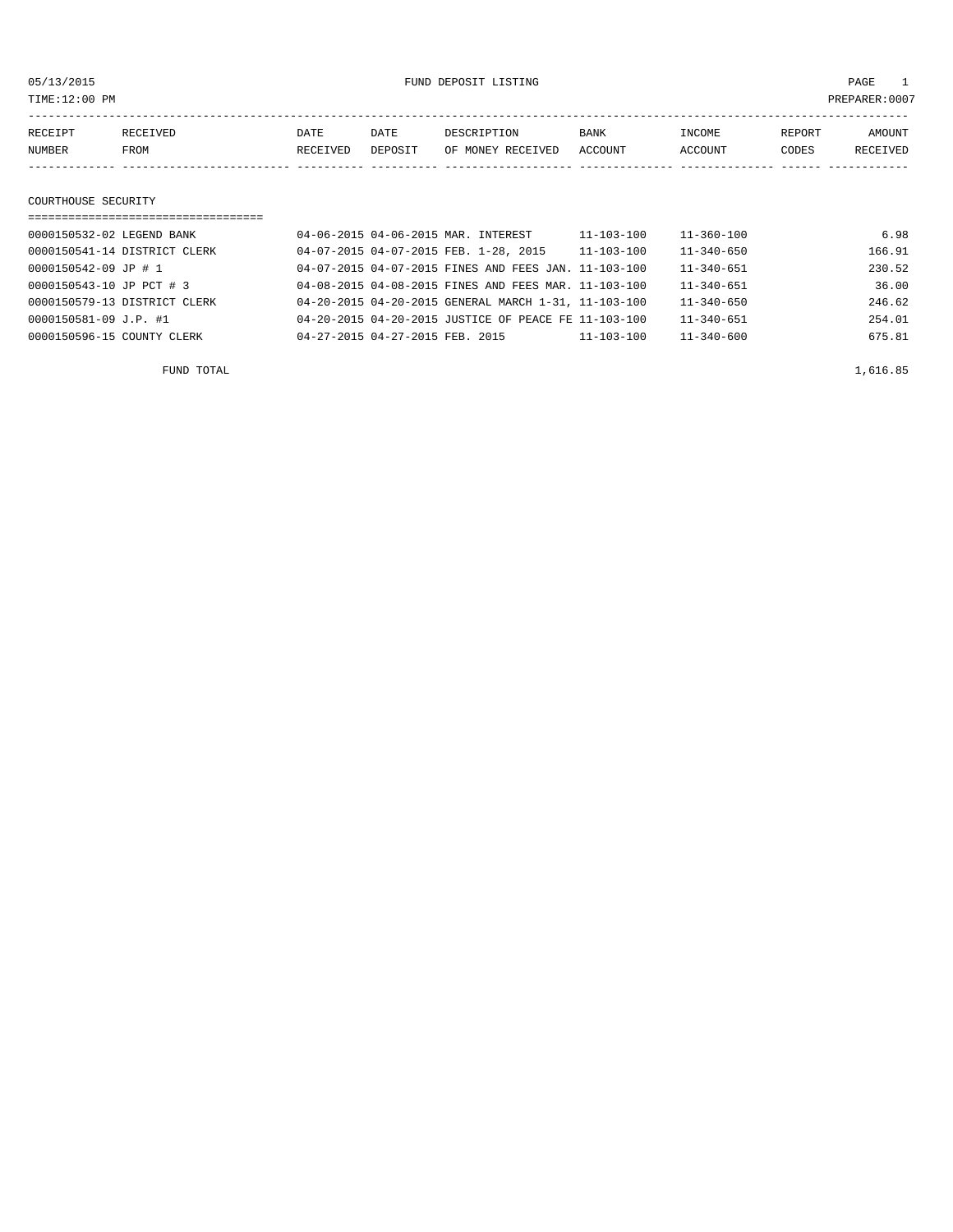TIME:12:00 PM PREPARER:0007

| RECEIPT               | RECEIVED | DATE     | DATE    | DESCRIPTION       | <b>BANK</b> | INCOME  | REPORT | AMOUNT   |  |  |
|-----------------------|----------|----------|---------|-------------------|-------------|---------|--------|----------|--|--|
| NUMBER                | FROM     | RECEIVED | DEPOSIT | OF MONEY RECEIVED | ACCOUNT     | ACCOUNT | CODES  | RECEIVED |  |  |
|                       |          |          |         |                   |             |         |        |          |  |  |
|                       |          |          |         |                   |             |         |        |          |  |  |
| CO.CLK.VITAL STAT.FEE |          |          |         |                   |             |         |        |          |  |  |
|                       |          |          |         |                   |             |         |        |          |  |  |

| 0000150532-03 LEGEND BANK  | 04-06-2015 04-06-2015 MAR. INTEREST | $12 - 103 - 100$ | $12 - 360 - 100$ |       |
|----------------------------|-------------------------------------|------------------|------------------|-------|
| 0000150596-16 COUNTY CLERK | 04-27-2015 04-27-2015 FEB. 2015     | $12 - 103 - 100$ | $12 - 370 - 134$ | 74.00 |

FUND TOTAL 74.75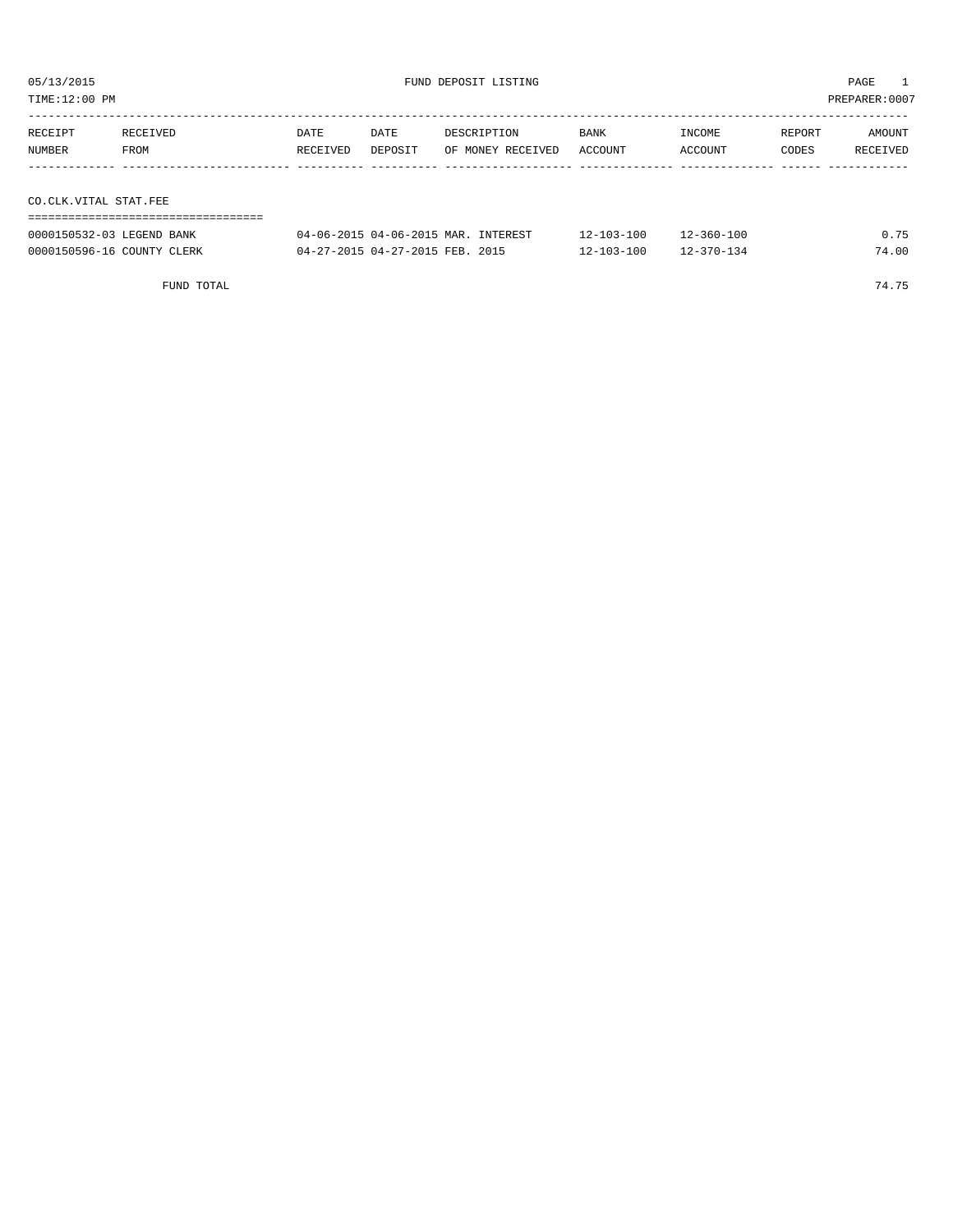TIME:12:00 PM PREPARER:0007

| RECEIPT       | RECEIVED | DATE     | DATE    | DESCRIPTION       | <b>BANK</b> | INCOME  | REPORT | <b>AMOUNT</b>   |
|---------------|----------|----------|---------|-------------------|-------------|---------|--------|-----------------|
| <b>NUMBER</b> | FROM     | RECEIVED | DEPOSIT | OF MONEY RECEIVED | ACCOUNT     | ACCOUNT | CODES  | <b>RECEIVED</b> |
|               |          |          |         |                   |             |         |        |                 |

BAIL BONDS TRUST FUND

|                            | ====================================                                                        |                                                      |  |  |  |                  |        |
|----------------------------|---------------------------------------------------------------------------------------------|------------------------------------------------------|--|--|--|------------------|--------|
|                            | 0000150559-01 THE NIX FIRM, P.C.                                                            | 04-15-2015 04-15-2015 SURETY BAIL BOND FE 13-103-113 |  |  |  | $13 - 345 - 113$ | 30.00  |
|                            | 0000150560-01 STEVEN R. MIEARS, PC                                                          | 04-15-2015 04-15-2015 SURETY BAIL BOND FE 13-103-113 |  |  |  | $13 - 345 - 113$ | 30.00  |
| 0000150561-01 SUSAN CARTER |                                                                                             | 04-15-2015 04-15-2015 SURETY BAIL BOND FE 13-103-113 |  |  |  | $13 - 345 - 113$ | 30.00  |
|                            | 0000150562-01 FANNIN COUNTY BAIL BONDS 04-15-2015 04-15-2015 SURETY BAIL BOND FE 13-103-113 |                                                      |  |  |  | $13 - 345 - 113$ | 150.00 |
|                            | 0000150563-01 DOC'S BAIL BONDS                                                              | 04-15-2015 04-15-2015 SURETY BAIL BOND FE 13-103-113 |  |  |  | $13 - 345 - 113$ | 135.00 |
|                            | 0000150564-01 CARPENTER'S BAIL BONDS                                                        | 04-15-2015 04-15-2015 SURETY BAIL BOND FE 13-103-113 |  |  |  | 13-345-113       | 195.00 |
|                            |                                                                                             |                                                      |  |  |  |                  |        |

FUND TOTAL 570.00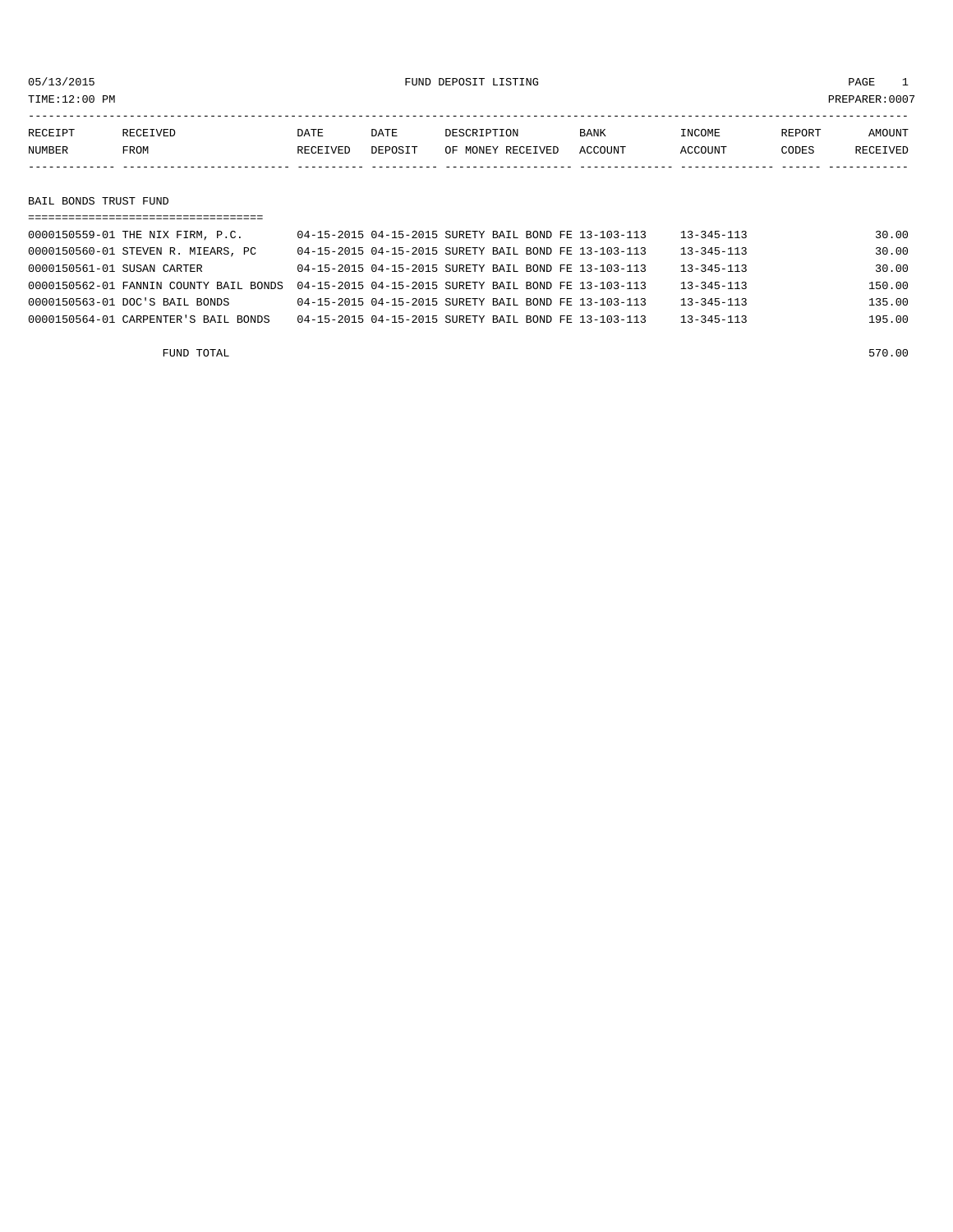05/13/2015 FUND DEPOSIT LISTING PAGE 1 TIME:12:00 PM PREPARER:0007

----------------------------------------------------------------------------------------------------------------------------------- RECEIPT RECEIVED DATE DATE DESCRIPTION BANK INCOME REPORT AMOUNT NUMBER FROM RECEIVED DEPOSIT OF MONEY RECEIVED ACCOUNT ACCOUNT CODES RECEIVED ------------- ------------------------- ---------- ---------- ------------------- -------------- -------------- ------ ------------

JUSTICE CT.BLDG.SECURITY

| 0000150542-10 JP # 1     | 04-07-2015 04-07-2015 FINES AND FEES JAN. 14-103-100 |  |  | 14-370-168 | 76.87 |
|--------------------------|------------------------------------------------------|--|--|------------|-------|
| 0000150543-11 JP PCT # 3 | 04-08-2015 04-08-2015 FINES AND FEES MAR. 14-103-100 |  |  | 14-370-168 | 12.00 |
| 0000150581-10 J.P. #1    | 04-20-2015 04-20-2015 JUSTICE CT.BLDG.SEC 14-103-100 |  |  | 14-370-168 | 84.66 |
|                          |                                                      |  |  |            |       |

FUND TOTAL 173.53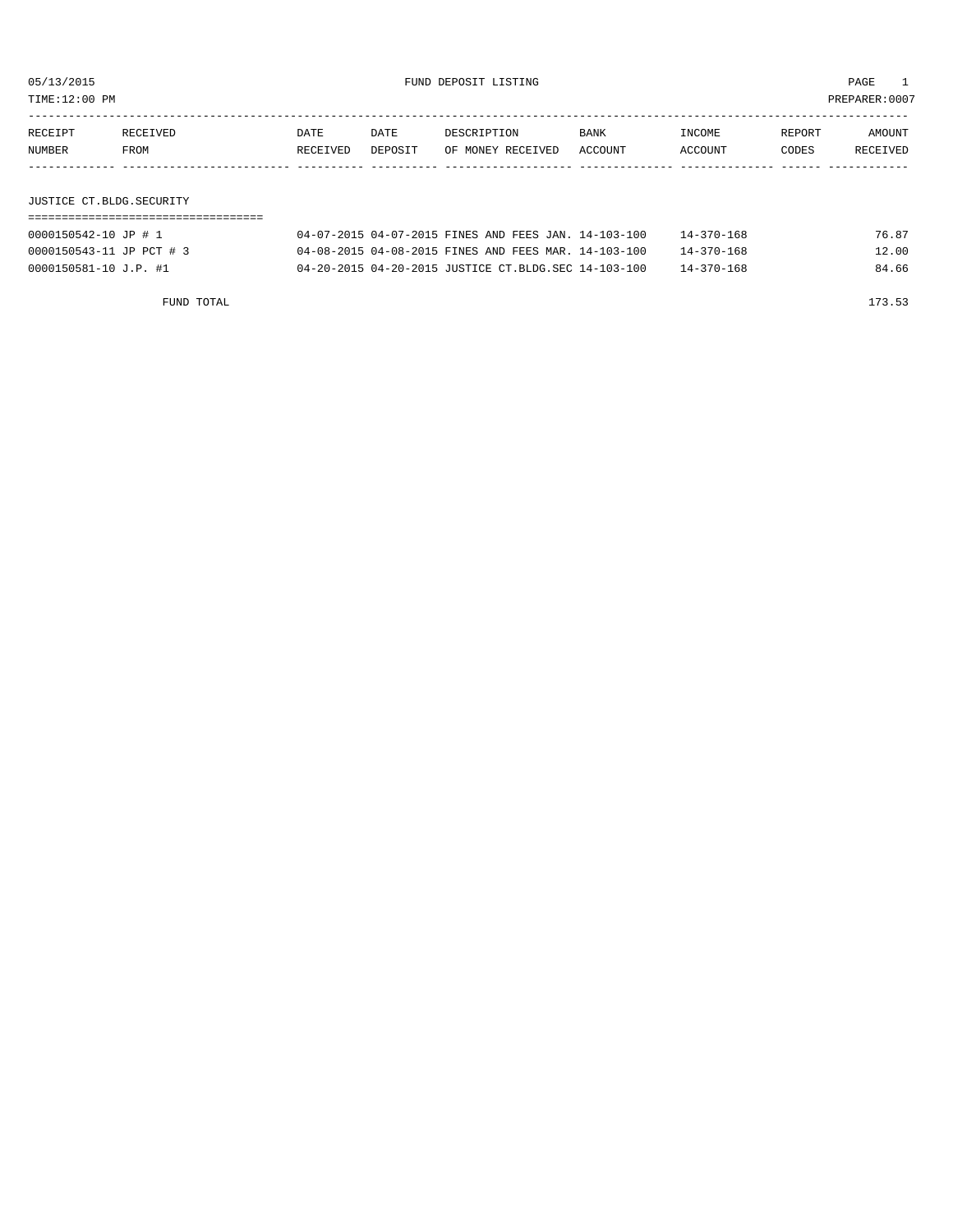| TIME:12:00 PM |                          |          |         |                   |         |         |        | PREPARER:0007 |
|---------------|--------------------------|----------|---------|-------------------|---------|---------|--------|---------------|
|               |                          |          |         |                   |         |         |        |               |
| RECEIPT       | RECEIVED                 | DATE     | DATE    | DESCRIPTION       | BANK    | INCOME  | REPORT | AMOUNT        |
| NUMBER        | FROM                     | RECEIVED | DEPOSIT | OF MONEY RECEIVED | ACCOUNT | ACCOUNT | CODES  | RECEIVED      |
|               |                          |          |         |                   |         |         |        |               |
|               |                          |          |         |                   |         |         |        |               |
|               | PROBATE JUDGES EDUCATION |          |         |                   |         |         |        |               |
|               |                          |          |         |                   |         |         |        |               |

| 0000150596-17 COUNTY CLERK | 04-27-2015 04-27-2015 FEB. 2015 | 17-103-100 17-340-131 |  | 44.98 |
|----------------------------|---------------------------------|-----------------------|--|-------|
|                            |                                 |                       |  |       |

FUND TOTAL 44.98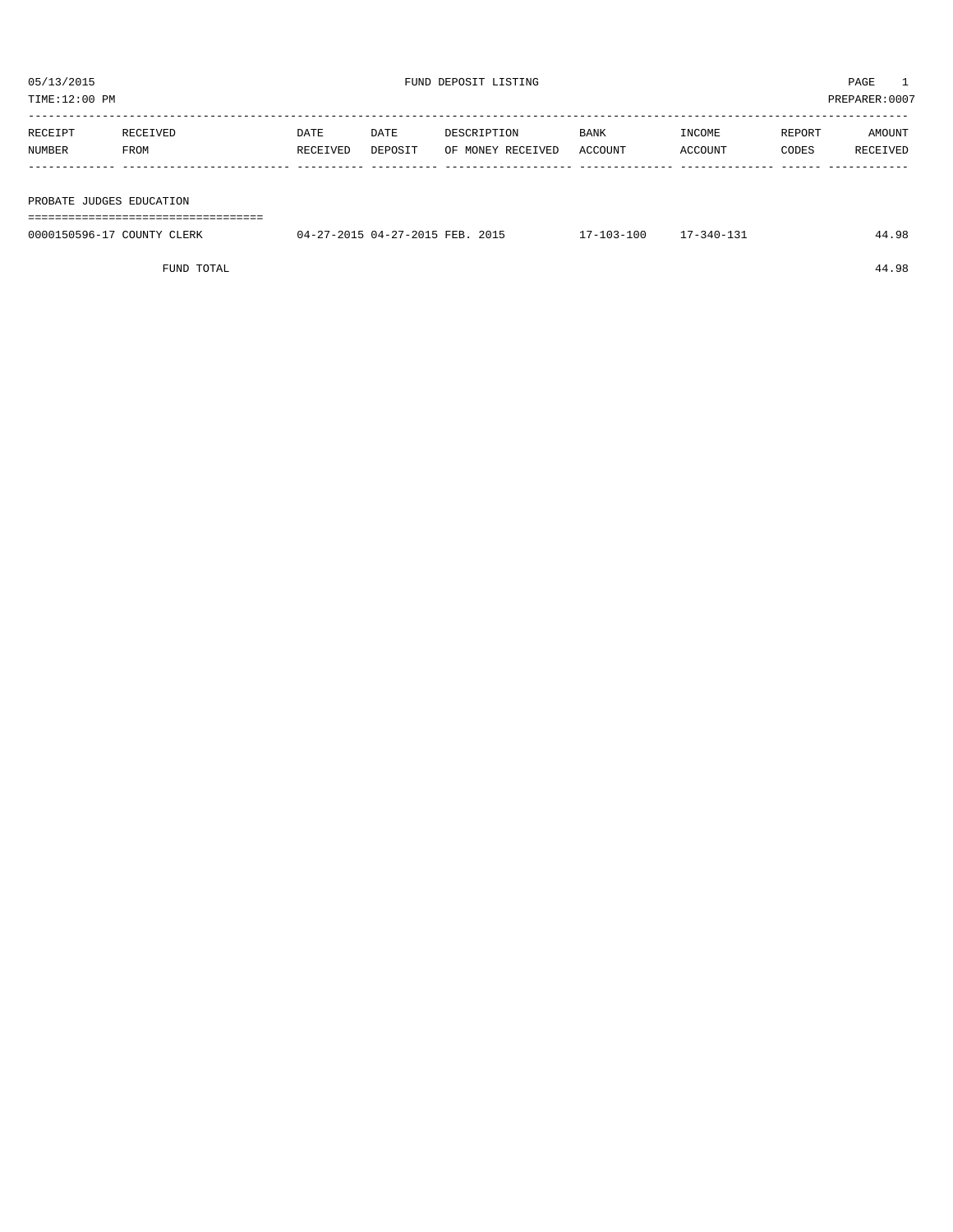| TIME:12:00 PM               |          |          |         |                                                                                                                                                                                                                                |             |            |        | PREPARER:0007 |
|-----------------------------|----------|----------|---------|--------------------------------------------------------------------------------------------------------------------------------------------------------------------------------------------------------------------------------|-------------|------------|--------|---------------|
| RECEIPT                     | RECEIVED | DATE     | DATE    | DESCRIPTION                                                                                                                                                                                                                    | <b>BANK</b> | INCOME     | REPORT | AMOUNT        |
| NUMBER<br>FROM              |          | RECEIVED | DEPOSIT | OF MONEY RECEIVED                                                                                                                                                                                                              | ACCOUNT     | ACCOUNT    | CODES  | RECEIVED      |
|                             |          |          |         |                                                                                                                                                                                                                                |             |            |        |               |
|                             |          |          |         |                                                                                                                                                                                                                                |             |            |        |               |
| CO.CLERK RECORD MNGMT.      |          |          |         |                                                                                                                                                                                                                                |             |            |        |               |
| COOCILCESS OF ABUSINE PAINT |          |          |         | $0.4$ $0.6$ $0.015$ $0.4$ $0.6$ $0.015$ $10.5$ $0.75$ $10.75$ $0.75$ $0.75$ $0.75$ $0.75$ $0.75$ $0.75$ $0.75$ $0.75$ $0.75$ $0.75$ $0.75$ $0.75$ $0.75$ $0.75$ $0.75$ $0.75$ $0.75$ $0.75$ $0.75$ $0.75$ $0.75$ $0.75$ $0.75$ | 10 100 100  | 10.250.100 |        | 0.00          |

| 0000150532-04 LEGEND BANK  | 04-06-2015 04-06-2015 MAR. INTEREST | 18-103-100 | 18-360-100       | 2.80     |
|----------------------------|-------------------------------------|------------|------------------|----------|
| 0000150596-18 COUNTY CLERK | 04-27-2015 04-27-2015 FEB. 2015     | 18-103-100 | $18 - 370 - 133$ | 4,316.24 |
|                            |                                     |            |                  |          |

FUND TOTAL 4,319.04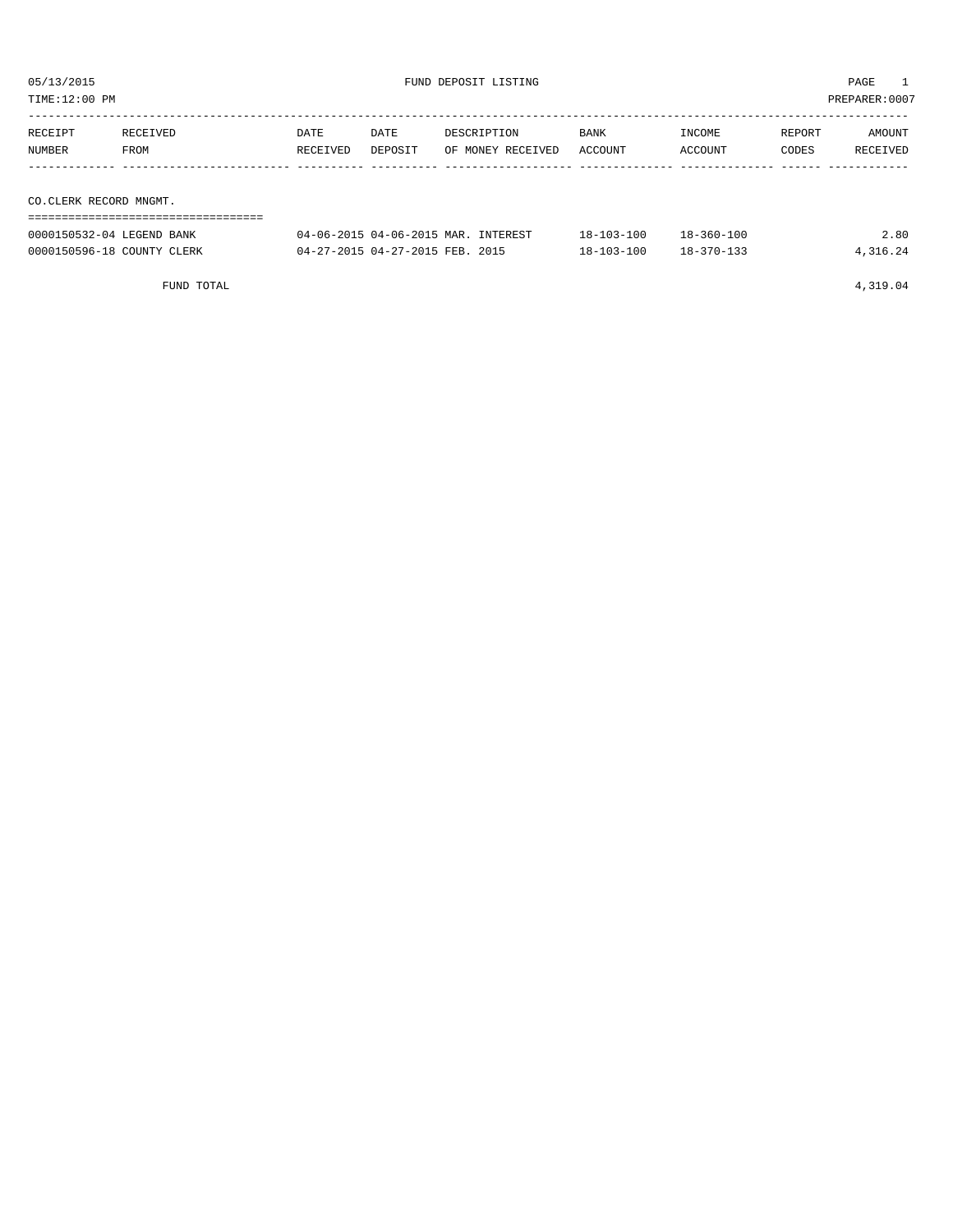TIME:12:00 PM PREPARER:0007

| RECEIPT | RECEIVED | DATE     | DATE    | DESCRIPTION       | <b>BANK</b> | INCOME         | REPORT | AMOUNT   |
|---------|----------|----------|---------|-------------------|-------------|----------------|--------|----------|
| NUMBER  | FROM     | RECEIVED | DEPOSIT | OF MONEY RECEIVED | ACCOUNT     | <b>ACCOUNT</b> | CODES  | RECEIVED |
|         |          |          |         |                   |             |                |        |          |
|         |          |          |         |                   |             |                |        |          |

DIST.CLK.RECORDS MNGMT.

| 0000150532-05 LEGEND BANK    | 04-06-2015 04-06-2015 MAR. INTEREST                  | $19 - 103 - 100$ | $19 - 360 - 100$ | 0.44   |
|------------------------------|------------------------------------------------------|------------------|------------------|--------|
| 0000150541-15 DISTRICT CLERK | 04-07-2015 04-07-2015 FEB. 1-28, 2015                | 19-103-100       | 19-370-136       | 211.02 |
| 0000150579-14 DISTRICT CLERK | 04-20-2015 04-20-2015 GENERAL MARCH 1-31, 19-103-100 |                  | 19-370-136       | 265.58 |

FUND TOTAL 477.04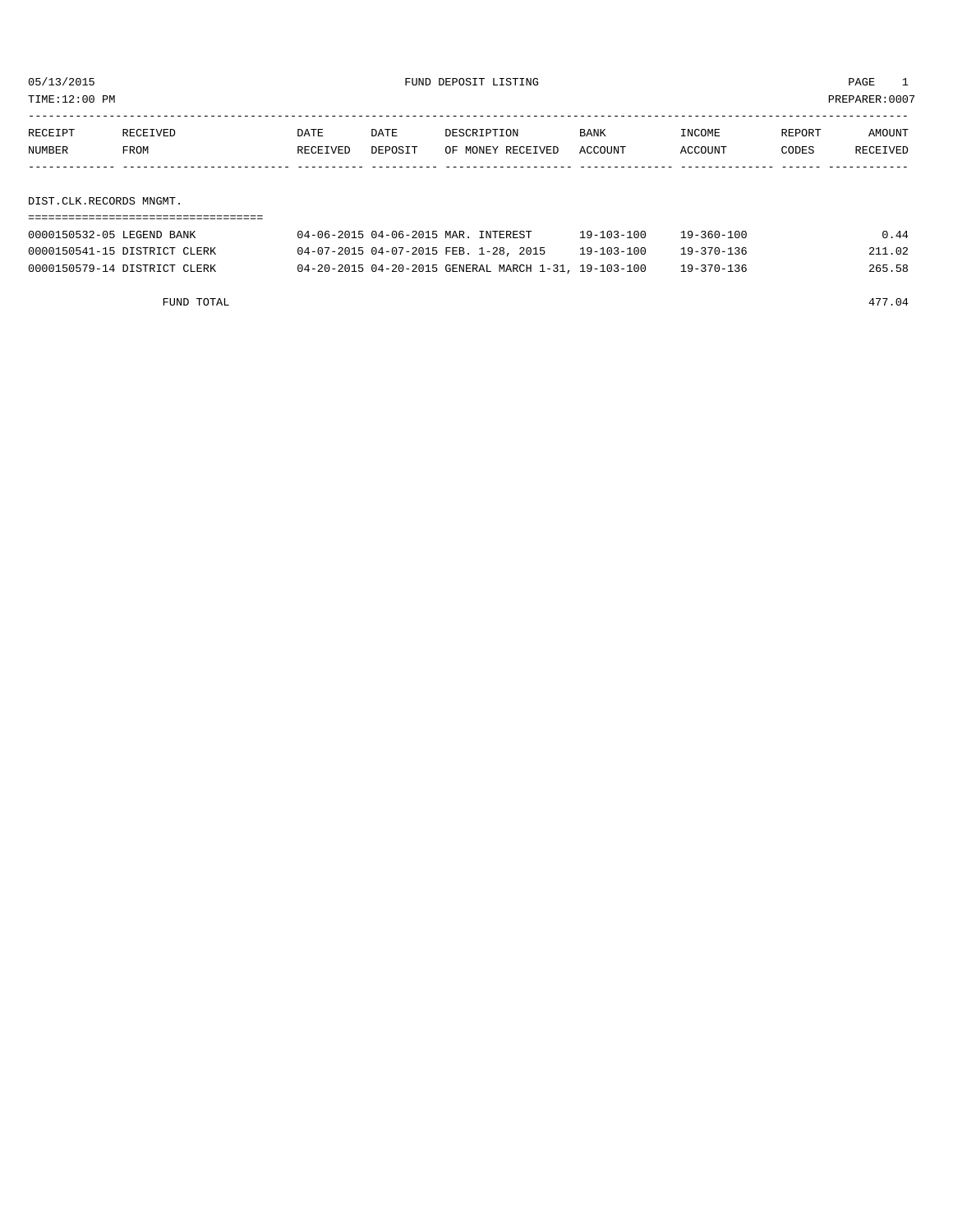TIME:12:00 PM PREPARER:0007

| RECEIPT | <b>RECEIVED</b> | DATE     | DATE    | DESCRIPTION       | <b>BANK</b>    | INCOME  | REPORT | AMOUNT          |
|---------|-----------------|----------|---------|-------------------|----------------|---------|--------|-----------------|
| NUMBER  | FROM            | RECEIVED | DEPOSIT | OF MONEY RECEIVED | <b>ACCOUNT</b> | ACCOUNT | CODES  | <b>RECEIVED</b> |
|         |                 |          |         |                   |                |         |        |                 |

COUNTY OFFICES REC.MNGMT.

| 0000150532-06 LEGEND BANK    | 04-06-2015 04-06-2015 MAR. INTEREST                  | $20 - 103 - 100$ | 20-360-100       | 4.04     |
|------------------------------|------------------------------------------------------|------------------|------------------|----------|
| 0000150541-16 DISTRICT CLERK | 04-07-2015 04-07-2015 FEB. 1-28, 2015                | $20 - 103 - 100$ | 20-370-135       | 974.55   |
| 0000150579-15 DISTRICT CLERK | 04-20-2015 04-20-2015 GENERAL MARCH 1-31, 20-103-100 |                  | $20 - 370 - 135$ | 875.40   |
| 0000150596-19 COUNTY CLERK   | 04-27-2015 04-27-2015 FEB. 2015                      | $20 - 103 - 100$ | $20 - 370 - 135$ | 1,291.13 |

FUND TOTAL  $3,145.12$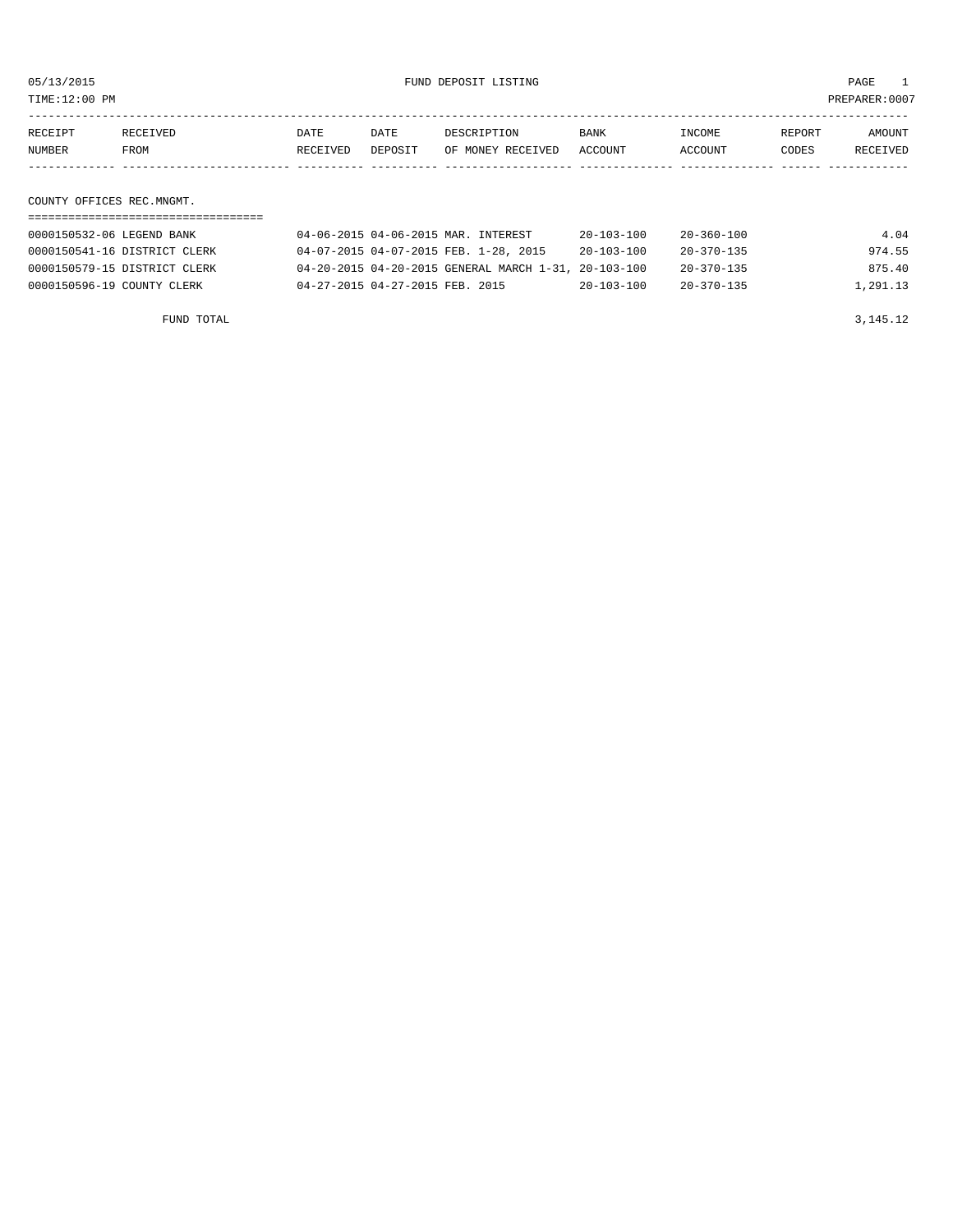# 05/13/2015 FUND DEPOSIT LISTING PAGE 1

| RECEIPT                  | RECEIVED | DATE     | DATE    | DESCRIPTION       | BANK    | INCOME  | REPORT | AMOUNT   |
|--------------------------|----------|----------|---------|-------------------|---------|---------|--------|----------|
| NUMBER                   | FROM     | RECEIVED | DEPOSIT | OF MONEY RECEIVED | ACCOUNT | ACCOUNT | CODES  | RECEIVED |
|                          |          |          |         |                   |         |         |        |          |
|                          |          |          |         |                   |         |         |        |          |
| FANNIN CO. R & B #1 FUND |          |          |         |                   |         |         |        |          |

| =====================================                                                        |                                 |                                                      |                  |                  |          |
|----------------------------------------------------------------------------------------------|---------------------------------|------------------------------------------------------|------------------|------------------|----------|
| 0000150524-03 APPRASIAL DISTRICT                                                             | 04-01-2015 04-01-2015 TAXES     |                                                      | $21 - 103 - 100$ | $21 - 310 - 110$ | 1,862.12 |
| 0000150524-08 APPRASIAL DISTRICT                                                             | 04-01-2015 04-01-2015 TAXES     |                                                      | $21 - 103 - 100$ | $21 - 310 - 120$ | 268.90   |
| 0000150532-07 LEGEND BANK                                                                    |                                 | 04-06-2015 04-06-2015 MAR. INTEREST                  | $21 - 103 - 100$ | $21 - 360 - 100$ | 25.30    |
| 0000150532-29 LEGEND BANK                                                                    |                                 | 04-06-2015 04-06-2015 MAR. INTEREST                  | $21 - 100 - 100$ | $21 - 360 - 100$ | 0.01     |
| 0000150535-02 TAX A/C                                                                        |                                 | 04-07-2015 04-07-2015 WEEK 3/20/15                   | $21 - 103 - 100$ | $21 - 321 - 300$ | 1,304.00 |
| 0000150535-06 TAX A/C                                                                        |                                 | 04-07-2015 04-07-2015 WEEK 3/20/15                   | $21 - 103 - 100$ | $21 - 321 - 200$ | 3,515.90 |
| 0000150538-02 TAX A/C                                                                        |                                 | 04-07-2015 04-07-2015 WEEK 3/27/15                   | $21 - 103 - 100$ | $21 - 321 - 300$ | 2.20     |
| 0000150539-02 TAX A/C                                                                        |                                 | 04-07-2015 04-07-2015 WEEK 3/20/15                   | $21 - 103 - 100$ | $21 - 321 - 300$ | 30.79    |
| 0000150539-06 TAX A/C                                                                        |                                 | 04-07-2015 04-07-2015 WEEK 3/20/15                   | $21 - 103 - 100$ | $21 - 321 - 200$ | 1,267.70 |
| 0000150540-02 TAX A/C                                                                        |                                 | 04-07-2015 04-07-2015 WEEK 3/27/15                   | $21 - 103 - 100$ | $21 - 321 - 300$ | 1,728.41 |
| 0000150540-06 TAX A/C                                                                        |                                 | 04-07-2015 04-07-2015 WEEK 3/27/15                   | $21 - 103 - 100$ | $21 - 321 - 200$ | 4,699.78 |
| 0000150541-19 DISTRICT CLERK                                                                 |                                 | 04-07-2015 04-07-2015 FEB. 1-28, 2015                | $21 - 103 - 100$ | $21 - 350 - 450$ | 795.75   |
| 0000150542-12 JP # 1                                                                         |                                 | 04-07-2015 04-07-2015 FINES AND FEES JAN. 21-103-100 |                  | $21 - 350 - 455$ | 482.20   |
| 0000150543-13 JP PCT # 3                                                                     |                                 | 04-08-2015 04-08-2015 FINES AND FEES MAR. 21-103-100 |                  | $21 - 350 - 457$ | 181.24   |
| 0000150545-02 TAX A/C                                                                        |                                 | 04-09-2015 04-09-2015 WEEK 4/3/15                    | $21 - 103 - 100$ | $21 - 321 - 300$ | 1,792.18 |
| 0000150545-06 TAX A/C                                                                        |                                 | 04-09-2015 04-09-2015 WEEK 4/3/15                    | $21 - 103 - 100$ | $21 - 321 - 200$ | 4,936.53 |
| 0000150547-03 APPRAISAL DISTRICT                                                             | 04-09-2015 04-09-2015 TAXES     |                                                      | 21-103-100       | $21 - 310 - 110$ | 2,272.93 |
| 0000150547-08 APPRAISAL DISTRICT                                                             | 04-09-2015 04-09-2015 TAXES     |                                                      | $21 - 103 - 100$ | $21 - 310 - 120$ | 67.81    |
| 0000150551-02 TEXPOOL                                                                        |                                 | 04-09-2015 04-09-2015 MAR. 2015 INTEREST             | 21-103-175       | $21 - 360 - 100$ | 0.62     |
| 0000150552-02 COMPTROLLER - STATE FISCA 04-10-2015 04-10-2015 LOCAL SALES TAX- MA 21-103-100 |                                 |                                                      |                  | $21 - 318 - 160$ | 2,546.27 |
| 0000150558-03 APPRAISAL DISTRICT                                                             | 04-15-2015 04-15-2015 TAXES     |                                                      | $21 - 103 - 100$ | $21 - 310 - 110$ | 2,246.36 |
| 0000150558-08 APPRAISAL DISTRICT                                                             | 04-15-2015 04-15-2015 TAXES     |                                                      | $21 - 103 - 100$ | $21 - 310 - 120$ | 365.07   |
| 0000150565-01 JEFF TIGERT                                                                    | 04-15-2015 04-15-2015 CULVERT   |                                                      | $21 - 103 - 100$ | $21 - 370 - 145$ | 426.00   |
| 0000150566-01 JOE RHUDY                                                                      | 04-15-2015 04-15-2015 BAND      |                                                      | $21 - 103 - 100$ | $21 - 370 - 145$ | 11.50    |
| 0000150570-02 TAX A/C                                                                        |                                 | 04-16-2015 04-16-2015 WEEK 04/03/15                  | $21 - 103 - 100$ | $21 - 321 - 300$ | 8.80     |
| 0000150570-06 TAX A/C                                                                        |                                 | 04-16-2015 04-16-2015 WEEK 04/03/15                  | $21 - 103 - 100$ | $21 - 321 - 200$ | 191.40   |
| 0000150571-02 TAX A/C                                                                        |                                 | 04-16-2015 04-16-2015 WEEK 04/10/15                  | $21 - 103 - 100$ | $21 - 321 - 300$ | 1,704.22 |
| 0000150571-06 TAX A/C                                                                        |                                 | 04-16-2015 04-16-2015 WEEK 04/10/15                  | $21 - 103 - 100$ | $21 - 321 - 200$ | 123.60   |
| 0000150579-18 DISTRICT CLERK                                                                 |                                 | 04-20-2015 04-20-2015 GENERAL MARCH 1-31, 21-103-100 |                  | $21 - 350 - 450$ | 3,388.32 |
| 0000150581-12 J.P. #1                                                                        |                                 | 04-20-2015 04-20-2015 J. P. #1 FINES                 | $21 - 103 - 100$ | $21 - 350 - 455$ | 981.72   |
| 0000150591-04 APPRAISAL DISTRICT                                                             | 04-24-2015 04-24-2015 TAXES     |                                                      | $21 - 103 - 100$ | $21 - 310 - 110$ | 1,147.78 |
| 0000150591-09 APPRAISAL DISTRICT                                                             | 04-24-2015 04-24-2015 TAXES     |                                                      | $21 - 103 - 100$ | $21 - 310 - 120$ | 143.61   |
| 0000150594-02 TAX A/C                                                                        |                                 | 04-24-2015 04-24-2015 WEEK 04/10/15                  | $21 - 103 - 100$ | $21 - 321 - 300$ | 6.59     |
| 0000150595-02 TAX A/C                                                                        |                                 | 04-24-2015 04-24-2015 WEEK 04/17/15                  | $21 - 103 - 100$ | $21 - 321 - 300$ | 1,207.25 |
| 0000150596-21 COUNTY CLERK                                                                   | 04-27-2015 04-27-2015 FEB. 2015 |                                                      | $21 - 103 - 100$ | $21 - 350 - 403$ | 1,351.49 |
| 0000150603-02 APPRAISAL DISTRICT                                                             | 04-28-2015 04-28-2015 TAXES     |                                                      | $21 - 103 - 100$ | $21 - 310 - 110$ | 876.10   |
| 0000150603-07 APPRAISAL DISTRICT                                                             | 04-28-2015 04-28-2015 TAXES     |                                                      | $21 - 103 - 100$ | $21 - 310 - 120$ | 187.15   |
|                                                                                              |                                 |                                                      |                  |                  |          |

FUND TOTAL  $42,147.60$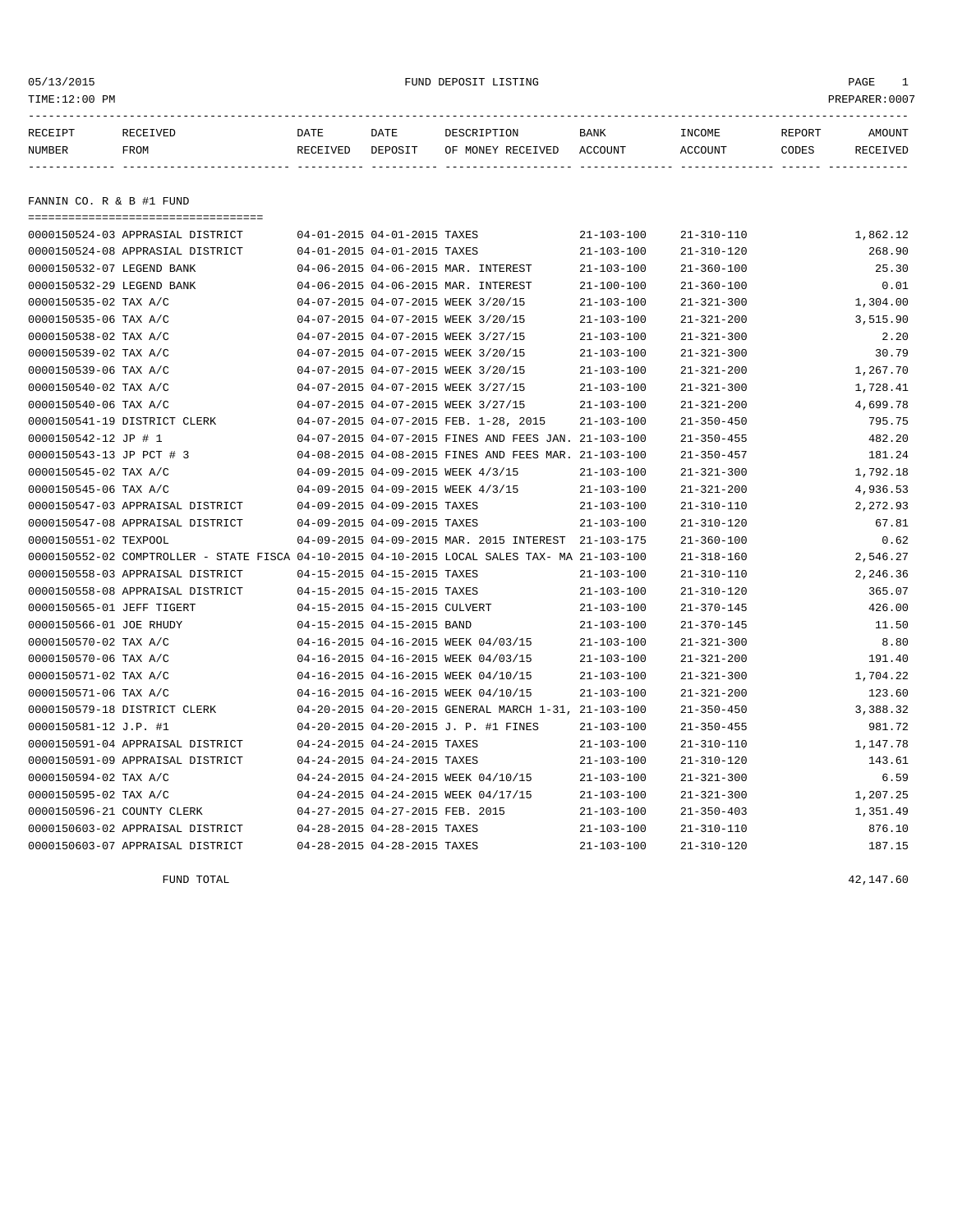# 05/13/2015 FUND DEPOSIT LISTING PAGE 1

| RECEIPT | RECEIVED | DATE     | DATE    | DESCRIPTION               | BANK | INCOME  | REPORT | <b>AMOUNT</b> |
|---------|----------|----------|---------|---------------------------|------|---------|--------|---------------|
| NUMBER  | FROM     | RECEIVED | DEPOSIT | OF MONEY RECEIVED ACCOUNT |      | ACCOUNT | CODES  | RECEIVED      |
|         |          |          |         |                           |      |         |        |               |
|         |          |          |         |                           |      |         |        |               |

FANNIN CO. R & B #2 FUND

|                             | ======================================                                                       |                                 |                                                      |                  |                  |          |
|-----------------------------|----------------------------------------------------------------------------------------------|---------------------------------|------------------------------------------------------|------------------|------------------|----------|
|                             | 0000150524-04 APPRASIAL DISTRICT                                                             | 04-01-2015 04-01-2015 TAXES     |                                                      | $22 - 103 - 100$ | $22 - 310 - 110$ | 1,995.07 |
|                             | 0000150524-09 APPRASIAL DISTRICT                                                             | 04-01-2015 04-01-2015 TAXES     |                                                      | $22 - 103 - 100$ | $22 - 310 - 120$ | 288.10   |
| 0000150532-08 LEGEND BANK   |                                                                                              |                                 | 04-06-2015 04-06-2015 MAR. INTEREST                  | $22 - 103 - 100$ | $22 - 360 - 100$ | 14.49    |
| 0000150532-30 LEGEND BANK   |                                                                                              |                                 | 04-06-2015 04-06-2015 MAR. INTEREST                  | $22 - 100 - 100$ | $22 - 360 - 100$ | 0.01     |
| 0000150535-03 TAX A/C       |                                                                                              |                                 | 04-07-2015 04-07-2015 WEEK 3/20/15                   | $22 - 103 - 100$ | $22 - 321 - 300$ | 1,397.11 |
| 0000150535-07 TAX A/C       |                                                                                              |                                 | 04-07-2015 04-07-2015 WEEK 3/20/15                   | $22 - 103 - 100$ | $22 - 321 - 200$ | 3,766.92 |
| 0000150538-03 TAX A/C       |                                                                                              |                                 | 04-07-2015 04-07-2015 WEEK 3/27/15                   | $22 - 103 - 100$ | $22 - 321 - 300$ | 2.36     |
| 0000150539-03 TAX A/C       |                                                                                              |                                 | 04-07-2015 04-07-2015 WEEK 3/20/15                   | $22 - 103 - 100$ | $22 - 321 - 300$ | 32.98    |
| 0000150539-07 TAX A/C       |                                                                                              |                                 | 04-07-2015 04-07-2015 WEEK 3/20/15                   | $22 - 103 - 100$ | $22 - 321 - 200$ | 1,358.22 |
| 0000150540-03 TAX A/C       |                                                                                              |                                 | 04-07-2015 04-07-2015 WEEK 3/27/15                   | $22 - 103 - 100$ | $22 - 321 - 300$ | 1,851.82 |
| 0000150540-07 TAX A/C       |                                                                                              |                                 | 04-07-2015 04-07-2015 WEEK 3/27/15                   | $22 - 103 - 100$ | $22 - 321 - 200$ | 5,035.33 |
|                             | 0000150541-20 DISTRICT CLERK                                                                 |                                 | 04-07-2015 04-07-2015 FEB. 1-28, 2015                | $22 - 103 - 100$ | $22 - 350 - 450$ | 852.57   |
| 0000150542-13 JP # 1        |                                                                                              |                                 | 04-07-2015 04-07-2015 FINES AND FEES JAN. 22-103-100 |                  | $22 - 350 - 455$ | 516.62   |
| 0000150543-14 JP PCT # 3    |                                                                                              |                                 | 04-08-2015 04-08-2015 FINES AND FEES MAR. 22-103-100 |                  | $22 - 350 - 457$ | 194.18   |
| 0000150545-03 TAX A/C       |                                                                                              |                                 | 04-09-2015 04-09-2015 WEEK 4/3/15                    | 22-103-100       | $22 - 321 - 300$ | 1,920.14 |
| 0000150545-07 TAX A/C       |                                                                                              |                                 | 04-09-2015 04-09-2015 WEEK 4/3/15                    | $22 - 103 - 100$ | $22 - 321 - 200$ | 5,288.98 |
|                             | 0000150547-04 APPRAISAL DISTRICT                                                             | 04-09-2015 04-09-2015 TAXES     |                                                      | 22-103-100       | $22 - 310 - 110$ | 2,435.21 |
|                             | 0000150547-09 APPRAISAL DISTRICT                                                             | 04-09-2015 04-09-2015 TAXES     |                                                      | $22 - 103 - 100$ | $22 - 310 - 120$ | 72.65    |
| 0000150551-03 TEXPOOL       |                                                                                              |                                 | 04-09-2015 04-09-2015 MAR. 2015 INTEREST 22-103-175  |                  | $22 - 360 - 100$ | 8.25     |
|                             | 0000150552-03 COMPTROLLER - STATE FISCA 04-10-2015 04-10-2015 LOCAL SALES TAX - M 22-103-100 |                                 |                                                      |                  | $22 - 318 - 160$ | 2,728.07 |
|                             | 0000150558-04 APPRAISAL DISTRICT                                                             | 04-15-2015 04-15-2015 TAXES     |                                                      | $22 - 103 - 100$ | $22 - 310 - 110$ | 2,406.74 |
|                             | 0000150558-09 APPRAISAL DISTRICT                                                             | 04-15-2015 04-15-2015 TAXES     |                                                      | $22 - 103 - 100$ | $22 - 310 - 120$ | 391.13   |
| 0000150570-03 TAX A/C       |                                                                                              |                                 | 04-16-2015 04-16-2015 WEEK 04/03/15                  | $22 - 103 - 100$ | $22 - 321 - 300$ | 9.42     |
| 0000150570-07 TAX A/C       |                                                                                              |                                 | 04-16-2015 04-16-2015 WEEK 04/03/15                  | $22 - 103 - 100$ | $22 - 321 - 200$ | 205.07   |
| 0000150571-03 TAX A/C       |                                                                                              |                                 | 04-16-2015 04-16-2015 WEEK 04/10/15                  | $22 - 103 - 100$ | $22 - 321 - 300$ | 1,825.90 |
| 0000150571-07 TAX A/C       |                                                                                              |                                 | 04-16-2015 04-16-2015 WEEK 04/10/15                  | $22 - 103 - 100$ | $22 - 321 - 200$ | 132.43   |
|                             | 0000150579-19 DISTRICT CLERK                                                                 |                                 | 04-20-2015 04-20-2015 GENERAL MARCH 1-31, 22-103-100 |                  | $22 - 350 - 450$ | 3,630.24 |
| 0000150581-13 J.P. #1       |                                                                                              |                                 | 04-20-2015 04-20-2015 J. P. #1 FINES                 | $22 - 103 - 100$ | $22 - 350 - 455$ | 1,051.81 |
| 0000150584-01 DAVID ANDREWS |                                                                                              |                                 | 04-21-2015 04-21-2015 24 X 30 CULVERT                | $22 - 103 - 100$ | $22 - 370 - 145$ | 366.00   |
|                             | 0000150591-05 APPRAISAL DISTRICT                                                             | 04-24-2015 04-24-2015 TAXES     |                                                      | $22 - 103 - 100$ | $22 - 310 - 110$ | 1,229.73 |
|                             | 0000150591-10 APPRAISAL DISTRICT                                                             | 04-24-2015 04-24-2015 TAXES     |                                                      | $22 - 103 - 100$ | $22 - 310 - 120$ | 153.86   |
| 0000150594-03 TAX A/C       |                                                                                              |                                 | 04-24-2015 04-24-2015 WEEK 04/10/15                  | $22 - 103 - 100$ | $22 - 321 - 300$ | 7.07     |
| 0000150595-03 TAX A/C       |                                                                                              |                                 | 04-24-2015 04-24-2015 WEEK 04/17/15                  | $22 - 103 - 100$ | $22 - 321 - 300$ | 1,293.44 |
| 0000150596-22 COUNTY CLERK  |                                                                                              | 04-27-2015 04-27-2015 FEB. 2015 |                                                      | $22 - 103 - 100$ | $22 - 350 - 403$ | 1,447.98 |
|                             | 0000150603-03 APPRAISAL DISTRICT                                                             | 04-28-2015 04-28-2015 TAXES     |                                                      | $22 - 103 - 100$ | $22 - 310 - 110$ | 938.65   |
|                             | 0000150603-08 APPRAISAL DISTRICT                                                             | 04-28-2015 04-28-2015 TAXES     |                                                      | $22 - 103 - 100$ | $22 - 310 - 120$ | 200.51   |

FUND TOTAL 45,049.06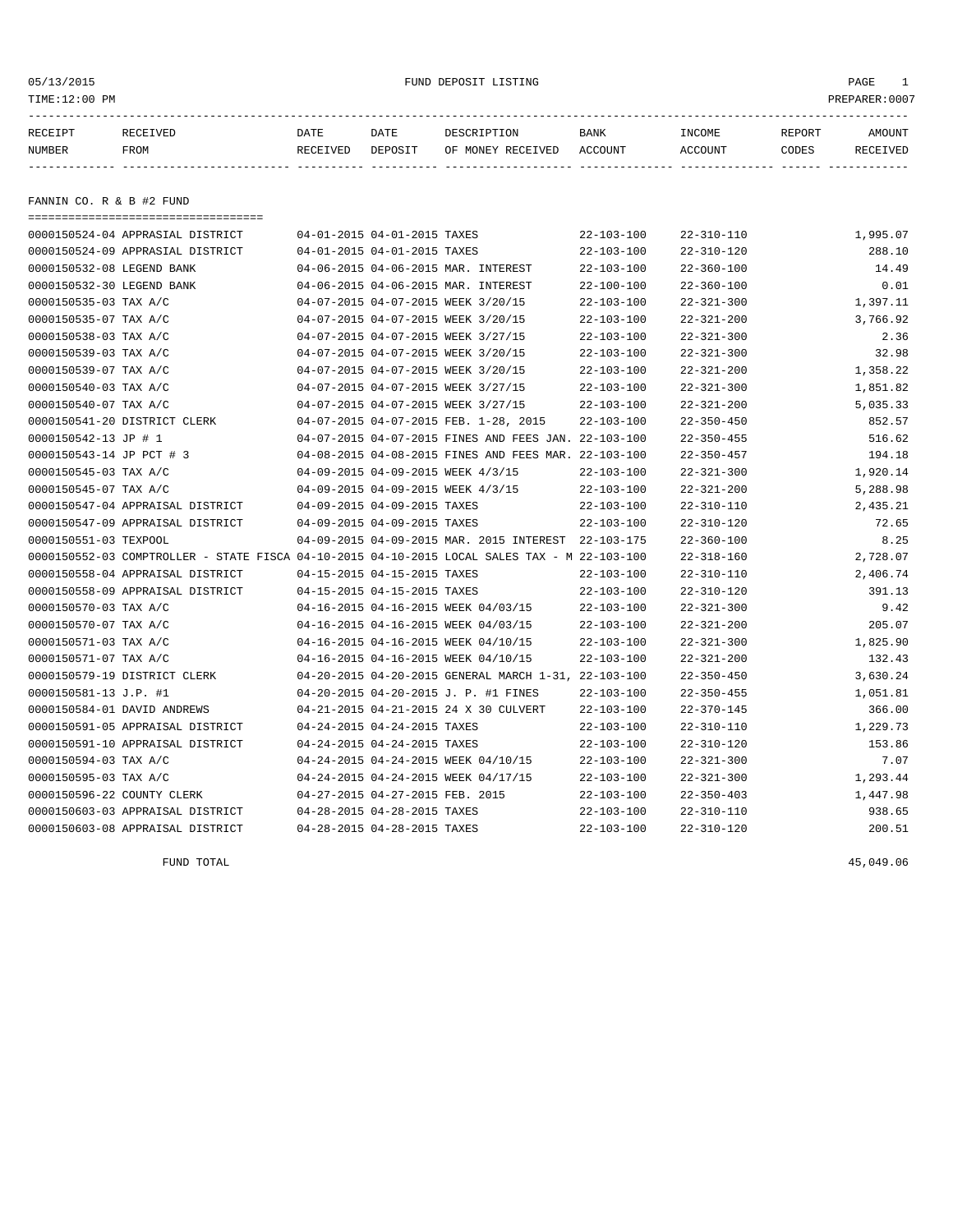05/13/2015 FUND DEPOSIT LISTING PAGE 1

| RECEIPT | RECEIVED | DATE     | DATE    | DESCRIPTION               | BANK | INCOME  | REPORT | <b>AMOUNT</b> |
|---------|----------|----------|---------|---------------------------|------|---------|--------|---------------|
| NUMBER  | FROM     | RECEIVED | DEPOSIT | OF MONEY RECEIVED ACCOUNT |      | ACCOUNT | CODES  | RECEIVED      |
|         |          |          |         |                           |      |         |        |               |
|         |          |          |         |                           |      |         |        |               |
|         |          |          |         |                           |      |         |        |               |

FANNIN CO. R & B #3 FUND

|                            | =====================================                                                        |                                 |                                                      |                  |                  |          |
|----------------------------|----------------------------------------------------------------------------------------------|---------------------------------|------------------------------------------------------|------------------|------------------|----------|
|                            | 0000150524-05 APPRASIAL DISTRICT                                                             | 04-01-2015 04-01-2015 TAXES     |                                                      | $23 - 103 - 100$ | $23 - 310 - 110$ | 3,014.63 |
|                            | 0000150524-10 APPRASIAL DISTRICT                                                             | 04-01-2015 04-01-2015 TAXES     |                                                      | $23 - 103 - 100$ | $23 - 310 - 120$ | 435.32   |
|                            | 0000150528-01 DUSTIN RUSSELL                                                                 | 04-02-2015 04-02-2015 CULVERT   |                                                      | $23 - 103 - 100$ | $23 - 370 - 145$ | 379.50   |
|                            | 0000150529-01 HONEY GROVE ISD                                                                |                                 | 04-02-2015 04-02-2015 FUEL TO HAUL ROCK              | $23 - 103 - 100$ | $23 - 370 - 145$ | 57.42    |
| 0000150532-09 LEGEND BANK  |                                                                                              |                                 | 04-06-2015 04-06-2015 MAR. INTEREST                  | $23 - 103 - 100$ | $23 - 360 - 100$ | 29.83    |
| 0000150532-31 LEGEND BANK  |                                                                                              |                                 | 04-06-2015 04-06-2015 MAR. INTEREST                  | $23 - 100 - 100$ | $23 - 360 - 100$ | 0.01     |
| 0000150535-04 TAX A/C      |                                                                                              |                                 | 04-07-2015 04-07-2015 WEEK 3/20/15                   | $23 - 103 - 100$ | $23 - 321 - 300$ | 2,111.08 |
| 0000150535-08 TAX A/C      |                                                                                              |                                 | 04-07-2015 04-07-2015 WEEK 3/20/15                   | $23 - 103 - 100$ | $23 - 321 - 200$ | 5,691.96 |
| 0000150538-04 TAX A/C      |                                                                                              |                                 | 04-07-2015 04-07-2015 WEEK 3/27/15                   | $23 - 103 - 100$ | $23 - 321 - 300$ | 3.56     |
| 0000150539-04 TAX A/C      |                                                                                              |                                 | 04-07-2015 04-07-2015 WEEK 3/20/15                   | $23 - 103 - 100$ | $23 - 321 - 300$ | 49.84    |
| 0000150539-08 TAX A/C      |                                                                                              |                                 | 04-07-2015 04-07-2015 WEEK 3/20/15                   | $23 - 103 - 100$ | $23 - 321 - 200$ | 2,052.31 |
| 0000150540-04 TAX A/C      |                                                                                              |                                 | 04-07-2015 04-07-2015 WEEK 3/27/15                   | $23 - 103 - 100$ | $23 - 321 - 300$ | 2,798.16 |
| 0000150540-08 TAX A/C      |                                                                                              |                                 | 04-07-2015 04-07-2015 WEEK 3/27/15                   | $23 - 103 - 100$ | $23 - 321 - 200$ | 7,608.57 |
|                            | 0000150541-21 DISTRICT CLERK                                                                 |                                 | 04-07-2015 04-07-2015 FEB. 1-28, 2015                | $23 - 103 - 100$ | $23 - 350 - 450$ | 1,288.26 |
| 0000150542-14 JP # 1       |                                                                                              |                                 | 04-07-2015 04-07-2015 FINES AND FEES JAN. 23-103-100 |                  | $23 - 350 - 455$ | 780.64   |
| 0000150543-15 JP PCT # 3   |                                                                                              |                                 | 04-08-2015 04-08-2015 FINES AND FEES MAR. 23-103-100 |                  | $23 - 350 - 457$ | 293.42   |
| 0000150545-04 TAX A/C      |                                                                                              |                                 | 04-09-2015 04-09-2015 WEEK 4/3/15                    | $23 - 103 - 100$ | $23 - 321 - 300$ | 2,901.40 |
| 0000150545-08 TAX A/C      |                                                                                              |                                 | 04-09-2015 04-09-2015 WEEK 4/3/15                    | $23 - 103 - 100$ | $23 - 321 - 200$ | 7,991.84 |
|                            | 0000150547-05 APPRAISAL DISTRICT                                                             | 04-09-2015 04-09-2015 TAXES     |                                                      | $23 - 103 - 100$ | $23 - 310 - 110$ | 3,679.69 |
|                            | 0000150547-10 APPRAISAL DISTRICT                                                             | 04-09-2015 04-09-2015 TAXES     |                                                      | $23 - 103 - 100$ | $23 - 310 - 120$ | 109.79   |
|                            | 0000150550-01 SAM RAYBURN ISD                                                                |                                 | 04-09-2015 04-09-2015 FUEL REIMBURSEMENT             | $23 - 103 - 100$ | $23 - 370 - 145$ | 70.87    |
| 0000150551-04 TEXPOOL      |                                                                                              |                                 | 04-09-2015 04-09-2015 MAR. 2015 INTEREST             | 23-103-175       | $23 - 360 - 100$ | 9.25     |
|                            | 0000150552-04 COMPTROLLER - STATE FISCA 04-10-2015 04-10-2015 LOCAL SALES TAX - M 23-103-100 |                                 |                                                      |                  | $23 - 318 - 160$ | 4,122.21 |
|                            | 0000150554-01 HONEY GROVE ISD                                                                |                                 | 04-10-2015 04-10-2015 FUEL REIMBURSEMENT             | $23 - 103 - 100$ | $23 - 370 - 145$ | 82.04    |
|                            | 0000150558-05 APPRAISAL DISTRICT                                                             | 04-15-2015 04-15-2015 TAXES     |                                                      | $23 - 103 - 100$ | $23 - 310 - 110$ | 3,636.67 |
|                            | 0000150558-10 APPRAISAL DISTRICT                                                             | 04-15-2015 04-15-2015 TAXES     |                                                      | $23 - 103 - 100$ | $23 - 310 - 120$ | 591.02   |
| 0000150570-04 TAX A/C      |                                                                                              |                                 | 04-16-2015 04-16-2015 WEEK 04/03/15                  | $23 - 103 - 100$ | $23 - 321 - 300$ | 14.24    |
| 0000150570-08 TAX A/C      |                                                                                              |                                 | 04-16-2015 04-16-2015 WEEK 04/03/15                  | $23 - 103 - 100$ | $23 - 321 - 200$ | 309.86   |
| 0000150571-04 TAX A/C      |                                                                                              |                                 | 04-16-2015 04-16-2015 WEEK 04/10/15                  | $23 - 103 - 100$ | $23 - 321 - 300$ | 2,759.00 |
| 0000150571-08 TAX A/C      |                                                                                              |                                 | 04-16-2015 04-16-2015 WEEK 04/10/15                  | $23 - 103 - 100$ | $23 - 321 - 200$ | 200.11   |
|                            | 0000150575-01 CITY OF HONEY GROVE                                                            |                                 | 04-17-2015 04-17-2015 FUEL REIMBURSEMENT 23-103-100  |                  | $23 - 370 - 145$ | 338.42   |
| 0000150578-01 D.J. WOMACK  |                                                                                              |                                 | 04-20-2015 04-20-2015 12' X 40' CULVERT              | $23 - 103 - 100$ | $23 - 370 - 145$ | 400.00   |
|                            | 0000150579-20 DISTRICT CLERK                                                                 |                                 | 04-20-2015 04-20-2015 GENERAL MARCH 1-31, 23-103-100 |                  | $23 - 350 - 450$ | 5,485.42 |
| 0000150581-14 J.P. #1      |                                                                                              |                                 | 04-20-2015 04-20-2015 J. P. #1 FINES                 | $23 - 103 - 100$ | $23 - 350 - 455$ | 1,589.33 |
|                            | 0000150591-06 APPRAISAL DISTRICT                                                             | 04-24-2015 04-24-2015 TAXES     |                                                      | $23 - 103 - 100$ | $23 - 310 - 110$ | 1,858.16 |
|                            | 0000150591-11 APPRAISAL DISTRICT                                                             | 04-24-2015 04-24-2015 TAXES     |                                                      | $23 - 103 - 100$ | $23 - 310 - 120$ | 232.49   |
| 0000150594-04 TAX A/C      |                                                                                              |                                 | 04-24-2015 04-24-2015 WEEK 04/10/15                  | $23 - 103 - 100$ | $23 - 321 - 300$ | 10.68    |
| 0000150595-04 TAX A/C      |                                                                                              |                                 | 04-24-2015 04-24-2015 WEEK 04/17/15                  | $23 - 103 - 100$ | $23 - 321 - 300$ | 1,954.44 |
| 0000150596-23 COUNTY CLERK |                                                                                              | 04-27-2015 04-27-2015 FEB. 2015 |                                                      | $23 - 103 - 100$ | $23 - 350 - 403$ | 2,187.94 |
|                            | 0000150603-04 APPRAISAL DISTRICT                                                             | 04-28-2015 04-28-2015 TAXES     |                                                      | $23 - 103 - 100$ | $23 - 310 - 110$ | 1,418.33 |
|                            | 0000150603-09 APPRAISAL DISTRICT                                                             | 04-28-2015 04-28-2015 TAXES     |                                                      | 23-103-100       | $23 - 310 - 120$ | 302.98   |
|                            | 0000150604-01 HONEY GROVE ISD                                                                |                                 | 04-29-2015 04-29-2015 FUEL & ROCK                    | $23 - 103 - 100$ | $23 - 370 - 145$ | 205.63   |

FUND TOTAL  $69,056.32$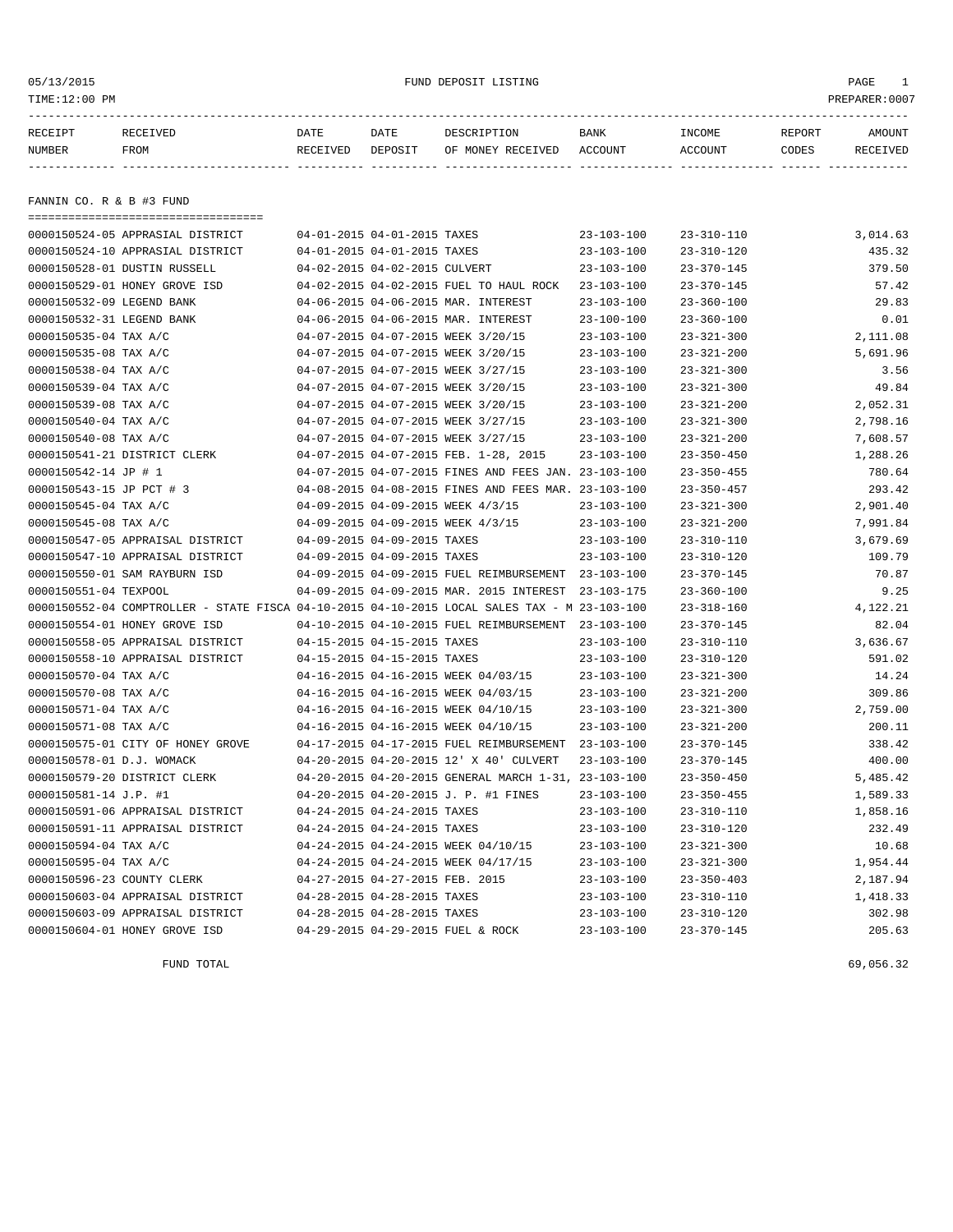# 05/13/2015 FUND DEPOSIT LISTING PAGE 1

| RECEIPT | RECEIVED | DATE     | DATE    | DESCRIPTION       | <b>BANK</b> | INCOME  | <b>REPORT</b> | AMOUNT   |
|---------|----------|----------|---------|-------------------|-------------|---------|---------------|----------|
| NUMBER  | FROM     | RECEIVED | DEPOSIT | OF MONEY RECEIVED | ACCOUNT     | ACCOUNT | CODES         | RECEIVED |
|         |          |          |         |                   |             |         |               |          |

FANNIN CO. R & B #4 FUND

| ======================================                                                       |                                 |                                                      |                  |                  |          |
|----------------------------------------------------------------------------------------------|---------------------------------|------------------------------------------------------|------------------|------------------|----------|
| 0000150524-06 APPRASIAL DISTRICT                                                             | 04-01-2015 04-01-2015 TAXES     |                                                      | $24 - 103 - 100$ | $24 - 310 - 110$ | 1,596.23 |
| 0000150524-11 APPRASIAL DISTRICT                                                             | 04-01-2015 04-01-2015 TAXES     |                                                      | $24 - 103 - 100$ | $24 - 310 - 120$ | 230.50   |
| 0000150525-01 DODD CITY VFD                                                                  |                                 | 04-01-2015 04-01-2015 FUEL REIMBURSEMENR             | $24 - 103 - 100$ | $24 - 370 - 145$ | 46.76    |
| 0000150532-10 LEGEND BANK                                                                    |                                 | 04-06-2015 04-06-2015 MAR. INTEREST                  | $24 - 103 - 100$ | $24 - 360 - 100$ | 17.42    |
| 0000150532-32 LEGEND BANK                                                                    |                                 | 04-06-2015 04-06-2015 MAR. INTEREST                  | $24 - 100 - 100$ | $24 - 360 - 100$ | 0.01     |
| 0000150535-05 TAX A/C                                                                        |                                 | 04-07-2015 04-07-2015 WEEK 3/20/15                   | $24 - 103 - 100$ | $24 - 321 - 300$ | 1,117.81 |
| 0000150535-09 TAX A/C                                                                        |                                 | 04-07-2015 04-07-2015 WEEK 3/20/15                   | $24 - 103 - 100$ | $24 - 321 - 200$ | 3,013.86 |
| 0000150538-05 TAX A/C                                                                        |                                 | 04-07-2015 04-07-2015 WEEK 3/27/15                   | $24 - 103 - 100$ | $24 - 321 - 300$ | 1.88     |
| 0000150539-05 TAX A/C                                                                        |                                 | 04-07-2015 04-07-2015 WEEK 3/20/15                   | $24 - 103 - 100$ | $24 - 321 - 300$ | 26.39    |
| 0000150539-09 TAX A/C                                                                        |                                 | 04-07-2015 04-07-2015 WEEK 3/20/15                   | $24 - 103 - 100$ | $24 - 321 - 200$ | 1,086.69 |
| 0000150540-05 TAX A/C                                                                        |                                 | 04-07-2015 04-07-2015 WEEK 3/27/15                   | $24 - 103 - 100$ | $24 - 321 - 300$ | 1,481.61 |
| 0000150540-09 TAX A/C                                                                        |                                 | 04-07-2015 04-07-2015 WEEK 3/27/15                   | $24 - 103 - 100$ | $24 - 321 - 200$ | 4,028.69 |
| 0000150541-22 DISTRICT CLERK                                                                 |                                 | 04-07-2015 04-07-2015 FEB. 1-28, 2015                | $24 - 103 - 100$ | $24 - 350 - 450$ | 682.13   |
| 0000150542-15 JP # 1                                                                         |                                 | 04-07-2015 04-07-2015 FINES AND FEES JAN. 24-103-100 |                  | $24 - 350 - 455$ | 413.34   |
| 0000150543-16 JP PCT # 3                                                                     |                                 | 04-08-2015 04-08-2015 FINES AND FEES MAR. 24-103-100 |                  | $24 - 350 - 457$ | 155.36   |
| 0000150545-05 TAX A/C                                                                        |                                 | 04-09-2015 04-09-2015 WEEK 4/3/15                    | $24 - 103 - 100$ | $24 - 321 - 300$ | 1,536.28 |
| 0000150545-09 TAX A/C                                                                        |                                 | 04-09-2015 04-09-2015 WEEK 4/3/15                    | $24 - 103 - 100$ | $24 - 321 - 200$ | 4,231.63 |
| 0000150547-06 APPRAISAL DISTRICT                                                             | 04-09-2015 04-09-2015 TAXES     |                                                      | $24 - 103 - 100$ | $24 - 310 - 110$ | 1,948.37 |
| 0000150547-11 APPRAISAL DISTRICT                                                             | 04-09-2015 04-09-2015 TAXES     |                                                      | $24 - 103 - 100$ | $24 - 310 - 120$ | 58.13    |
| 0000150551-05 TEXPOOL                                                                        |                                 | 04-09-2015 04-09-2015 MAR. 2015 INTEREST             | 24-103-175       | $24 - 360 - 100$ | 5.13     |
| 0000150552-05 COMPTROLLER - STATE FISCA 04-10-2015 04-10-2015 LOCAL SALES TAX - M 24-103-100 |                                 |                                                      |                  | $24 - 318 - 160$ | 2,182.68 |
| 0000150558-06 APPRAISAL DISTRICT                                                             | 04-15-2015 04-15-2015 TAXES     |                                                      | $24 - 103 - 100$ | $24 - 310 - 110$ | 1,925.59 |
| 0000150558-11 APPRAISAL DISTRICT                                                             | 04-15-2015 04-15-2015 TAXES     |                                                      | $24 - 103 - 100$ | $24 - 310 - 120$ | 312.94   |
| 0000150570-05 TAX A/C                                                                        |                                 | 04-16-2015 04-16-2015 WEEK 04/03/15                  | $24 - 103 - 100$ | $24 - 321 - 300$ | 7.54     |
| 0000150570-09 TAX A/C                                                                        |                                 | 04-16-2015 04-16-2015 WEEK 04/03/15                  | $24 - 103 - 100$ | $24 - 321 - 200$ | 164.07   |
| 0000150571-05 TAX A/C                                                                        |                                 | 04-16-2015 04-16-2015 WEEK 04/10/15                  | $24 - 103 - 100$ | $24 - 321 - 300$ | 1,460.88 |
| 0000150571-09 TAX A/C                                                                        |                                 | 04-16-2015 04-16-2015 WEEK 04/10/15                  | $24 - 103 - 100$ | $24 - 321 - 200$ | 105.95   |
| 0000150576-01 R & R STORAGE                                                                  | 04-17-2015 04-17-2015 TIN HORN  |                                                      | $24 - 103 - 100$ | $24 - 370 - 145$ | 340.00   |
| 0000150579-21 DISTRICT CLERK                                                                 |                                 | 04-20-2015 04-20-2015 GENERAL MARCH 1-31, 24-103-100 |                  | $24 - 350 - 450$ | 2,904.50 |
| 0000150581-15 J.P. #1                                                                        |                                 | 04-20-2015 04-20-2015 J. P. #1 FINES                 | 24-103-100       | $24 - 350 - 455$ | 841.54   |
| 0000150588-01 LINDA BANKS                                                                    |                                 | 04-24-2015 04-24-2015 CULVERT & GRAVEL CR 24-103-100 |                  | $24 - 370 - 145$ | 348.30   |
| 0000150589-01 THOMAS BREWER                                                                  | 04-24-2015 04-24-2015 CULVERT   |                                                      | $24 - 103 - 100$ | $24 - 370 - 145$ | 258.00   |
| 0000150591-07 APPRAISAL DISTRICT                                                             | 04-24-2015 04-24-2015 TAXES     |                                                      | $24 - 103 - 100$ | $24 - 310 - 110$ | 983.89   |
| 0000150591-12 APPRAISAL DISTRICT                                                             | 04-24-2015 04-24-2015 TAXES     |                                                      | $24 - 103 - 100$ | $24 - 310 - 120$ | 123.10   |
| 0000150594-05 TAX A/C                                                                        |                                 | 04-24-2015 04-24-2015 WEEK 04/10/15                  | $24 - 103 - 100$ | $24 - 321 - 300$ | 5.66     |
| 0000150595-05 TAX A/C                                                                        |                                 | 04-24-2015 04-24-2015 WEEK 04/17/15                  | $24 - 103 - 100$ | $24 - 321 - 300$ | 1,034.87 |
| 0000150596-24 COUNTY CLERK                                                                   | 04-27-2015 04-27-2015 FEB. 2015 |                                                      | $24 - 103 - 100$ | $24 - 350 - 403$ | 1,158.51 |
| 0000150603-05 APPRAISAL DISTRICT                                                             | 04-28-2015 04-28-2015 TAXES     |                                                      | $24 - 103 - 100$ | $24 - 310 - 110$ | 751.00   |
| 0000150603-10 APPRAISAL DISTRICT                                                             | 04-28-2015 04-28-2015 TAXES     |                                                      | $24 - 103 - 100$ | $24 - 310 - 120$ | 160.43   |

FUND TOTAL  $36,747.67$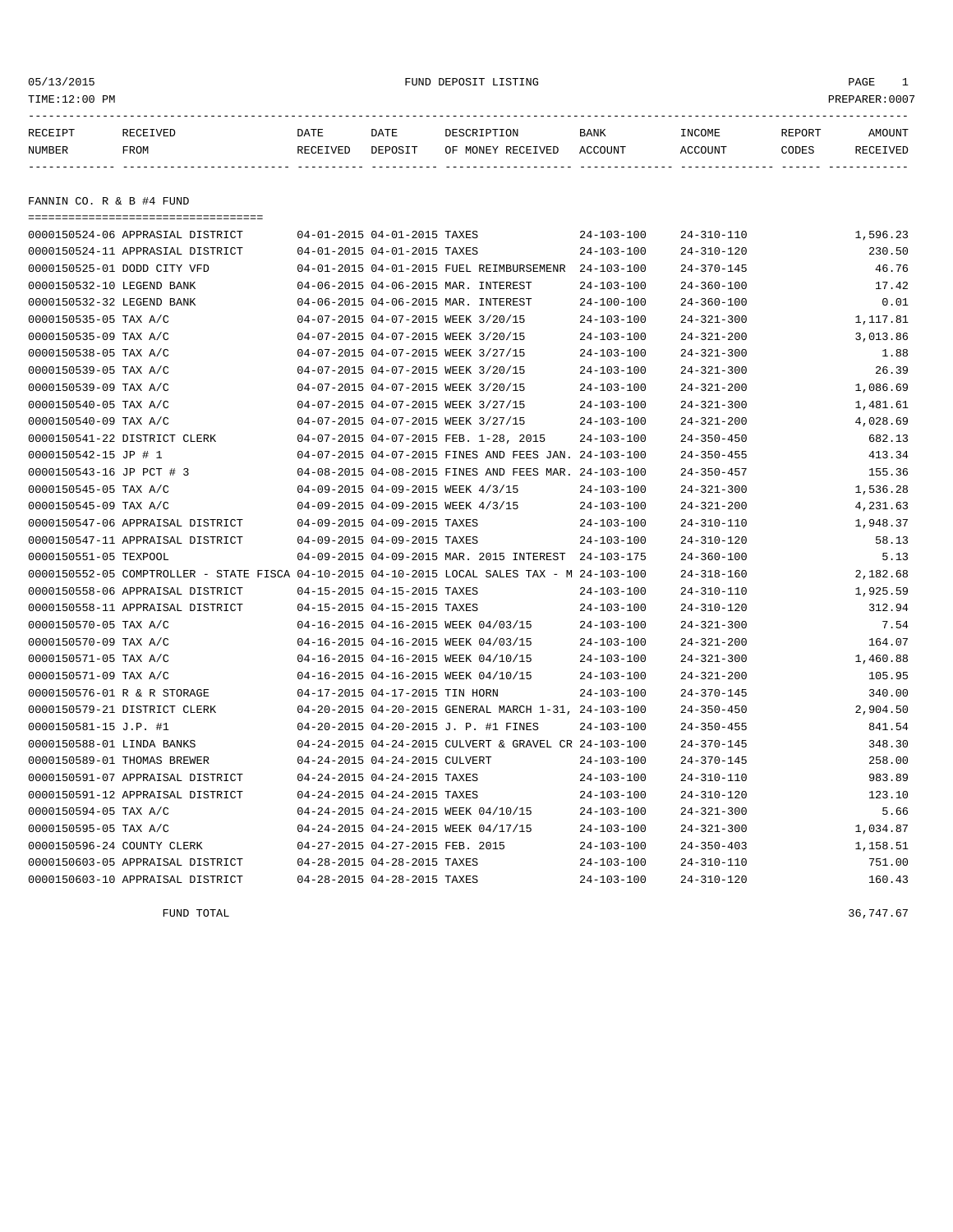05/13/2015 FUND DEPOSIT LISTING PAGE 1 TIME:12:00 PM PREPARER:0007

----------------------------------------------------------------------------------------------------------------------------------- RECEIPT RECEIVED DATE DATE DESCRIPTION BANK INCOME REPORT AMOUNT NUMBER FROM RECEIVED DEPOSIT OF MONEY RECEIVED ACCOUNT ACCOUNT CODES RECEIVED ------------- ------------------------- ---------- ---------- ------------------- -------------- -------------- ------ ------------

J.P.#1 JUST.CT.TECHNOLOGY

| 0000150532-11 LEGEND BANK<br>04-06-2015 04-06-2015 MAR. INTEREST | 3.06<br>$26 - 103 - 100$<br>$26 - 360 - 100$ |
|------------------------------------------------------------------|----------------------------------------------|
| 04-07-2015 04-07-2015 FINES AND FEES JAN. 26-103-100             | 307.34                                       |
| 0000150542-11 JP # 1                                             | $26 - 370 - 455$                             |
| 04-20-2015 04-20-2015 J.P.#1 TECHNOLOGY F 26-103-100             | 338.67                                       |
| 0000150581-11 J.P. #1                                            | 26-370-455                                   |

FUND TOTAL 649.07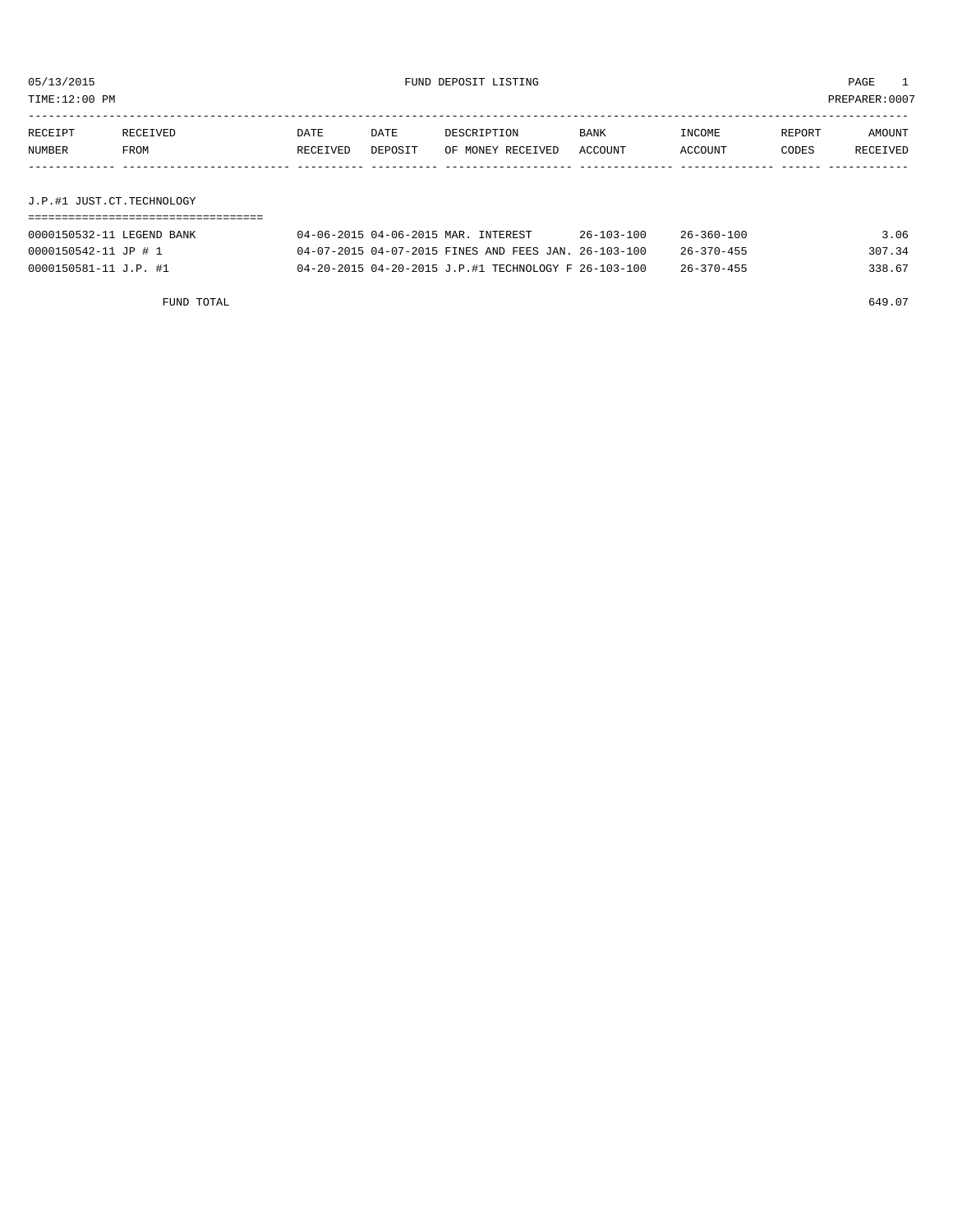TIME:12:00 PM PREPARER:0007 ----------------------------------------------------------------------------------------------------------------------------------- RECEIPT RECEIVED DATE DATE DESCRIPTION BANK INCOME REPORT AMOUNT NUMBER FROM RECEIVED DEPOSIT OF MONEY RECEIVED ACCOUNT ACCOUNT CODES RECEIVED ------------- ------------------------- ---------- ---------- ------------------- -------------- -------------- ------ ------------

J.P.#2 JUST.CT.TECHNOLOGY

===================================

| 0000150532-12 LEGEND BANK | 04-06-2015 04-06-2015 MAR. INTEREST | $27 - 103 - 100$ | 27-360-100 | 0.62 |
|---------------------------|-------------------------------------|------------------|------------|------|
|                           |                                     |                  |            |      |

FUND TOTAL  $0.62$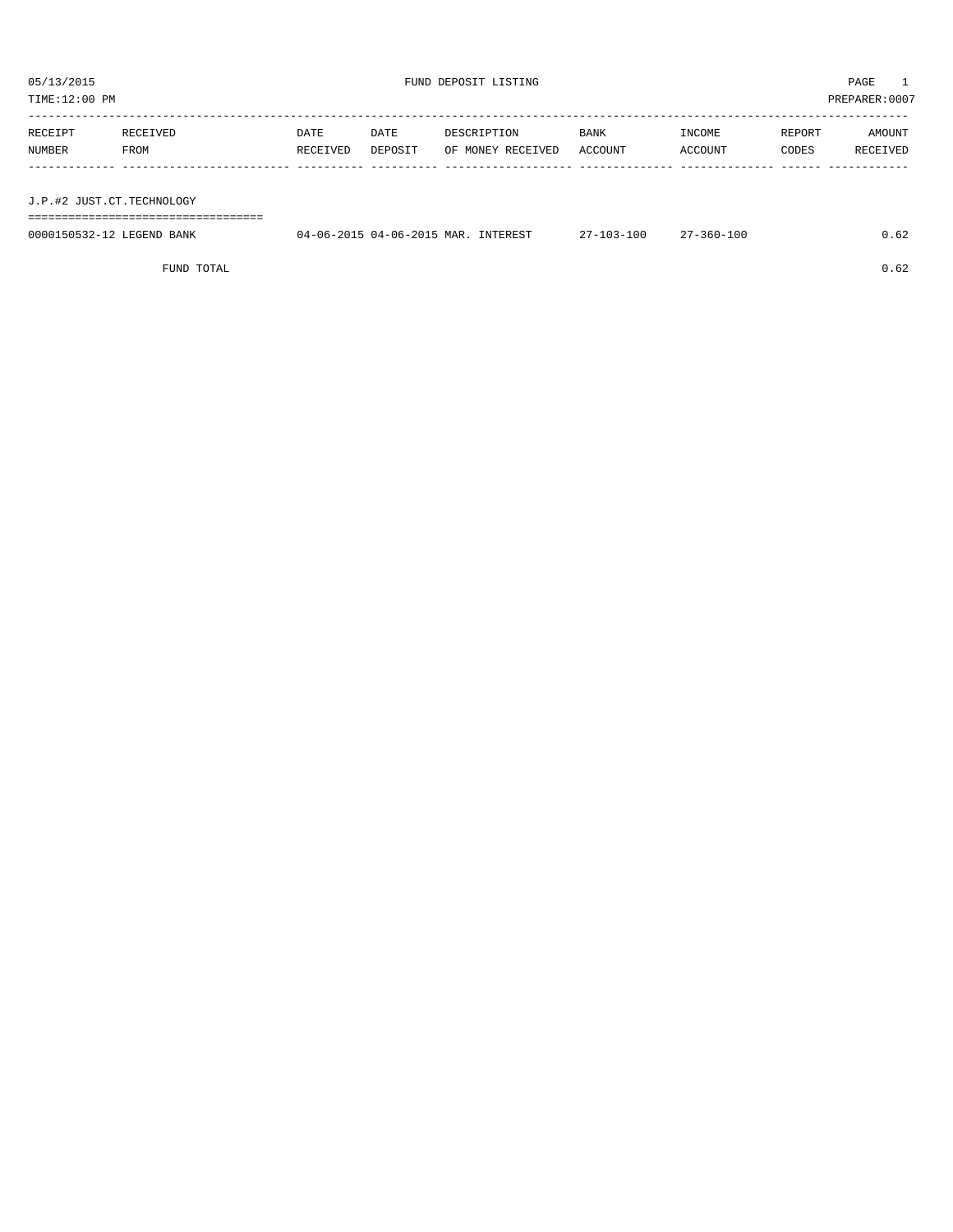| TIME:12:00 PM             |          |          |         |                   |         |         | PREPARER:0007 |                      |
|---------------------------|----------|----------|---------|-------------------|---------|---------|---------------|----------------------|
|                           |          |          |         |                   |         |         |               |                      |
| RECEIPT                   | RECEIVED | DATE     | DATE    | DESCRIPTION       | BANK    | INCOME  | REPORT        | AMOUNT               |
| NUMBER                    | FROM     | RECEIVED | DEPOSIT | OF MONEY RECEIVED | ACCOUNT | ACCOUNT | CODES         | RECEIVED             |
|                           |          |          |         |                   |         |         |               |                      |
|                           |          |          |         |                   |         |         |               |                      |
| J.P.#3 JUST.CT.TECHNOLOGY |          |          |         |                   |         |         |               |                      |
|                           |          |          |         |                   |         |         |               |                      |
|                           |          |          |         |                   | .       | .       |               | $\sim$ $\sim$ $\sim$ |

| 0000150532-13 LEGEND BANK | 04-06-2015 04-06-2015 MAR. INTEREST                  | $28 - 103 - 100$ | $28 - 360 - 100$ | 0.26  |
|---------------------------|------------------------------------------------------|------------------|------------------|-------|
| 0000150543-12 JP PCT # 3  | 04-08-2015 04-08-2015 FINES AND FEES MAR. 28-103-100 |                  | $28 - 370 - 456$ | 52.00 |

FUND TOTAL 52.26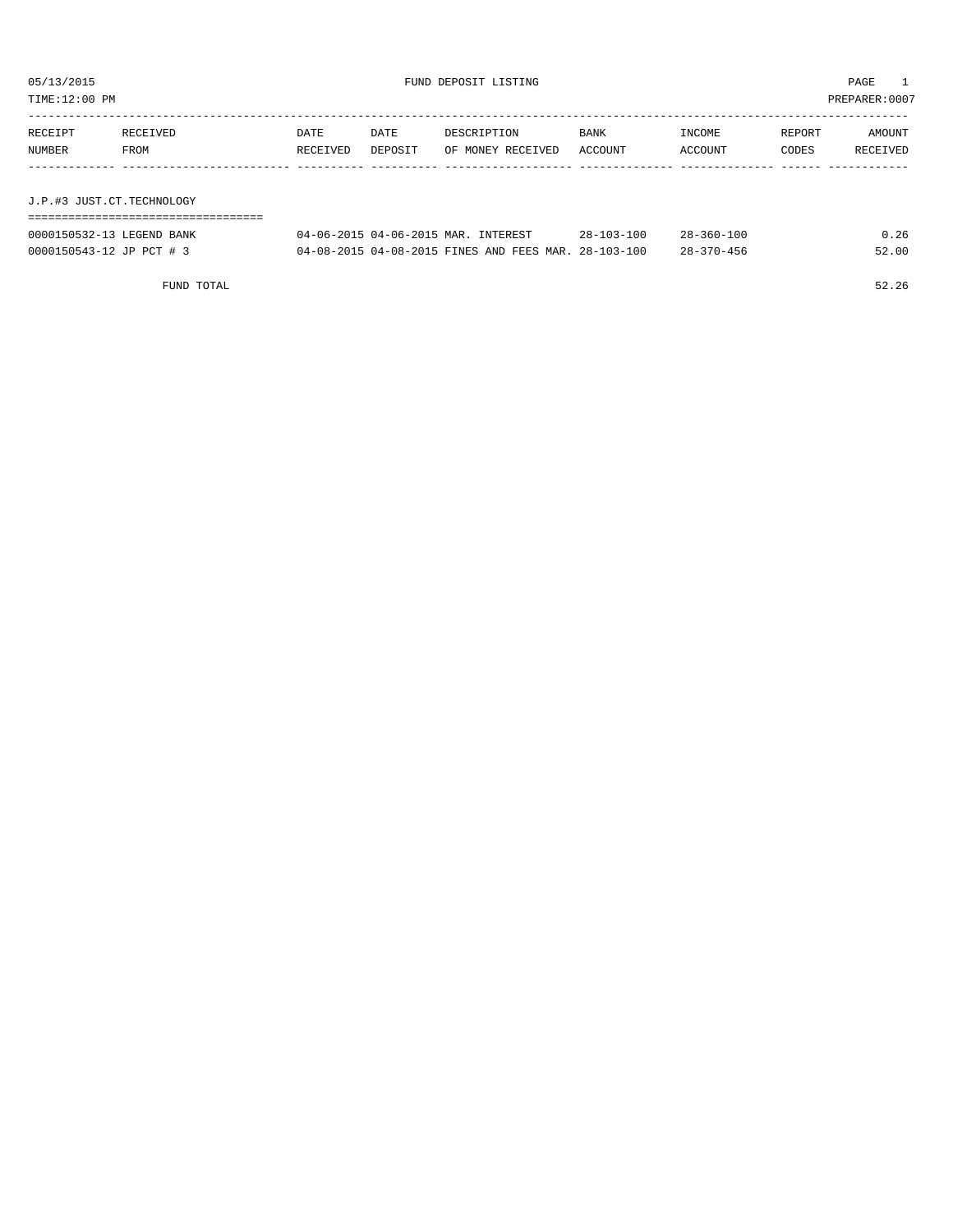| TIME:12:00 PM |          |          |         |                   |         |         |        | PREPARER:0007 |
|---------------|----------|----------|---------|-------------------|---------|---------|--------|---------------|
| RECEIPT       | RECEIVED | DATE     | DATE    | DESCRIPTION       | BANK    | INCOME  | REPORT | AMOUNT        |
| NUMBER        | FROM     | RECEIVED | DEPOSIT | OF MONEY RECEIVED | ACCOUNT | ACCOUNT | CODES  | RECEIVED      |
|               |          |          |         |                   |         |         |        |               |
|               |          |          |         |                   |         |         |        |               |

BAIL BONDSMAN APP. FEES

===================================

| 0000150590-01 0<br>CARPENTER'S BAIL<br><b>BONDS</b> | 7 04-24-2015 LICENSE RENEWAL<br>$04 - 24 - 2015$ | $03 - 100$<br>33.303<br>.<br>. | 33-340-480 | 500.00 |
|-----------------------------------------------------|--------------------------------------------------|--------------------------------|------------|--------|
|                                                     |                                                  |                                |            |        |

FUND TOTAL 500.00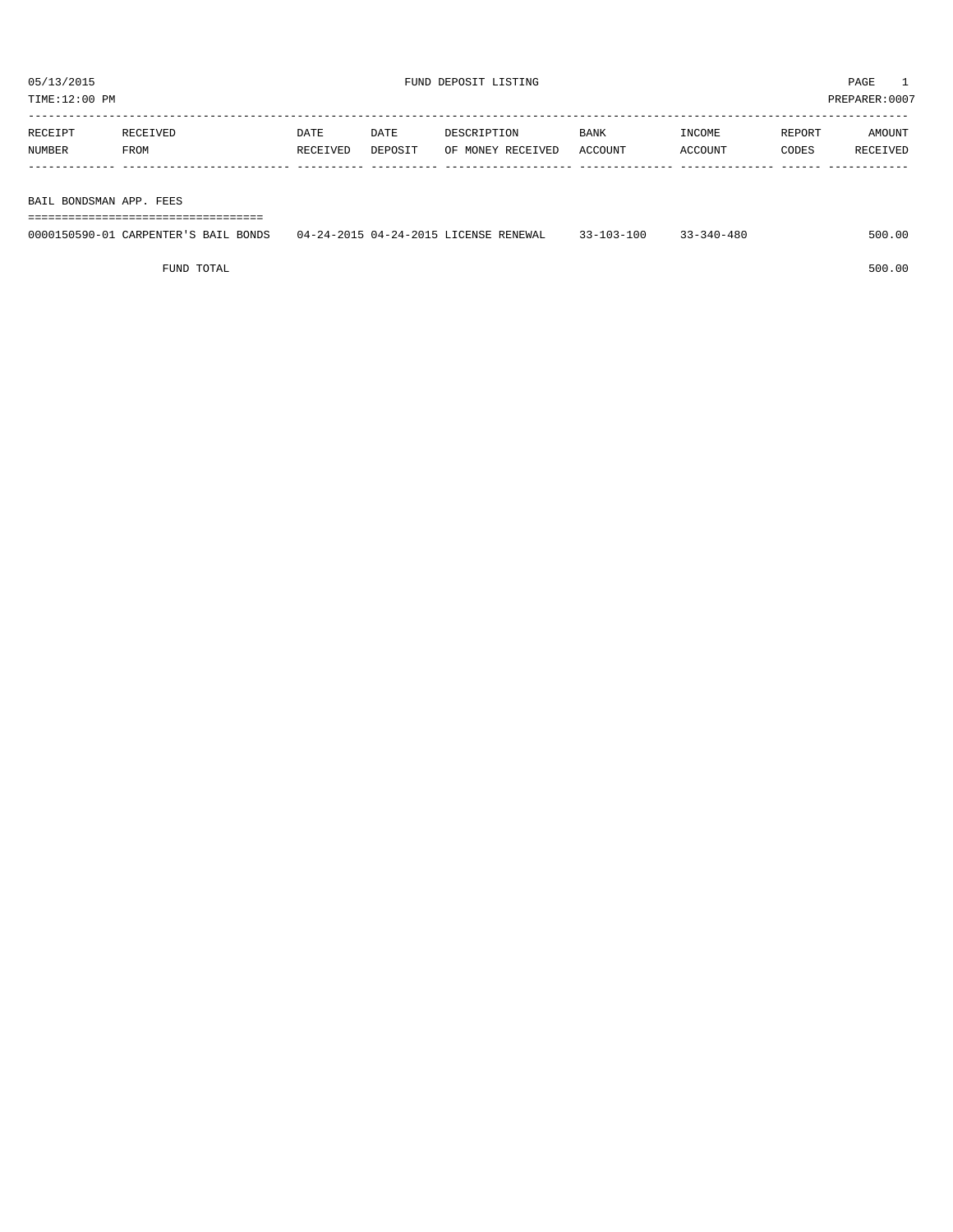05/13/2015 FUND DEPOSIT LISTING PAGE 1

| RECEIPT | <b>RECEIVED</b> | DATE            | DATE    | DESCRIPTION       | BANK    | <b>TNCOME</b> | REPORT | AMOUNT          |
|---------|-----------------|-----------------|---------|-------------------|---------|---------------|--------|-----------------|
| NUMBER  | FROM            | <b>RECEIVED</b> | DEPOSIT | OF MONEY RECEIVED | ACCOUNT | ACCOUNT       | CODES  | <b>RECEIVED</b> |
|         |                 |                 |         |                   |         |               |        |                 |

DISTRICT CT.RECORDS ARCHIVE

| 0000150532-14 LEGEND BANK    | 04-06-2015 04-06-2015 MAR. INTEREST                  | $34 - 103 - 100$ | $34 - 360 - 100$ | 1.02   |
|------------------------------|------------------------------------------------------|------------------|------------------|--------|
| 0000150541-17 DISTRICT CLERK | 04-07-2015 04-07-2015 FEB. 1-28, 2015                | $34 - 103 - 100$ | $34 - 370 - 450$ | 220.89 |
| 0000150579-16 DISTRICT CLERK | 04-20-2015 04-20-2015 GENERAL MARCH 1-31, 34-103-100 |                  | $34 - 370 - 450$ | 335.37 |

FUND TOTAL 557.28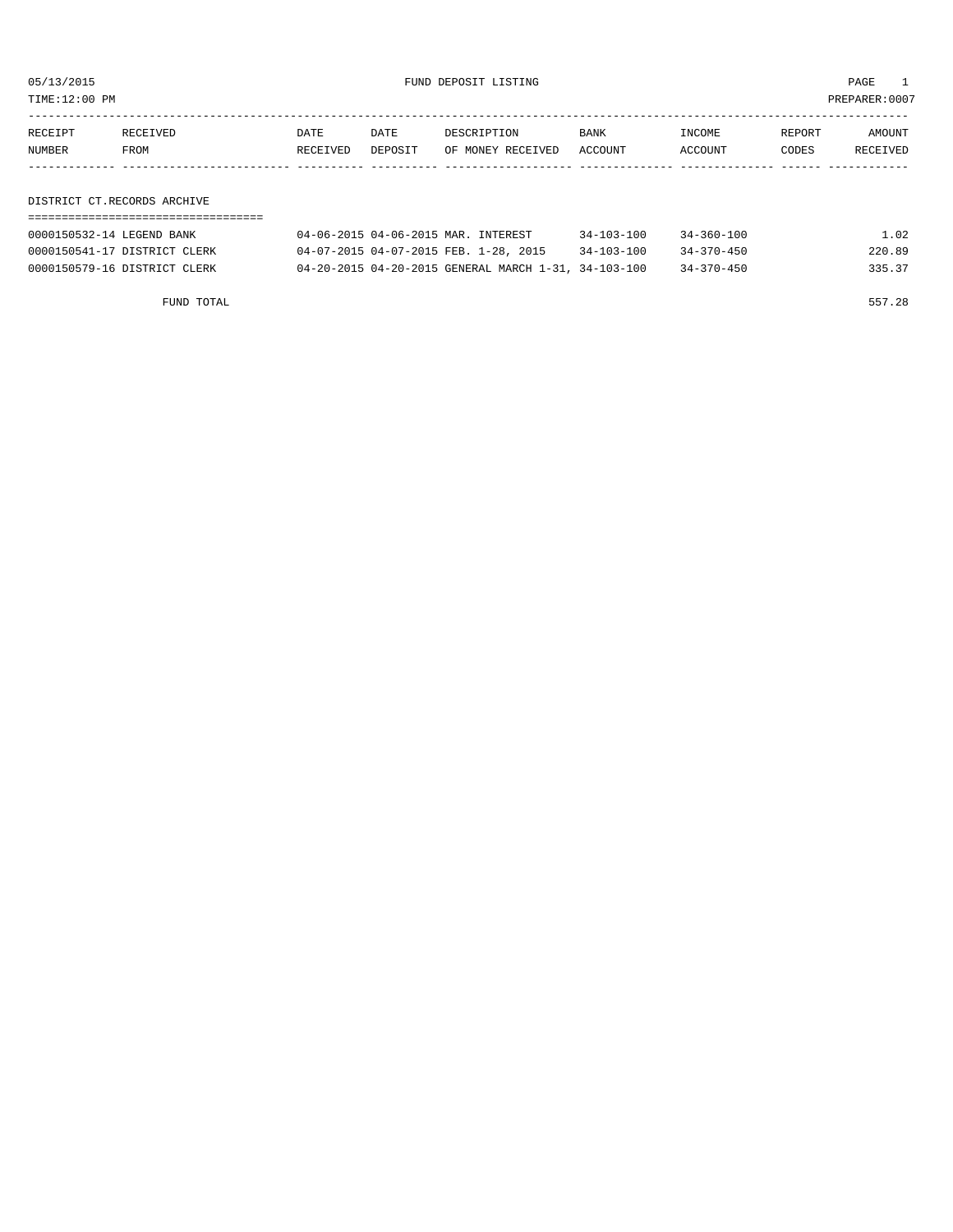TIME:12:00 PM PREPARER:0007

| RECEIPT | RECEIVED | DATE     | DATE    | DESCRIPTION       | BANK      | INCOME  | REPORT | AMOUNT          |
|---------|----------|----------|---------|-------------------|-----------|---------|--------|-----------------|
| NUMBER  | FROM     | RECEIVED | DEPOSIT | OF MONEY RECEIVED | . ACCOUNT | ACCOUNT | CODES  | <b>RECEIVED</b> |
|         |          |          |         |                   |           |         |        |                 |

### LAW LIBRARY FUND

| 0000150532-15 LEGEND BANK    | 04-06-2015 04-06-2015 MAR. INTEREST                  | $35 - 103 - 100$ | $35 - 360 - 100$ | 6.93   |
|------------------------------|------------------------------------------------------|------------------|------------------|--------|
| 0000150541-18 DISTRICT CLERK | 04-07-2015 04-07-2015 FEB. 1-28, 2015                | $35 - 103 - 100$ | 35-340-450       | 665.00 |
| 0000150579-17 DISTRICT CLERK | 04-20-2015 04-20-2015 GENERAL MARCH 1-31, 35-103-100 |                  | $35 - 340 - 450$ | 772.73 |
| 0000150596-20 COUNTY CLERK   | 04-27-2015 04-27-2015 FEB. 2015                      | $35 - 103 - 100$ | $35 - 340 - 403$ | 540.17 |

FUND TOTAL 1,984.83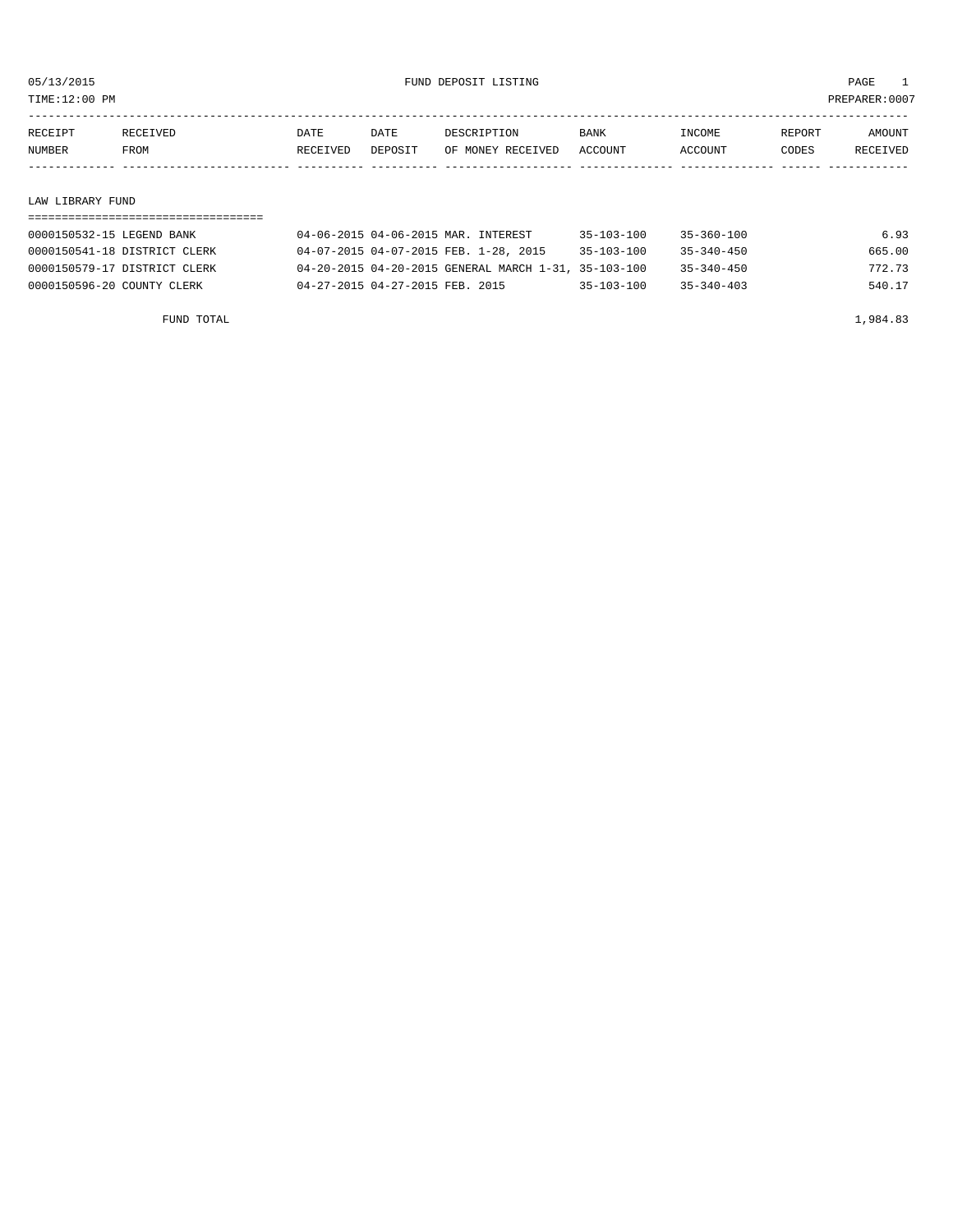TIME:12:00 PM PREPARER:0007

| RECEIPT               | RECEIVED | DATE     | DATE    | DESCRIPTION       | BANK    | INCOME  | REPORT | AMOUNT   |
|-----------------------|----------|----------|---------|-------------------|---------|---------|--------|----------|
| NUMBER                | FROM     | RECEIVED | DEPOSIT | OF MONEY RECEIVED | ACCOUNT | ACCOUNT | CODES  | RECEIVED |
|                       |          |          |         |                   |         |         |        |          |
|                       |          |          |         |                   |         |         |        |          |
| D.A. FEE ACCOUNT FUND |          |          |         |                   |         |         |        |          |

| 0000150532-22 LEGEND BANK        | 04-06-2015 04-06-2015 MAR. INTEREST | $36 - 103 - 136$ | $36 - 360 - 100$ | 0.02  |
|----------------------------------|-------------------------------------|------------------|------------------|-------|
| 0000150532-23 LEGEND BANK        | 04-06-2015 04-06-2015 MAR. INTEREST | $36 - 103 - 236$ | 36-360-236       | 0.12  |
| 0000150577-01 FANNIN COUNTY CSCD | 04-17-2015 04-17-2015 BLOOD DRAWS   | $36 - 103 - 136$ | $36 - 370 - 130$ | 92.15 |

FUND TOTAL 92.29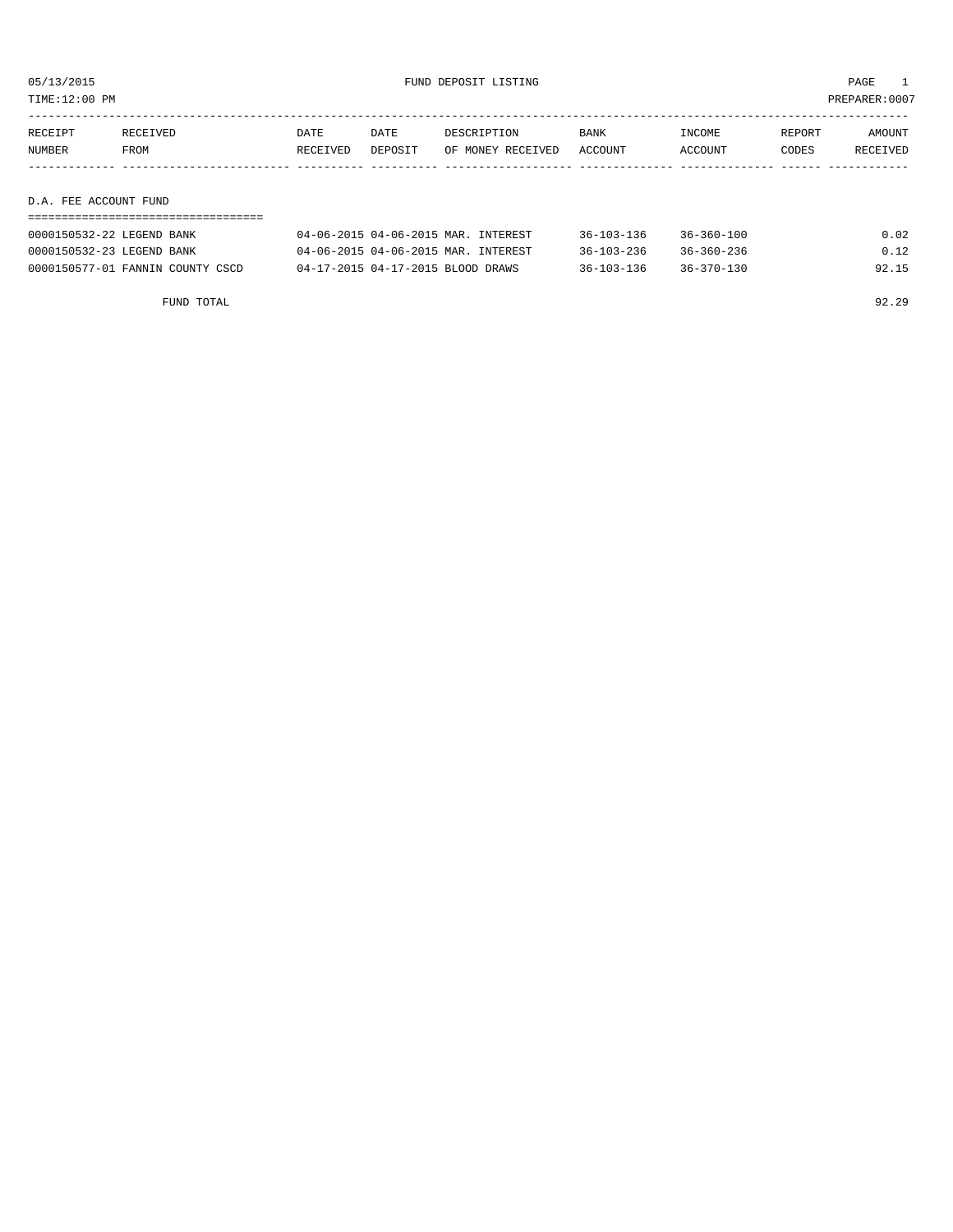TIME:12:00 PM PREPARER:0007

| RECEIPT | RECEIVED    | DATE     | DATE    | DESCRIPTION       | <b>BANK</b> | INCOME  | REPORT | AMOUNT   |
|---------|-------------|----------|---------|-------------------|-------------|---------|--------|----------|
| NUMBER  | <b>FROM</b> | RECEIVED | DEPOSIT | OF MONEY RECEIVED | ACCOUNT     | ACCOUNT | CODES  | RECEIVED |
|         |             |          |         |                   |             |         |        |          |

### CONTRABAND SEIZURE

===================================

| 0000150532-24<br>7END.<br><b>BANK</b> | MAR<br>$(16 - 20)$<br>п.<br>$(6 - 20)$<br>- 114 | NTEREST<br>ו רו | 100<br>$560 -$ |  |
|---------------------------------------|-------------------------------------------------|-----------------|----------------|--|
|                                       |                                                 |                 |                |  |

FUND TOTAL 0.05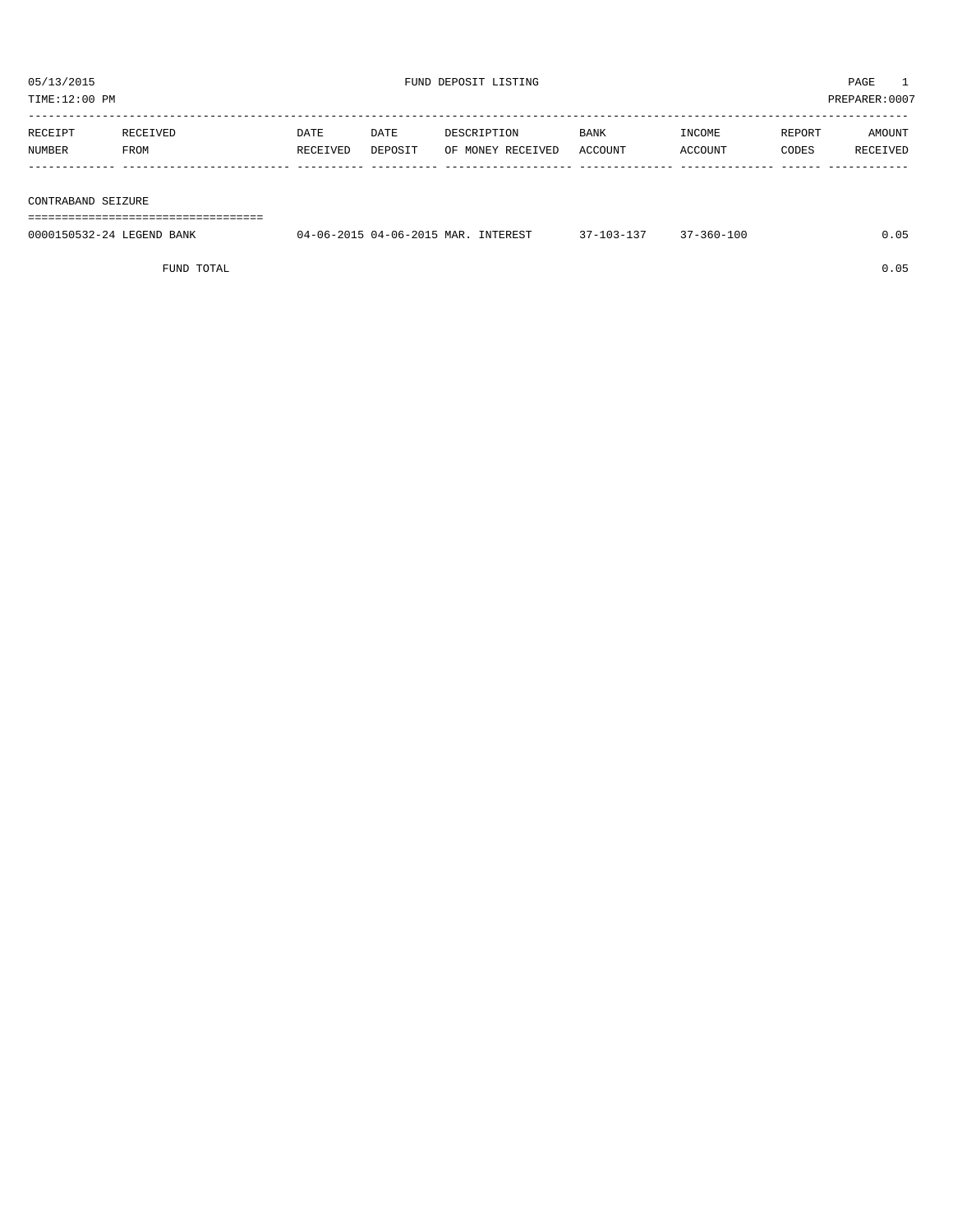TIME:12:00 PM PREPARER:0007

| RECEIPT       | RECEIVED | DATE     | DATE    | DESCRIPTION       | <b>BANK</b> | INCOME  | REPORT | AMOUNT   |
|---------------|----------|----------|---------|-------------------|-------------|---------|--------|----------|
| NUMBER        | FROM     | RECEIVED | DEPOSIT | OF MONEY RECEIVED | ACCOUNT     | ACCOUNT | CODES  | RECEIVED |
|               |          |          |         |                   |             |         |        |          |
|               |          |          |         |                   |             |         |        |          |
| IHC CO-OP GIN |          |          |         |                   |             |         |        |          |

| 0000150532-16 LEGEND BANK | 04-06-2015 04-06-2015 MAR. INTEREST                 | 38-103-100 | $38 - 360 - 100$ | 0.04 |
|---------------------------|-----------------------------------------------------|------------|------------------|------|
| 0000150551-06 TEXPOOL     | 04-09-2015 04-09-2015 MAR. 2015 INTEREST 38-103-175 |            | $38 - 360 - 100$ |      |

FUND TOTAL 0.71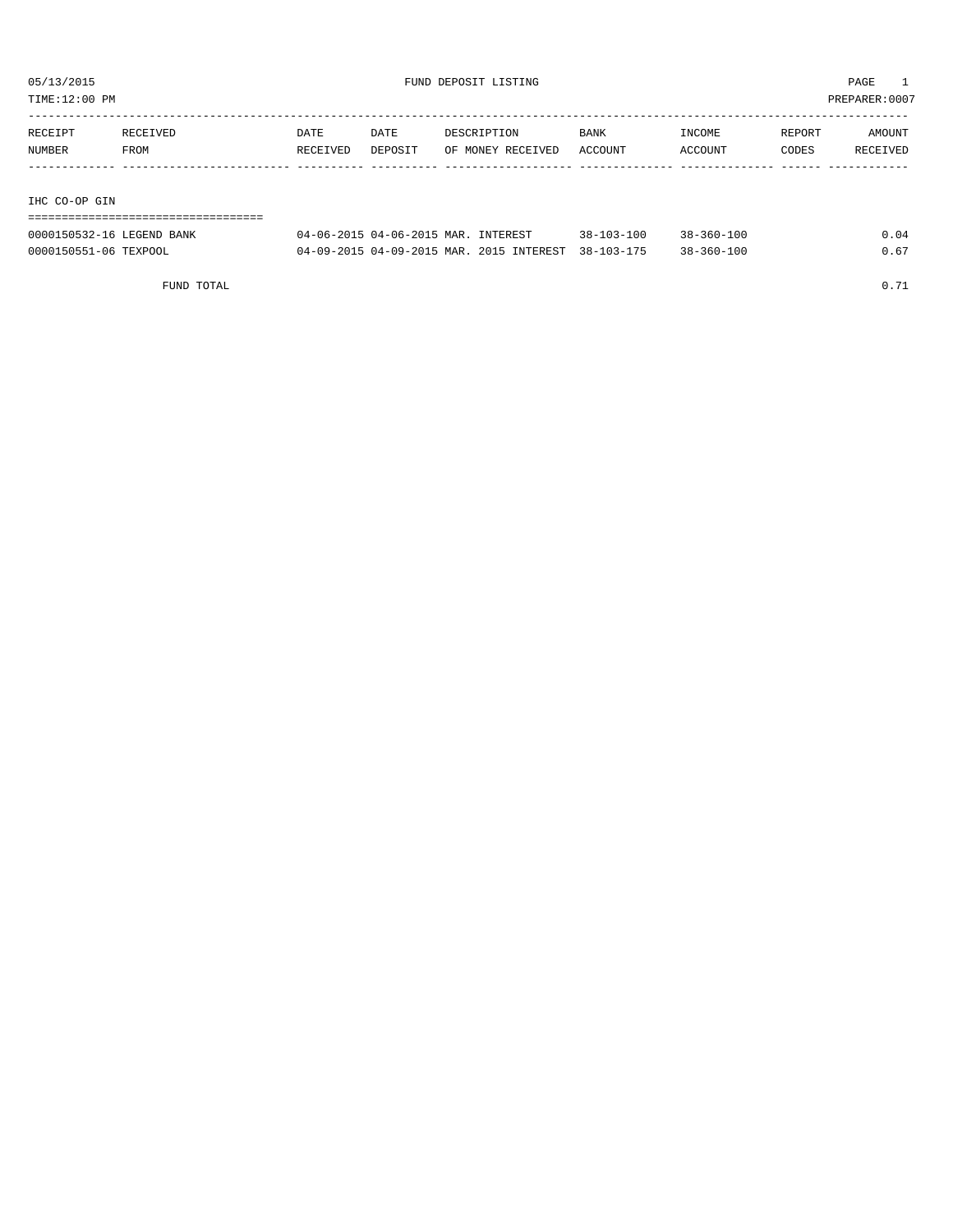TIME:12:00 PM PREPARER:0007

| RECEIPT         | RECEIVED | DATE     | DATE    | DESCRIPTION       | <b>BANK</b> | INCOME  | REPORT | AMOUNT   |
|-----------------|----------|----------|---------|-------------------|-------------|---------|--------|----------|
| NUMBER          | FROM     | RECEIVED | DEPOSIT | OF MONEY RECEIVED | ACCOUNT     | ACCOUNT | CODES  | RECEIVED |
|                 |          |          |         |                   |             |         |        |          |
|                 |          |          |         |                   |             |         |        |          |
| IHC B.R. COOPER |          |          |         |                   |             |         |        |          |

| 0000150532-17 LEGEND BANK | 04-06-2015 04-06-2015 MAR. INTEREST                 | $39 - 103 - 100$ | $39 - 360 - 100$ | 0.71 |
|---------------------------|-----------------------------------------------------|------------------|------------------|------|
| 0000150551-07 TEXPOOL     | 04-09-2015 04-09-2015 MAR. 2015 INTEREST 39-103-175 |                  | $39 - 360 - 100$ | 0.31 |

FUND TOTAL 1.02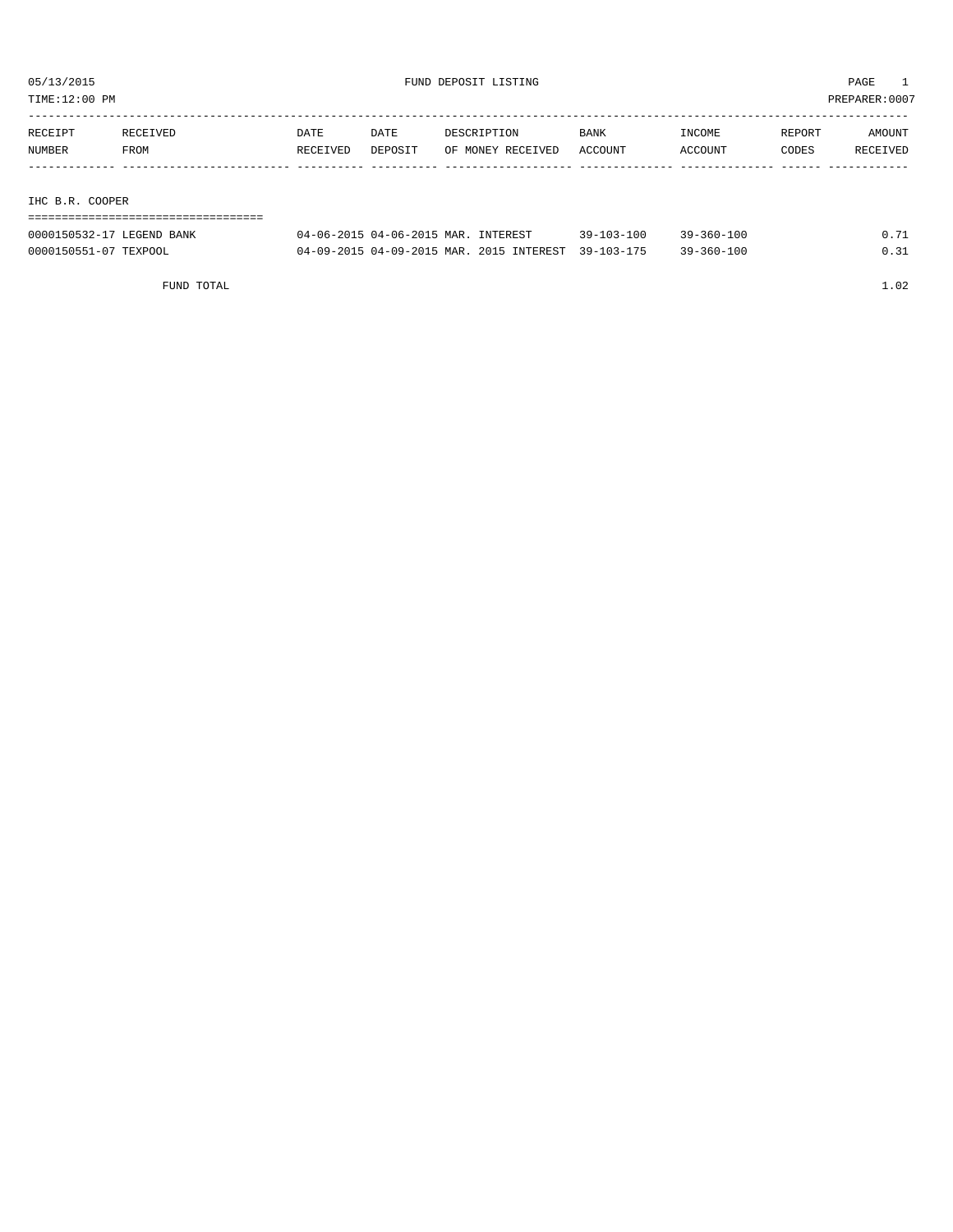TIME:12:00 PM PREPARER:0007

| RECEIPT | RECEIVED                   | DATE     | DATE    | DESCRIPTION       | BANK    | INCOME  | REPORT | AMOUNT   |  |
|---------|----------------------------|----------|---------|-------------------|---------|---------|--------|----------|--|
| NUMBER  | FROM                       | RECEIVED | DEPOSIT | OF MONEY RECEIVED | ACCOUNT | ACCOUNT | CODES  | RECEIVED |  |
|         |                            |          |         |                   |         |         |        |          |  |
|         |                            |          |         |                   |         |         |        |          |  |
|         | CO.& DIST.COURT TECHNOLOGY |          |         |                   |         |         |        |          |  |
|         |                            |          |         |                   |         |         |        |          |  |

| 0000150541-23 DISTRICT CLERK | 04-07-2015 04-07-2015 FEB. 1-28, 2015                | $51 - 103 - 100$ | $51 - 370 - 440$ | 46.64  |
|------------------------------|------------------------------------------------------|------------------|------------------|--------|
| 0000150579-22 DISTRICT CLERK | 04-20-2015 04-20-2015 GENERAL MARCH 1-31, 51-103-100 |                  | 51-370-440       | 70.23  |
| 0000150596-25 COUNTY CLERK   | 04-27-2015 04-27-2015 FEB. 2015                      | 51-103-100       | 51-370-440       | 164.86 |
|                              |                                                      |                  |                  |        |

FUND TOTAL 281.73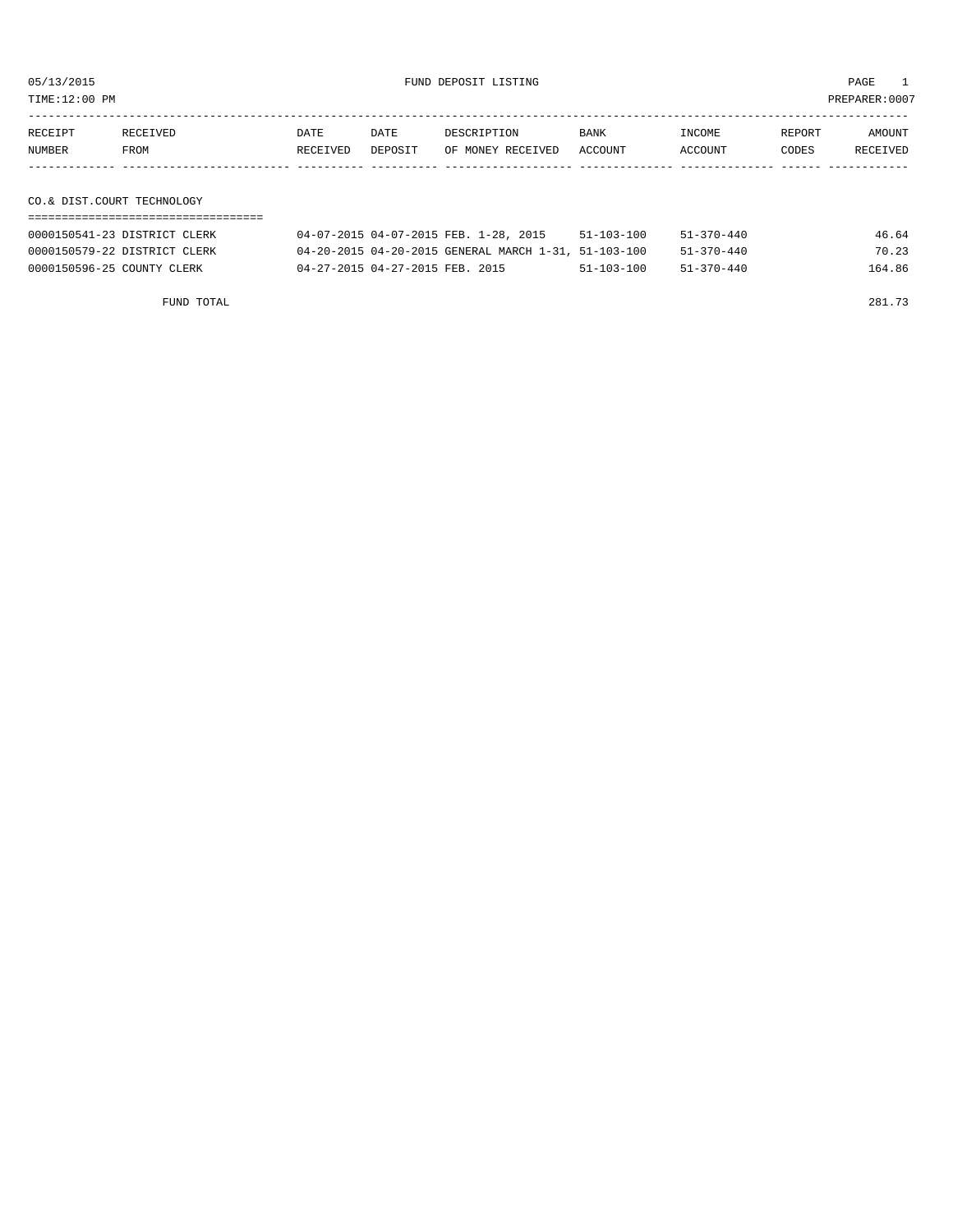TIME:12:00 PM PREPARER:0007

| RECEIPT | RECEIVED | DATE     | DATE    | DESCRIPTION       | <b>BANK</b> | INCOME  | REPORT | AMOUNT   |
|---------|----------|----------|---------|-------------------|-------------|---------|--------|----------|
| NUMBER  | FROM     | RECEIVED | DEPOSIT | OF MONEY RECEIVED | ACCOUNT     | ACCOUNT | CODES  | RECEIVED |
|         |          |          |         |                   |             |         |        |          |

# COURT RECORDS PRESERVATION

| 0000150532-18 LEGEND BANK    | 04-06-2015 04-06-2015 MAR. INTEREST                  | $52 - 103 - 100$ | 52-360-100       | 1.77   |
|------------------------------|------------------------------------------------------|------------------|------------------|--------|
| 0000150541-24 DISTRICT CLERK | 04-07-2015 04-07-2015 FEB. 1-28, 2015                | $52 - 103 - 100$ | $52 - 370 - 133$ | 190.00 |
| 0000150579-23 DISTRICT CLERK | 04-20-2015 04-20-2015 GENERAL MARCH 1-31, 52-103-100 |                  | $52 - 370 - 133$ | 256.69 |
| 0000150596-26 COUNTY CLERK   | 04-27-2015 04-27-2015 FEB. 2015                      | $52 - 103 - 100$ | $52 - 370 - 133$ | 144.34 |

FUND TOTAL 592.80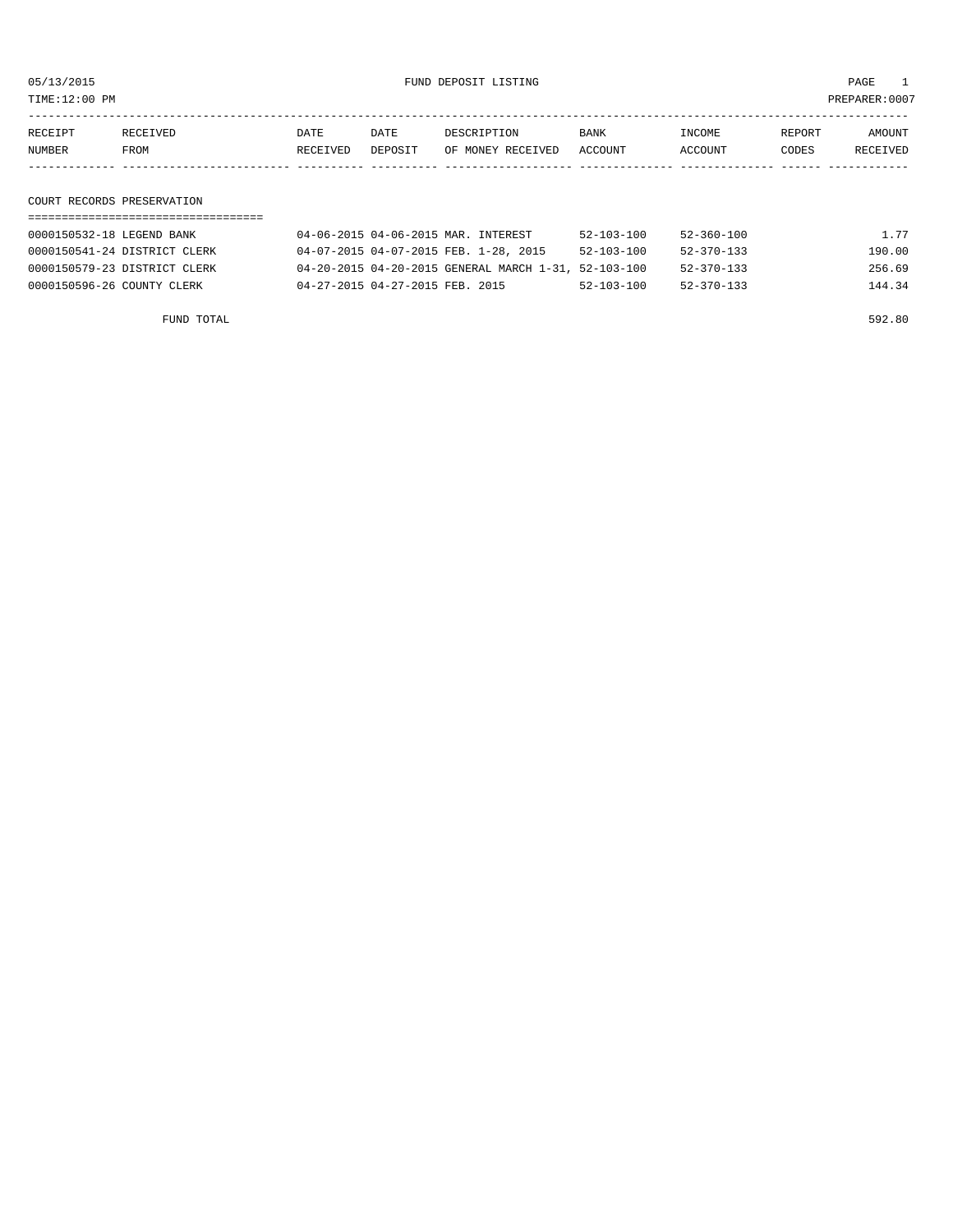| 05/13/2015<br>TIME:12:00 PM                                                               |                  |                  |                 | FUND DEPOSIT LISTING             | PAGE<br>PREPARER: 0007 |                   |                 |                    |
|-------------------------------------------------------------------------------------------|------------------|------------------|-----------------|----------------------------------|------------------------|-------------------|-----------------|--------------------|
| RECEIPT<br>NUMBER                                                                         | RECEIVED<br>FROM | DATE<br>RECEIVED | DATE<br>DEPOSIT | DESCRIPTION<br>OF MONEY RECEIVED | BANK<br>ACCOUNT        | INCOME<br>ACCOUNT | REPORT<br>CODES | AMOUNT<br>RECEIVED |
| CO.CLERK RECORDS ARCHIVE<br>04-27-2015 04-27-2015 FEB. 2015<br>0000150596-27 COUNTY CLERK |                  |                  |                 |                                  |                        |                   |                 |                    |
|                                                                                           |                  |                  |                 |                                  | $53 - 103 - 100$       | $53 - 370 - 133$  |                 | 4,399.97           |

FUND TOTAL 4,399.97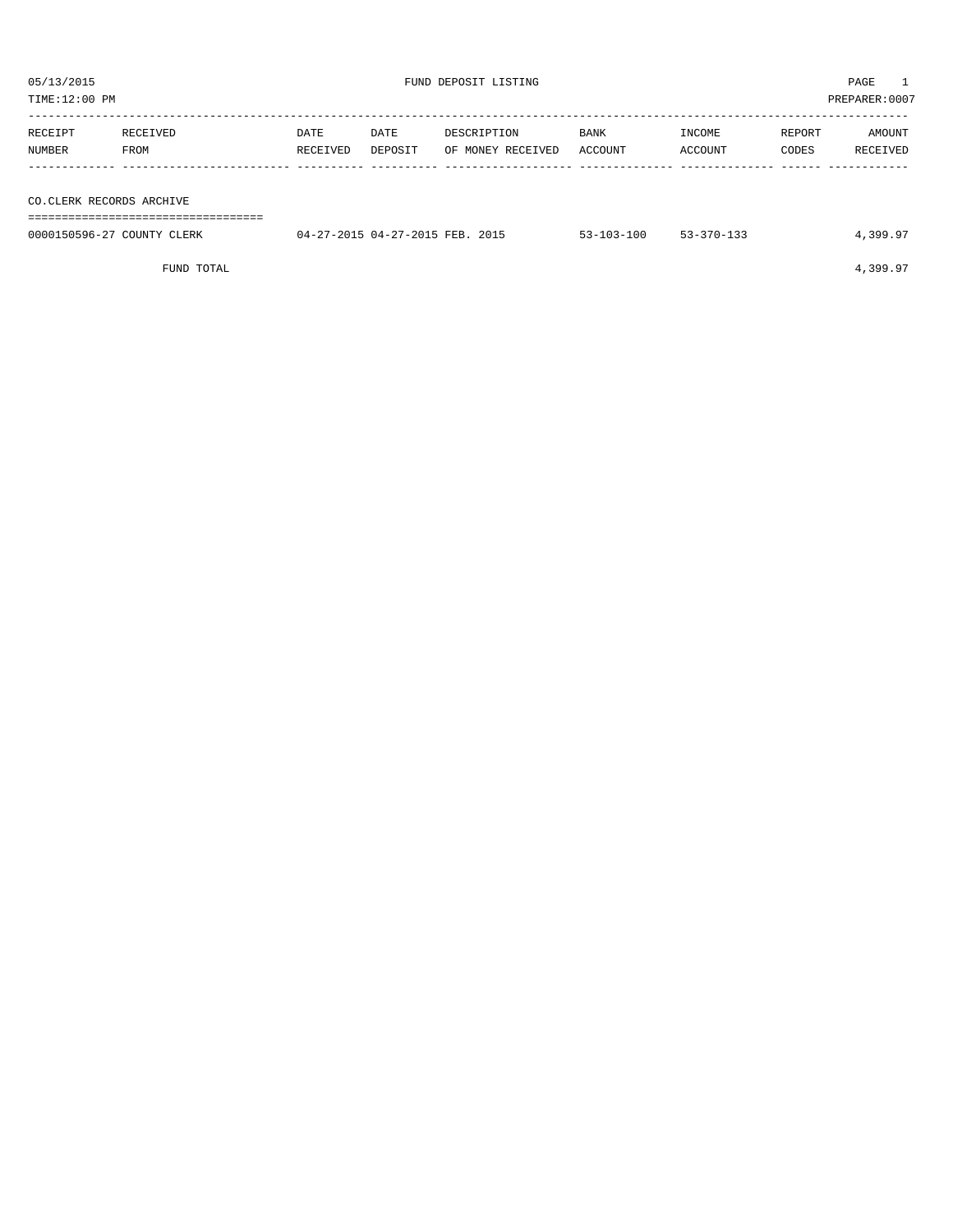| TIME:12:00 PM |                                |          |         |                   |         |         | PREPARER: 0007 |          |
|---------------|--------------------------------|----------|---------|-------------------|---------|---------|----------------|----------|
| RECEIPT       | RECEIVED                       | DATE     | DATE    | DESCRIPTION       | BANK    | INCOME  | REPORT         | AMOUNT   |
| NUMBER        | FROM                           | RECEIVED | DEPOSIT | OF MONEY RECEIVED | ACCOUNT | ACCOUNT | CODES          | RECEIVED |
|               |                                |          |         |                   |         |         |                |          |
|               | F.C. LAW ENFORCEMENT EDUCATION |          |         |                   |         |         |                |          |

===================================

| 0000150532-25 LEGEND BANK | 04-06-2015 04-06-2015 MAR. INTEREST | $55 - 103 - 155$ | $55 - 360 - 100$ | 0.02 |
|---------------------------|-------------------------------------|------------------|------------------|------|
|                           |                                     |                  |                  |      |

FUND TOTAL 0.02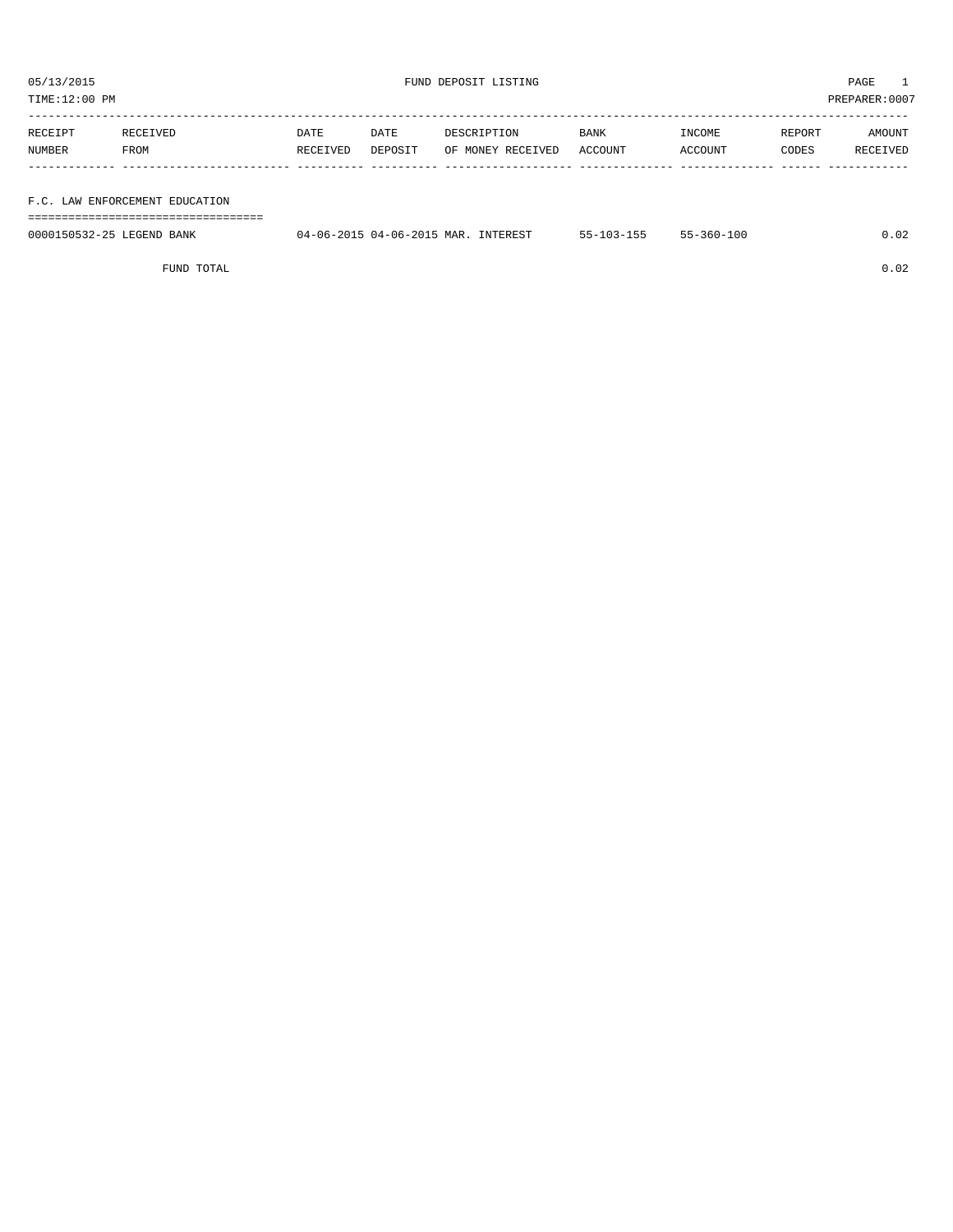TIME:12:00 PM PREPARER:0007

| RECEIPT | RECEIVED | <b>DATE</b> | DATE    | DESCRIPTION       | <b>BANK</b> | INCOME  | REPORT | AMOUNT   |
|---------|----------|-------------|---------|-------------------|-------------|---------|--------|----------|
| NUMBER  | FROM     | RECEIVED    | DEPOSIT | OF MONEY RECEIVED | ACCOUNT     | ACCOUNT | CODES  | RECEIVED |
|         |          |             |         |                   |             |         |        |          |
|         |          |             |         |                   |             |         |        |          |

# F C SHERIFF FORFEITURE

| 0000150532-26 LEGEND BANK  | 04-06-2015 04-06-2015 MAR. INTEREST                 | 56-103-156 | 56-360-100       | 0.29  |
|----------------------------|-----------------------------------------------------|------------|------------------|-------|
| 0000150597-01 COUNTY CLERK | 04-27-2015 04-27-2015 RESTITUTION AUSTIN 56-103-156 |            | $56 - 370 - 130$ | 13.34 |

FUND TOTAL 13.63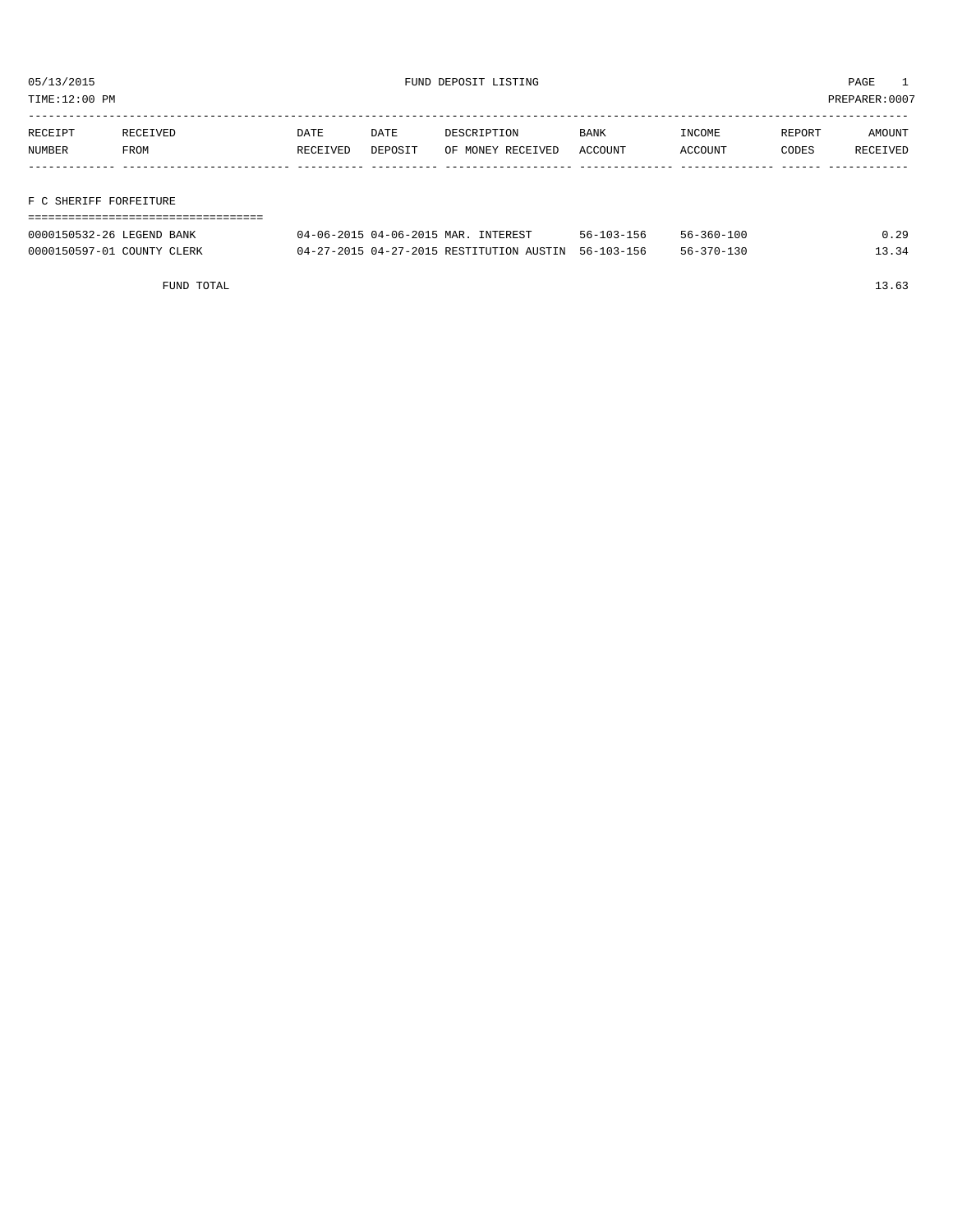TIME:12:00 PM PREPARER:0007

| RECEIPT | RECEIVED | DATE     | DATE    | DESCRIPTION       | <b>BANK</b> | INCOME  | REPORT | AMOUNT          |
|---------|----------|----------|---------|-------------------|-------------|---------|--------|-----------------|
| NUMBER  | FROM     | RECEIVED | DEPOSIT | OF MONEY RECEIVED | ACCOUNT     | ACCOUNT | CODES  | <b>RECEIVED</b> |
|         |          |          |         |                   |             |         |        |                 |

### DRUG COURT PROGRAM

| 0000150532-19 LEGEND BANK    | 04-06-2015 04-06-2015 MAR. INTEREST                  | $59 - 103 - 100$ | 59-360-100       | 1.51   |
|------------------------------|------------------------------------------------------|------------------|------------------|--------|
| 0000150541-25 DISTRICT CLERK | 04-07-2015 04-07-2015 FEB. 1-28, 2015                | $59 - 103 - 100$ | $59 - 370 - 425$ | 124.03 |
| 0000150579-24 DISTRICT CLERK | 04-20-2015 04-20-2015 GENERAL MARCH 1-31, 59-103-100 |                  | $59 - 370 - 425$ | 195.26 |
| 0000150596-28 COUNTY CLERK   | 04-27-2015 04-27-2015 FEB. 2015                      | 59-103-100       | 59-370-425       | 421.23 |

FUND TOTAL  $742.03$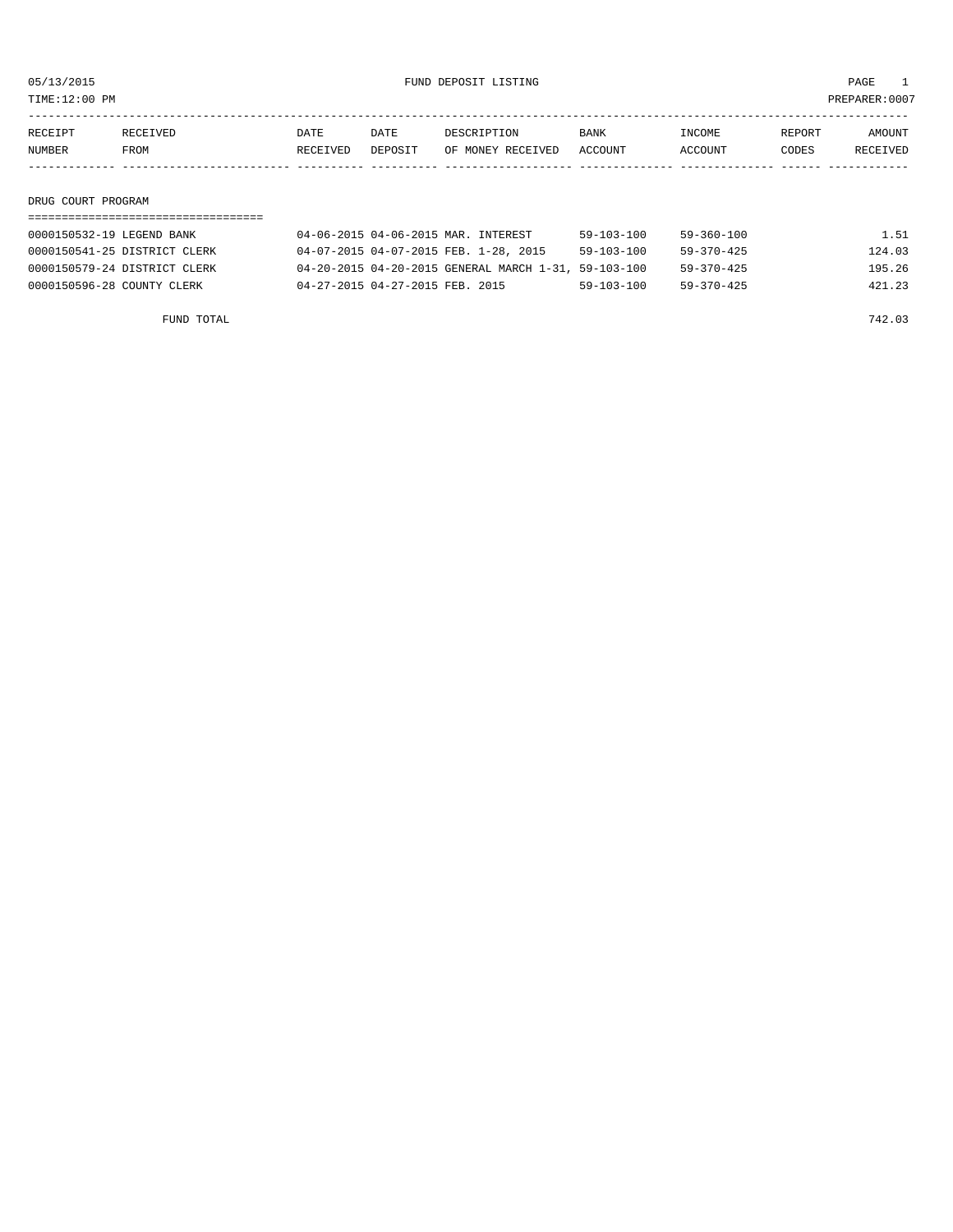| TIME:12:00 PM     |         |          |          |         | PREPARER:0007     |             |         |        |          |
|-------------------|---------|----------|----------|---------|-------------------|-------------|---------|--------|----------|
|                   |         |          |          |         |                   |             |         |        |          |
|                   | RECEIPT | RECEIVED | DATE     | DATE    | DESCRIPTION       | <b>BANK</b> | INCOME  | REPORT | AMOUNT   |
|                   | NUMBER  | FROM     | RECEIVED | DEPOSIT | OF MONEY RECEIVED | ACCOUNT     | ACCOUNT | CODES  | RECEIVED |
|                   |         |          |          |         |                   |             |         |        |          |
|                   |         |          |          |         |                   |             |         |        |          |
| RIGHT OF WAY FUND |         |          |          |         |                   |             |         |        |          |
|                   |         |          |          |         |                   |             |         |        |          |

| 0000150532-20 LEGEND BANK | 04-06-2015 04-06-2015 MAR. INTEREST                 | $70 - 103 - 100$ | $70 - 360 - 100$ | L.60 |
|---------------------------|-----------------------------------------------------|------------------|------------------|------|
| 0000150551-08 TEXPOOL     | 04-09-2015 04-09-2015 MAR. 2015 INTEREST 70-103-175 |                  | $70 - 360 - 100$ | 5.39 |

FUND TOTAL 6.99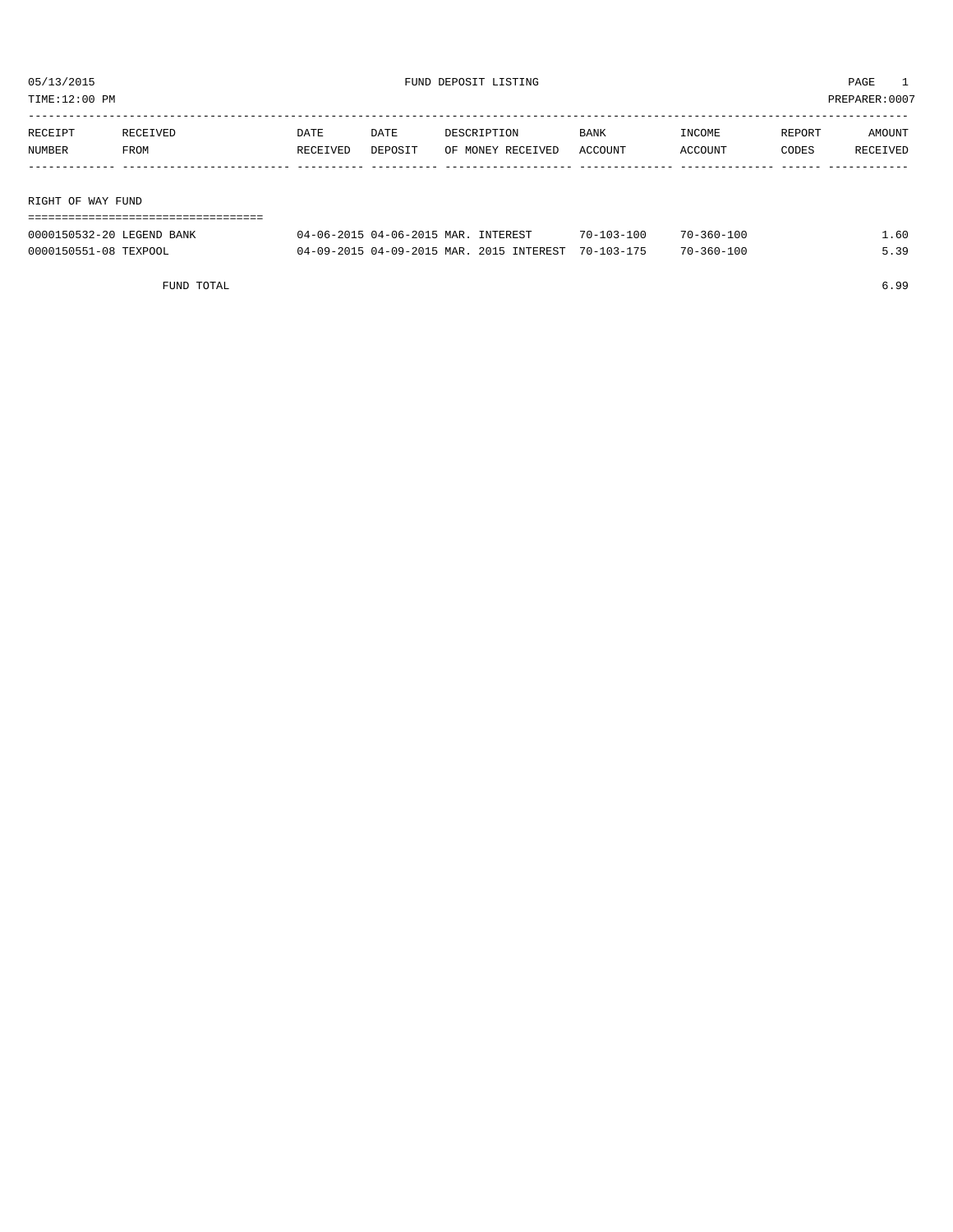TIME:12:00 PM PREPARER:0007

| <b>RECEIPT</b> | RECEIVED | DATE            | DATE    | DESCRIPTION       | <b>BANK</b>    | NCOME <sup>-</sup> | REPORT | AMOUNT          |
|----------------|----------|-----------------|---------|-------------------|----------------|--------------------|--------|-----------------|
| NUMBER         | FROM     | <b>RECEIVED</b> | DEPOSIT | OF MONEY RECEIVED | <b>ACCOUNT</b> | ACCOUNT            | CODES  | <b>RECEIVED</b> |
|                |          |                 |         |                   |                |                    |        |                 |

### JUVENILE PROBATION

| ,,,,,,,,,,,,,,,,,,,,,,,,,,,,     |                                                      |                  |       |
|----------------------------------|------------------------------------------------------|------------------|-------|
| 0000150548-01 JUVENILE PROBATION | 04-09-2015 04-09-2015 RESTITUTION PID-211 87-103-187 | 87-340-576       | 0.71  |
| 0000150549-01 JUVENILE PROBATION | 04-09-2015 04-09-2015 PROBATION FEES PID- 87-103-187 | $87 - 340 - 575$ | 10.00 |

FUND TOTAL 10.71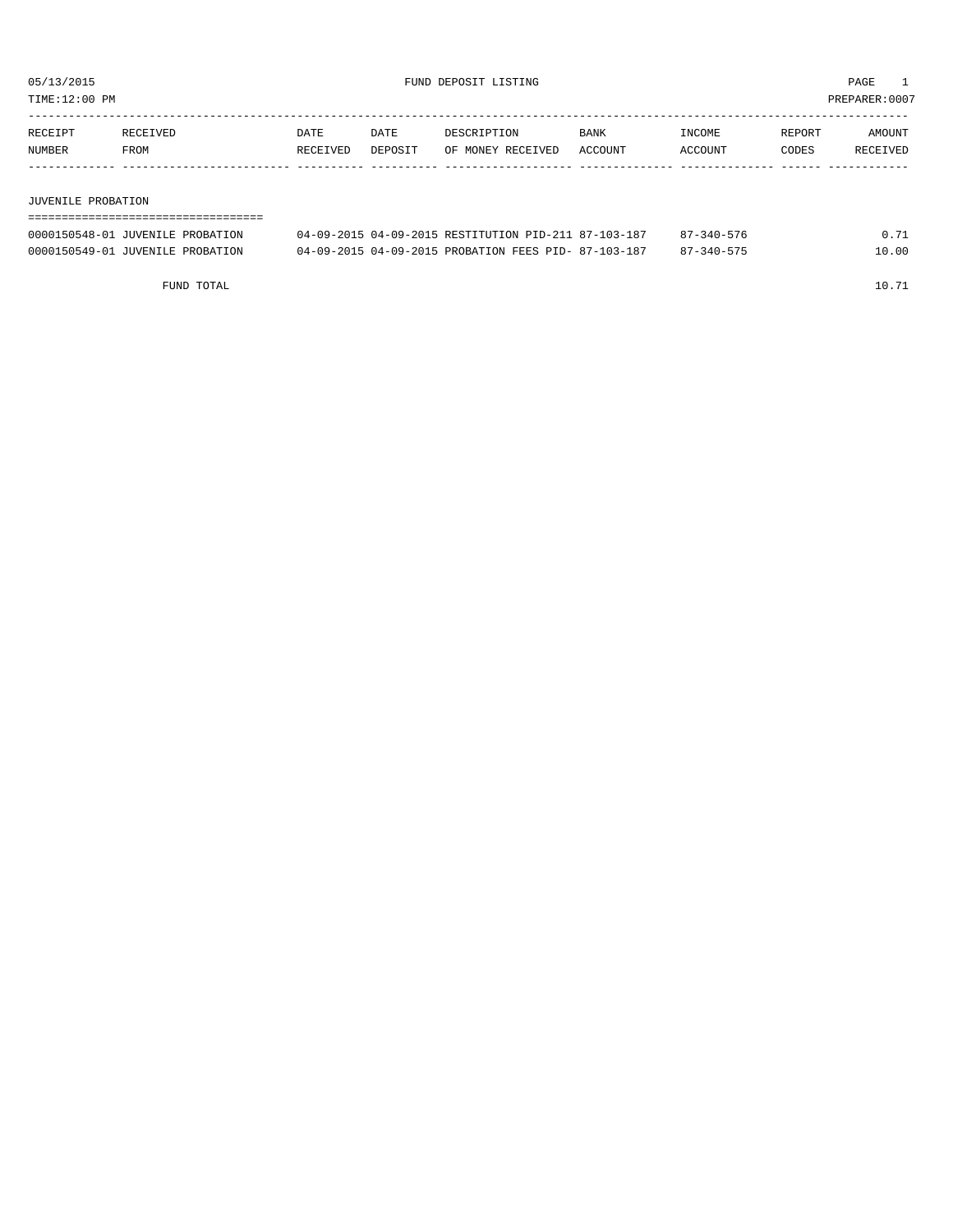TIME:12:00 PM PREPARER:0007

| NUMBER  | <b>FROM</b>     | RECEIVED | DEPOSIT | OF MONEY RECEIVED | ACCOUNT     | ACCOUNT       | CODES  | <b>RECEIVED</b> |
|---------|-----------------|----------|---------|-------------------|-------------|---------------|--------|-----------------|
| RECEIPT | <b>RECEIVED</b> | DATE     | DATE    | DESCRIPTION       | <b>BANK</b> | <b>INCOME</b> | REPORT | <b>AMOUNT</b>   |
|         |                 |          |         |                   |             |               |        |                 |

TEXAS JUVENILE JUSTICE DEPT.

| 0000150532-27 LEGEND BANK                                                   | 04-06-2015 04-06-2015 MAR. INTEREST | 89-103-992       | 89-360-189 | 1.13      |
|-----------------------------------------------------------------------------|-------------------------------------|------------------|------------|-----------|
| 0000150572-01 TEXAS JUVENILE JUSTICE DE 04-17-2015 04-17-2015 GRANT C, N, A |                                     | 89-103-991       | 89-330-913 | 1,308.00  |
| 0000150572-02 TEXAS JUVENILE JUSTICE DE 04-17-2015 04-17-2015 GRANT C, N, A |                                     | $89 - 103 - 489$ | 89-330-906 | 1,692.00  |
| 0000150572-03 TEXAS JUVENILE JUSTICE DE 04-17-2015 04-17-2015 GRANT C, N, A |                                     | 89-103-189       | 89-330-901 | 18,375.00 |
|                                                                             |                                     |                  |            |           |

FUND TOTAL  $21,376.13$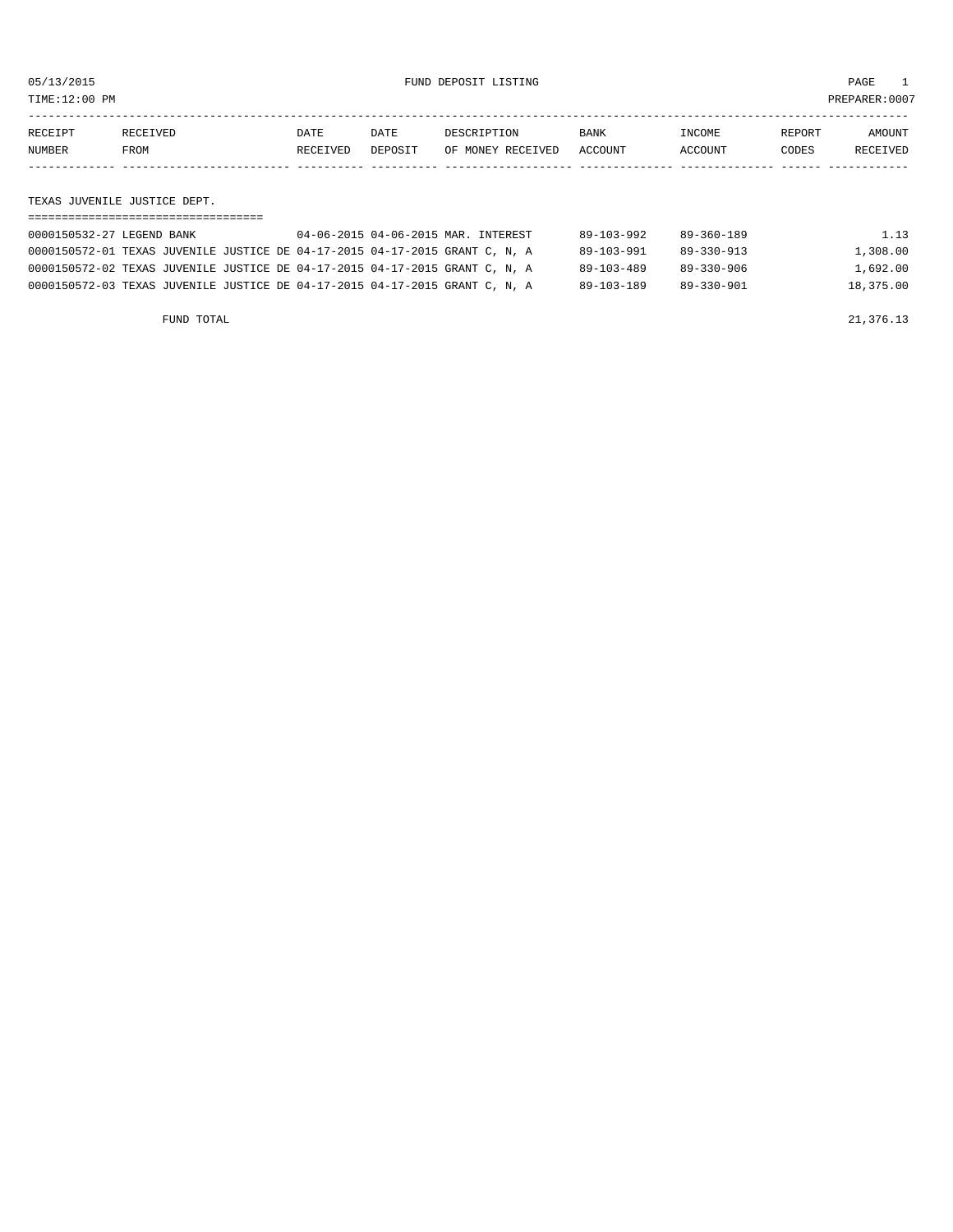TIME:12:00 PM PREPARER:0007

| RECEIPT | RECEIVED | DATE     | DATE    | DESCRIPTION       | <b>BANK</b> | INCOME  | REPORT | AMOUNT   |
|---------|----------|----------|---------|-------------------|-------------|---------|--------|----------|
| NUMBER  | FROM     | RECEIVED | DEPOSIT | OF MONEY RECEIVED | ACCOUNT     | ACCOUNT | CODES  | RECEIVED |
|         |          |          |         |                   |             |         |        |          |
|         |          |          |         |                   |             |         |        |          |

### STATZER FUND

### =================================== 0.00015065301504-06-2015 MAR. INTEREST 92-103-100 92-360-100 0.22

| 00001<br>.FCFNP                 | .-06-2015 MAR                       | TNTTD DROT              | 7 A<br>$\sim$<br>$\sim$ $\sim$ $\sim$ $\sim$ $\sim$ $\sim$ $\sim$ | -100         |  |
|---------------------------------|-------------------------------------|-------------------------|-------------------------------------------------------------------|--------------|--|
| 0000150551-09<br><b>TEXPOOL</b> | 22015 04-09-2015 MAR. 20.<br>$\cap$ | 2015<br><b>TNTEREST</b> | 1.7.7<br>$92-$<br>$103 -$                                         | $-360 - 100$ |  |

FUND TOTAL  $1.78$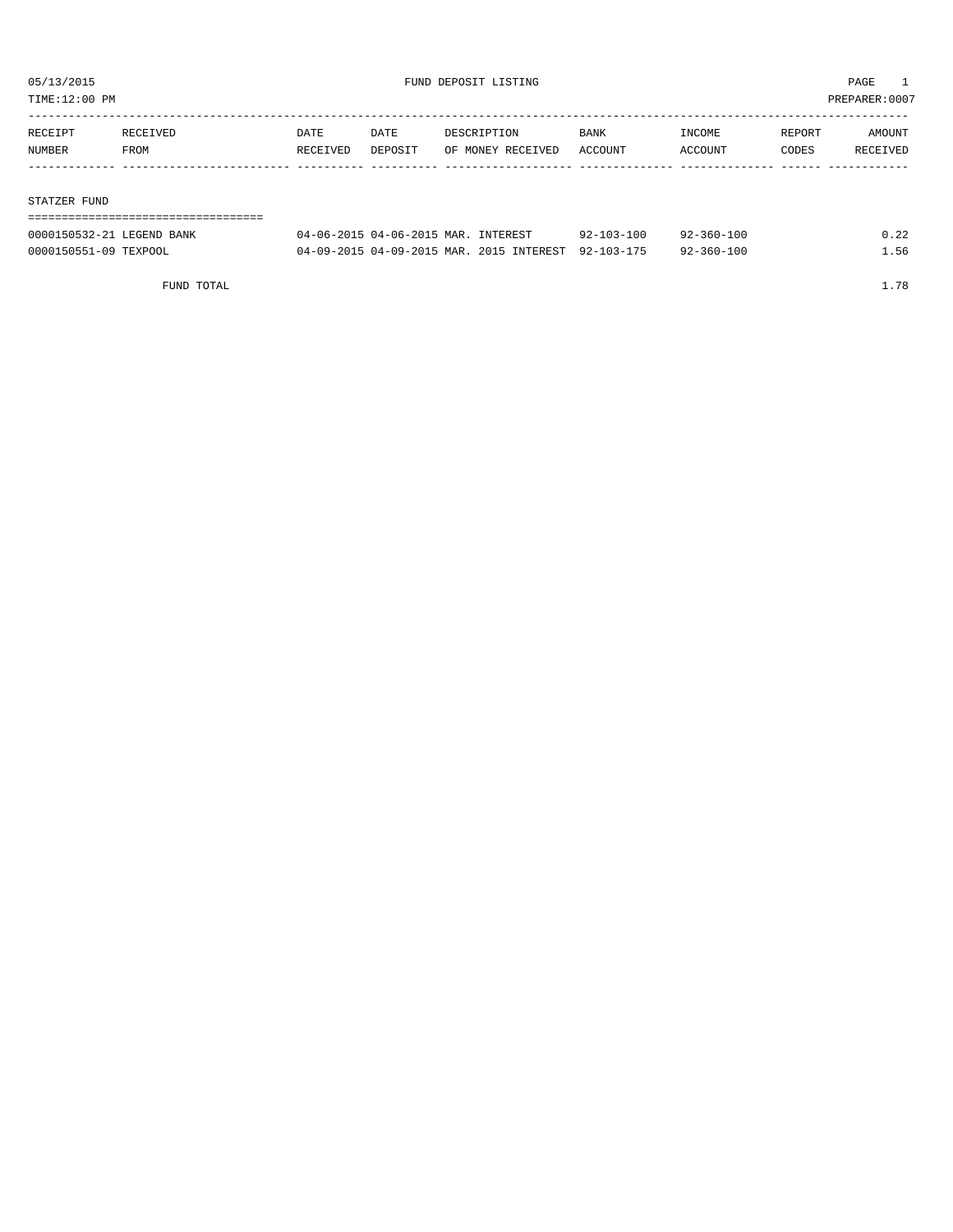TIME:12:00 PM PREPARER:0007

| RECEIPT | RECEIVED | DATE            | DATE    | DESCRIPTION       | <b>BANK</b>    | <b>INCOME</b> | REPORT | <b>AMOUNT</b> |
|---------|----------|-----------------|---------|-------------------|----------------|---------------|--------|---------------|
| NUMBER  | FROM     | <b>RECEIVED</b> | DEPOSIT | OF MONEY RECEIVED | <b>ACCOUNT</b> | ACCOUNT       | CODES  | RECEIVED      |
|         |          |                 |         |                   |                |               |        |               |

### PAYROLL

## ===================================

| 0000150585-01 STAVIS CROSSLAND    | 04-22-2015 04-22-2015 APRIL '15 COBRA DEN 95-100-100 | 95-370-130 | 21.26 |
|-----------------------------------|------------------------------------------------------|------------|-------|
| 0000150598-01 STAVIS D. CROSSLAND | 04-27-2015 04-27-2015 COBRA DENTAL MAY & 95-100-100  | 95-370-130 | 42.52 |

FUND TOTAL 63.78